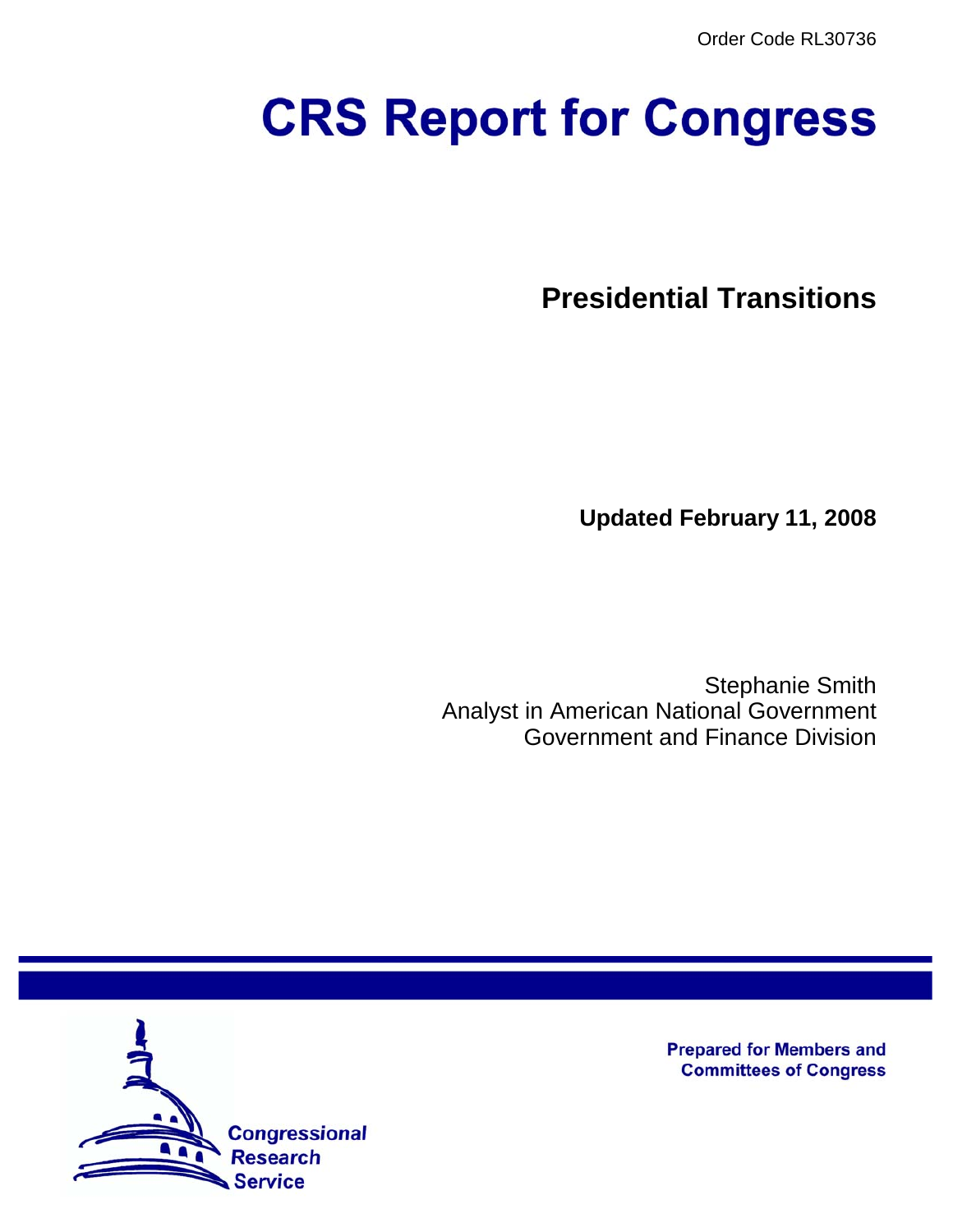# Presidential Transitions

### **Summary**

Since President George Washington first relinquished his office to incoming President John Adams in 1797, this peaceful transition, symbolizing both continuity and change, has demonstrated the stability of our system of government. Aside from the symbolic transfer of power, an orderly transition from the outgoing Administration to the incoming Administration is essential to ensure continuity in the working affairs of government. Necessary funding for both the incoming and outgoing Administrations is authorized by the Presidential Transition Act, as amended. The General Services Administration (GSA) is authorized to provide suitable office space, staff compensation, communications services, and printing and postage costs associated with the transition. For the last presidential transition, GSA was authorized a total of \$7.1 million in FY2001: \$1.83 million for the outgoing William Clinton Administration; \$4.27 million for the incoming Administration of George W. Bush; and \$1 million for GSA to provide additional assistance as required by law.

In order to provide federal funding in the event of a 2004-2005 presidential transition, the President's FY2005 budget proposal requested a total of \$7.7 million. It also proposed to amend the PTA to permit the expenditure of not more than \$1 million for training and briefings for incoming appointees associated with the second term of an incumbent President. The House passed H.R. 5025, the FY2005 Transportation, Treasury, and Independent Agencies appropriations bill, on September 22, 2004. The legislation recommended for GSA a total of \$7.7 million for transition expenses, and recommended that, if no transition occurred, \$1 million be used by the incumbent President for briefings of incoming personnel associated with a second term. In the Senate, S. 2806 also recommended a total of \$7.7 million to implement a possible transition. However, the Senate Committee on Appropriations denied the request to allow \$1 million for training for incoming appointees associated with the second term of an incumbent President, stating that "it should be properly budgeted for and requested by the appropriate agencies." P.L. 108-309 was enacted on September 30, 2004, to provide continuing non-defense appropriations through November 20, 2004. A total of \$2.5 million was authorized in the event of a presidential transition, until enactment of the FY2005 omnibus appropriations bill. Due to the outcome of the 2004 presidential election, no funds were provided in P.L. 108-447, the FY2005 Consolidated Appropriations Act.

The President's FY2009 budget requests \$8,520,000 in funding for the upcoming presidential transition.

Part I of this report discusses legislative actions to enhance the transition process, each transition since 1960, and general considerations for the presidential transition process. Part II contains the text of the major transition statutes. This report will be updated to reflect changes in benefits or funding.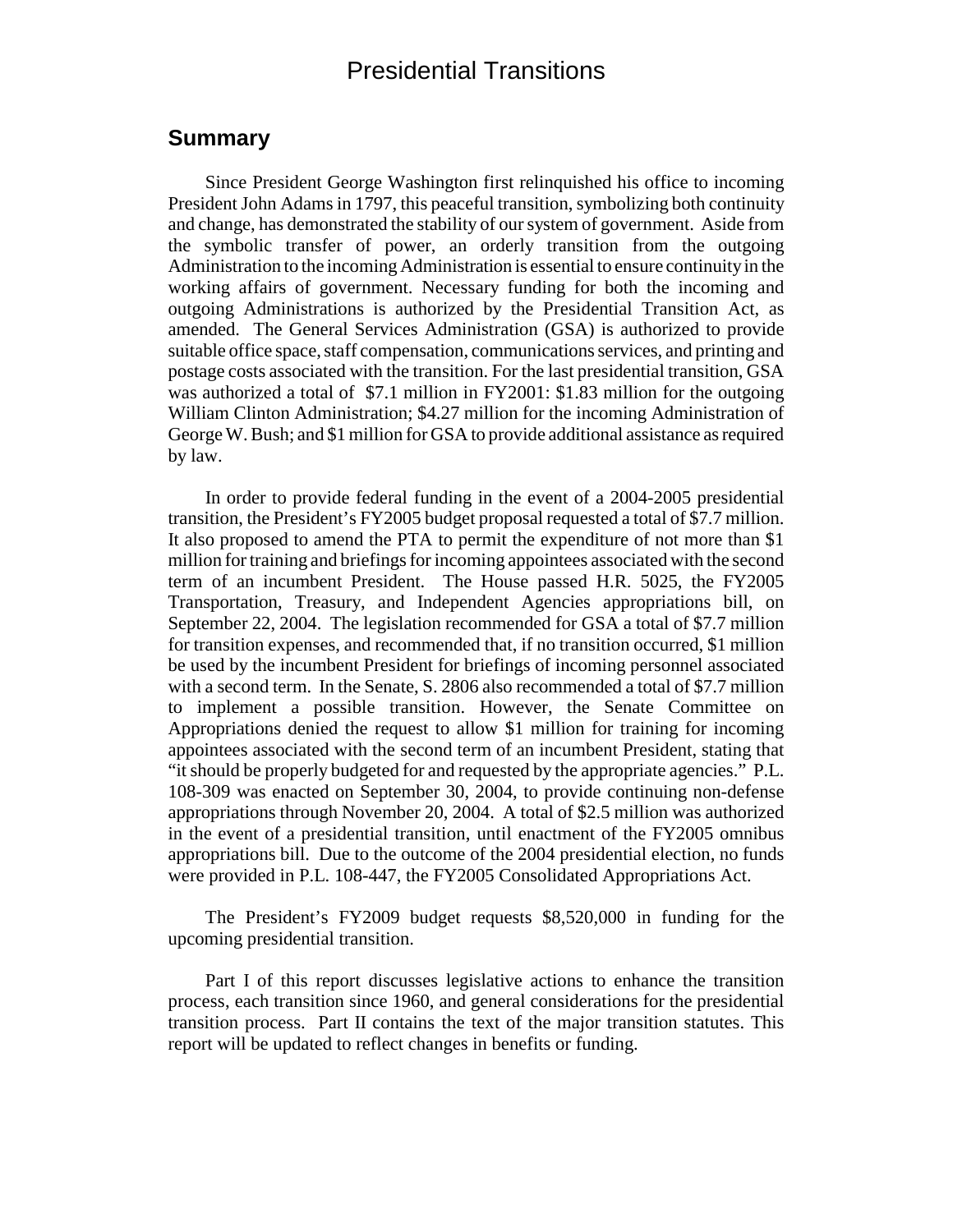# **Contents**

| Presidential Transition Act of 2000: P.L. 106-293, October 13, 2000;       |  |
|----------------------------------------------------------------------------|--|
|                                                                            |  |
|                                                                            |  |
| Presidential Transitions Effectiveness Act: P.L. 100-398, August 17, 1988; |  |
|                                                                            |  |
| Presidential Transition Act of 1963, Amendments: P.L. 94-499,              |  |
|                                                                            |  |
| Presidential Transition Act of 1963: P.L. 88-277, March 7, 1964;           |  |
|                                                                            |  |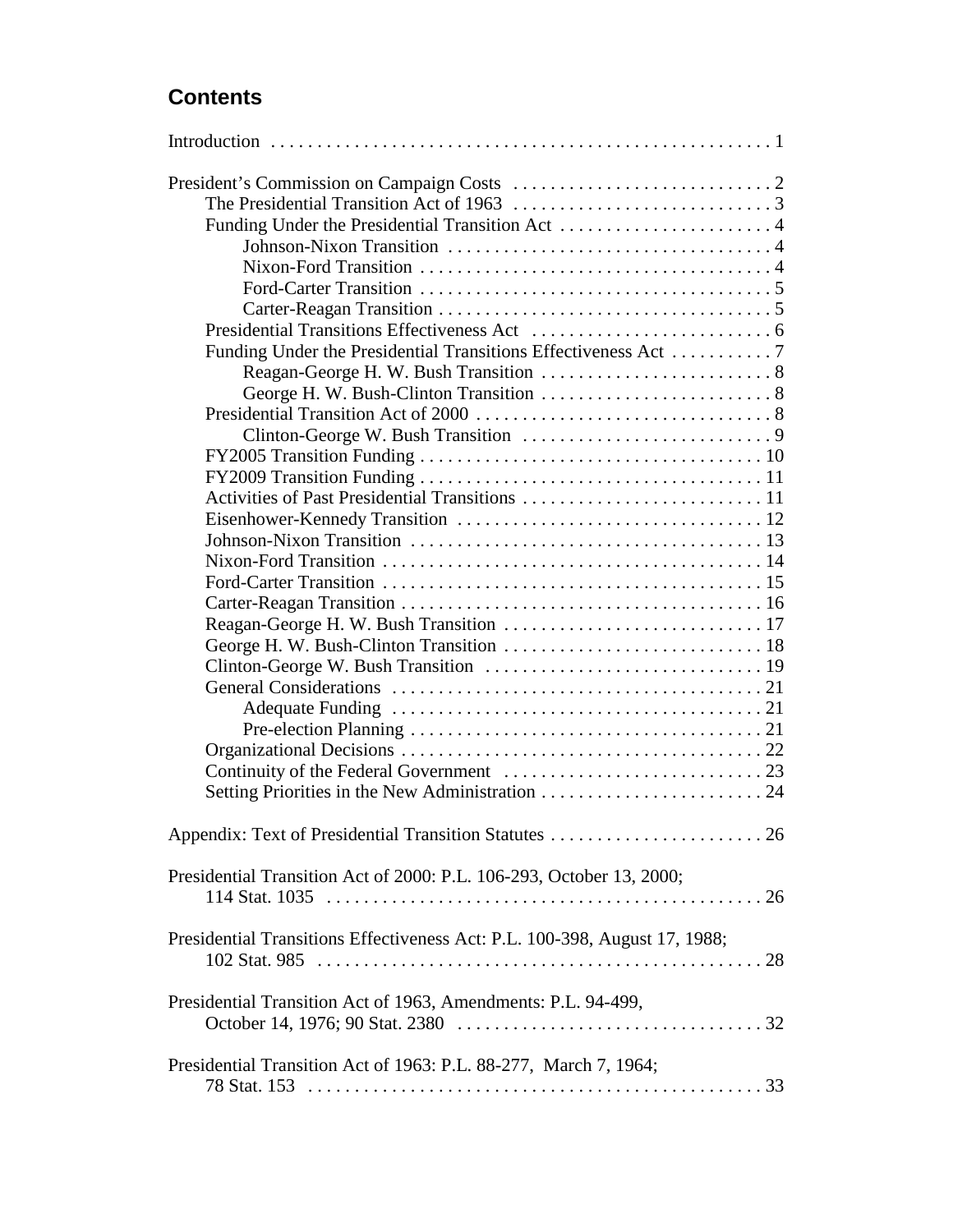# Presidential Transitions

### **Introduction**

Since outgoing President George Washington first relinquished his office to incoming President John Adams in 1797, this peaceful transition, symbolizing both continuity and change, has demonstrated the "best of American democracy to the world."<sup>1</sup> The activities surrounding a presidential transition today begin shortly after the election, as the President-elect has fewer than 11 weeks to formulate the new Administration before taking the oath of office on January 20. A formal transition process has been shown to be essential to ensure continuity in the conduct of the affairs of the executive branch, as well as the rest of the federal government.

Before 1963, the primary source of funding for transition expenses was the political party organization of the incoming President, and the efforts of volunteer staff. Realizing the importance of presidential transitions for effective government, Congress first enacted the Presidential Transition Act of 1963 (PTA) to authorize federal funding and assistance for future incoming Administrations.<sup>2</sup> The act was amended by Congress in 1976, to increase the authorization for a presidential transition to \$3 million, with \$2 million available to the President-elect and Vice President-elect and \$1 million to the outgoing President and Vice President.<sup>3</sup>

In 1988, Congress enacted the Presidential Transitions Effectiveness Act to increase federal funding to \$5 million to support a change of Administrations.<sup>4</sup> Of this total, \$3.5 million was authorized to be appropriated for services and facilities to the President-elect and Vice President-elect. The outgoing President and Vice President were authorized \$1.5 million in federal funds. A total of \$250,000 would be returned to the Treasury if the outgoing Vice President were subsequently elected President. These funds were authorized to be increased in future transitions to accommodate inflation. The new legislation also amended the PTA to require that private contributions and names of transition personnel be publicly disclosed.

<sup>&</sup>lt;sup>1</sup> Alvin S. Felzenberg, ed., *The Keys to a Successful Presidency* (Washington: Heritage Foundation, 2000), p. 7. For a detailed discussion of early presidential transitions, see also Laurin L. Henry, *Presidential Transitions* (Washington: Brookings Institution, 1960). A discussion of the four most recent transitions can be found in John P. Burke, *Presidential Transitions: From Politics to Practice* (Colorado: Lynne Rienner Publishers, 2000).

<sup>&</sup>lt;sup>2</sup> P.L. 88-277, March 4, 1964; 78 Stat. 153; 3 U.S.C. § 102 note. Although signed in 1964, the act carries the 1963 designation.

<sup>3</sup> P.L. 94-499, Oct. 14, 1976; 90 Stat. 2380.

<sup>4</sup> P.L. 100-398, Aug. 17, 1988; 102 Stat. 985.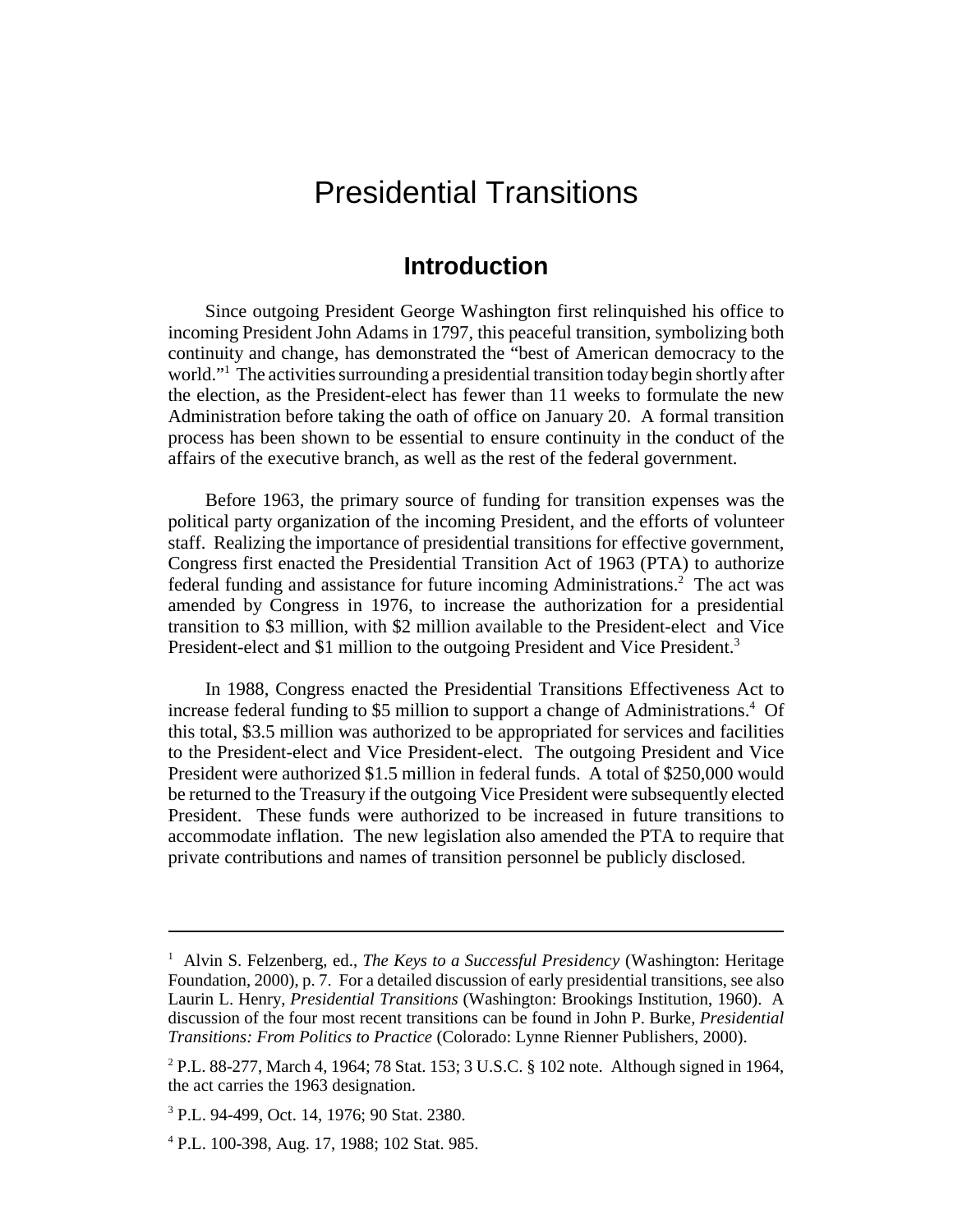In anticipation of the 2000-2001 transition, the  $106<sup>th</sup>$  Congress enacted P.L. 106-293, the Presidential Transition Act of 2000, which President Clinton signed on October 13, 2000.<sup>5</sup> It amended the PTA to authorize the General Services Administration (GSA) to provide additional support in the orientation of the President-elect's newly appointed senior staff.

Part I of this report discusses legislative actions to enhance the transition process, each transition since the 1960-1961 arrival of President John F. Kennedy, and general considerations for the presidential transition process. Part II contains the text of the major transition statutes discussed in the report.

### **President's Commission on Campaign Costs**

Subsequent to the 1960 election, it was widely recognized that changes were needed in campaign finance practices. Funding for presidential transition activities was among the issues discussed. Accordingly, on November 8, 1961, President Kennedy established the President's Commission on Campaign Costs to make recommendations on "improved ways of financing expenditures required of nominees for the offices of President and Vice President" as well as other relevant costs associated with presidential campaigns.<sup>6</sup> Five months later, the 12-member bipartisan commission completed its final report, entitled Financing *Presidential Campaigns*, which included a recommendation on presidential transitions.<sup>7</sup>

The commission reported that the 1952-1953 transition for President Dwight D. Eisenhower cost a special Republican committee more than \$200,000, and the 1960- 1961 transition for President Kennedy cost \$360,000, funded by the Democratic National Committee. Noting that such expenses created financial hardship for the political parties, especially after an election, the commission recommended that funding for the President-elect and Vice President-elect should not be the responsibility of a political party.

We endorse proposals to "institutionalize" the transition from one administration to another when the party in power changes. Important reasons for doing so exist wholly aside from the costs to the parties. The new President must select and assemble the staff to man his administration, and they in return must prepare themselves for their new responsibilities.<sup>8</sup>

<sup>5</sup> P.L. 106-293, Oct. 13, 2000.

<sup>6</sup> Establishing the President's Commission on Campaign Costs, E.O. 10974, Nov. 8, 1961, 3 CFR 496 (1959-1963 Compilation).

<sup>7</sup> U.S. President's Commission on Campaign Costs, *Financing Presidential Campaigns*, Apr. 1962 (Washington: GPO, 1962), p. 36.

<sup>8</sup> Ibid., pp. 23-24.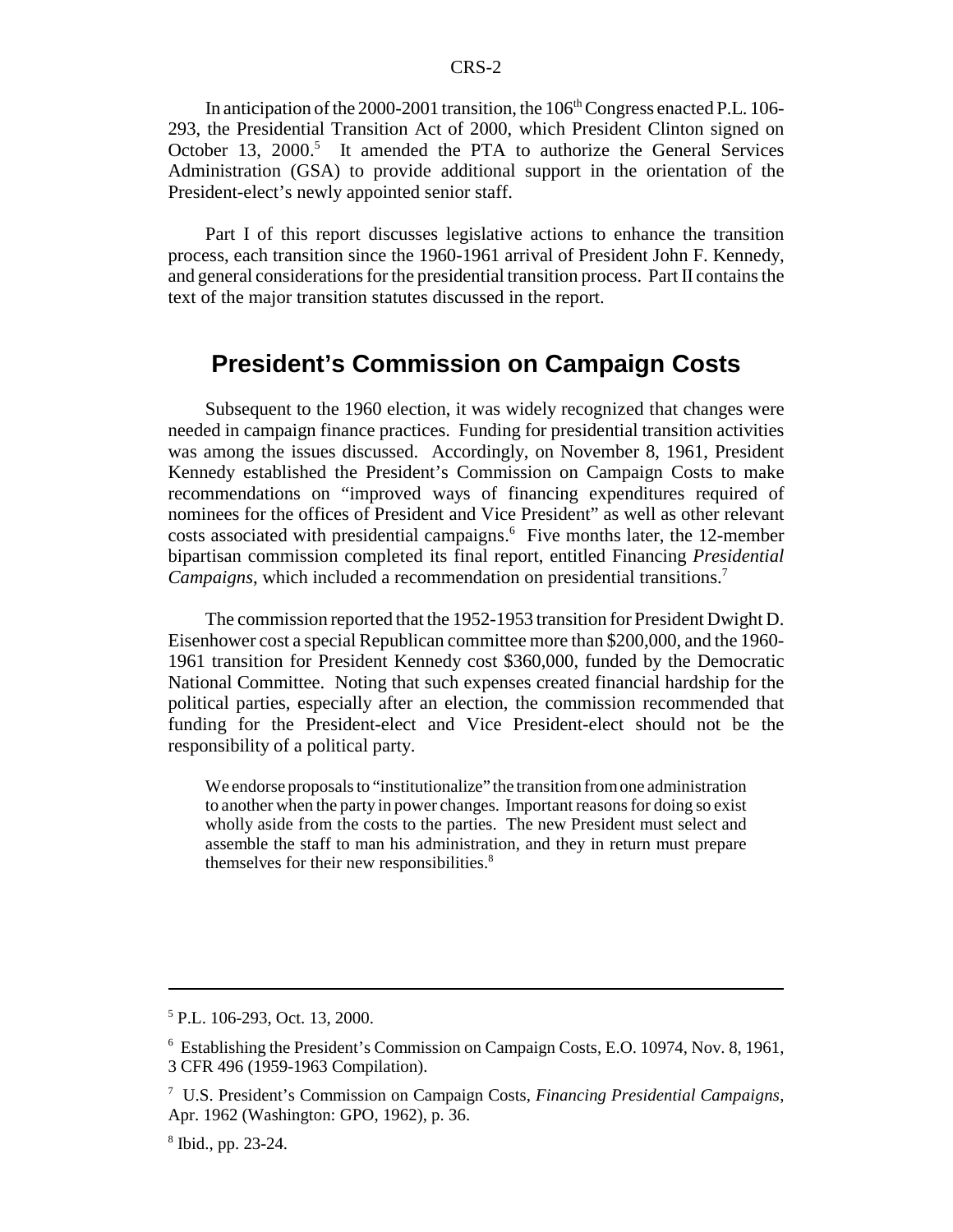The commission also recommended that the outgoing President be authorized to receive federally funded facilities and services to assist in the orderly transfer of executive power.<sup>9</sup>

In a May 29, 1962, letter to Congress transmitting legislation to implement the commission's final recommendations, President Kennedy stated:

Traditionally, the political parties have had to pay the costs of the President-elect and Vice President-elect during the transition period between the election and the inauguration of a new Administration. It is entirely desirable and appropriate that the Federal government provide funds for paying the reasonable and necessary costs of installing a new Administration in office.10

In addition to the importance of federal funding, President Kennedy stressed that an incoming President must select "responsible public officials who must prepare themselves for their new responsibilities"during the transition period.

### **The Presidential Transition Act of 1963**

As recommended by the President's Commission on Campaign Costs, legislation was introduced during the  $87<sup>th</sup>$  Congress to provide federal financial support for presidential transitions. Although it was supported by President Kennedy, there was no action on the bill. During the following Congress, H.R. 4638, the Presidential Transition Act of 1963 (PTA), was introduced on April 24, 1963, and was enacted on March 7, 1964, as P.L. 88-277.<sup>11</sup>

The PTA authorized the Administrator of General Services to provide to the President-elect and Vice President-elect office space, compensation to office staff, the detail of personnel on a reimbursable or non-reimbursable basis from federal agencies, the hiring of consultants, and travel expenses. It also authorized the provision of such services to the outgoing President and Vice President, for a period not to exceed six months from the expiration of their terms of office. The act authorized the appropriation of \$900,000 for each presidential transition, but did not specify how the amount was to be divided between the incoming and outgoing Administrations. However, the legislative history indicated that the funds were to be divided equally. $^{12}$ 

<sup>9</sup> Ibid., p. 24.

<sup>10</sup> President John F. Kennedy, 1962, Public Papers of the Presidents, *Letter to the President of the Senate and to the Speaker of the House Transmitting Bills to Carry Out Recommendations of the Commission on Campaign Costs*, May 29, 1962 (Washington: GPO, 1963), p. 446.

 $11$  3 U.S.C. § 102 note.

<sup>12</sup> U.S. Congress, Senate Committee on Government Operations, *Presidential Transition* Act, Distribution of Federal Surplus Property, and Records Management, hearings, 94<sup>th</sup> Cong., 2nd sess., Sept. 13, 1976 (Washington: GPO, 1976), p. 3.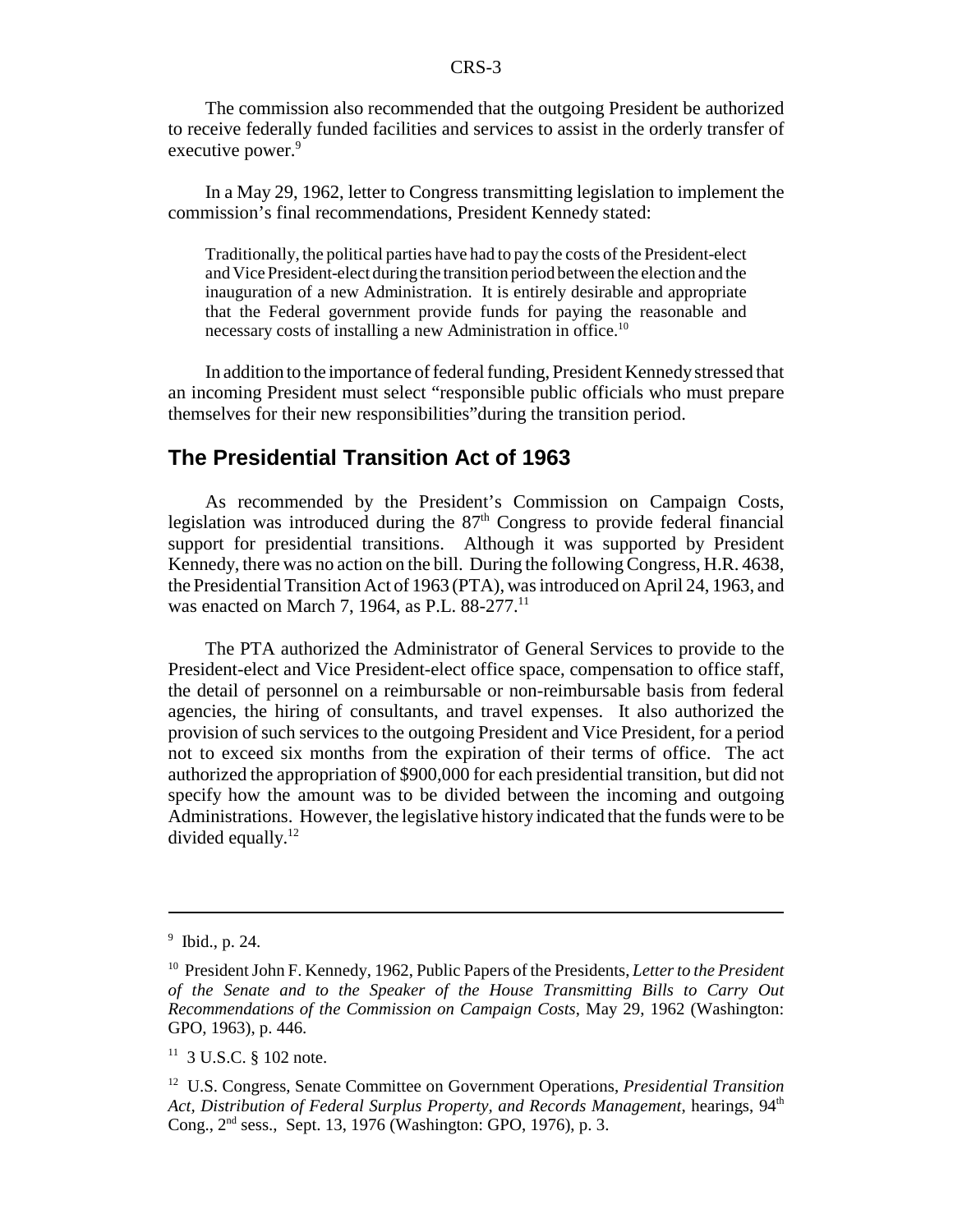### **Funding Under the Presidential Transition Act**

Even though the PTA was enacted in 1964, its provisions were not fully applied following President Johnson's reelection in 1964, since he was already in office. Vice President-elect Hubert Humphrey spent approximately \$72,000 in transition expenses under the act. $^{13}$ 

**Johnson-Nixon Transition.** The PTA was first fully implemented during the transition from the Administration of President Johnson to that of President Richard Nixon in 1968-1969, when the transition funds were divided equally between the two Administrations. The following year, the General Accounting Office (GAO) reviewed the operation of the act. GAO found that President Nixon incurred transition costs of \$1.5 million, and it recommended that the \$900,000 limit be increased to better reflect actual transition expenses.<sup>14</sup> A 1982 GAO report stated that President-elect Nixon raised \$1 million in private funds to supplement the \$450,000 available to him under the act.<sup>15</sup>

President Johnson spent \$370,276 of the \$375,000 allocated to him under the PTA.<sup>16</sup> He also had the assistance of employees provided by federal agencies on a nonreimbursable basis.<sup>17</sup> Vice President Humphrey spent \$75,000 to pay the salaries and expenses of his staff and consultants.18

**Nixon-Ford Transition.** In 1974, Vice President Gerald Ford faced a situation entirely different from that of the first presidential transition covered by the PTA. Because of the resignation of President Nixon, Mr. Ford was not a Presidentelect, and he received no funds under the Presidential Transition Act.19

Due to the manner in which President Nixon left office, there was some debate as to whether he was entitled to allowances and services as a former President. The Justice Department ruled that he was entitled to federal funds as a former President, since he had not been removed by impeachment.<sup>20</sup> Funds are appropriated under the Presidential Transition Act only for presidential election years; therefore, no funds

16 GAO, *Federal Assistance for Presidential Transitions,* pp. 41-42.

17 U.S. General Accounting Office, *Audit of Ford-Carter Presidential Transition Expenditures,* Dec. 23, 1977 (Washington: GPO, 1977), p. i.

18 GAO, *Federal Assistance for Presidential Transitions,* p. 45.

19 U.S. General Accounting Office, *Recommendations for Changes in Legislation*, Dec. 24, 1975 (Washington: GPO**,** 1975), p. 2.

<sup>20</sup> U.S. Department of Justice, Office of Assistant Attorney General, letter to the Administrator of the General Services Administration from Mary C. Lawton, Acting Assistant Attorney General, Office of Legal Counsel, Washington, DC, Aug. 15, 1974.

<sup>13</sup> U.S. General Accounting Office, *Federal Assistance for Presidential Transitions,* Nov. 16, 1970 (Washington: GPO, 1970), p. 24.

 $14$  Ibid., p. 3.

<sup>15</sup> U.S. General Accounting Office, *The Reagan-Bush Transition Team's Activities at Six Selected Agencies,* Jan. 28, 1982 (Washington: GPO, 1982), p. 3.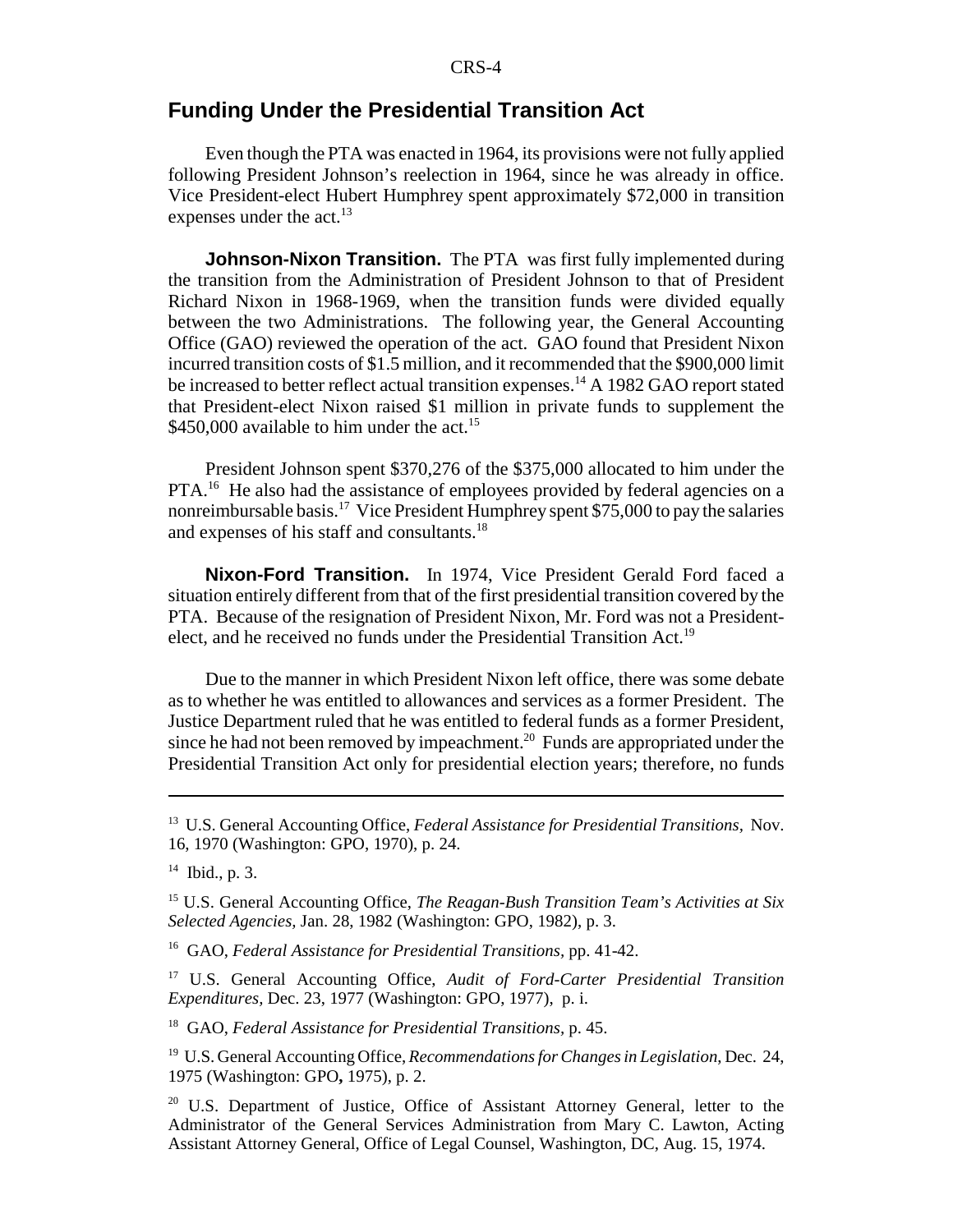were specifically available when President Nixon left office. On August 29, 1974, the Ford Administration requested Congress to appropriate \$450,000 to GSA for carrying out the provisions of the act. The Supplemental Appropriations Act of 1975 appropriated \$100,000 to President Nixon under the Presidential Transition Act for a period of six months ending February 9,  $1975$ <sup>21</sup> In addition, most of the clerical and staff work was done by detailed employees provided by several federal agencies, on a nonreimbursable basis.22

**Ford-Carter Transition.** Based on earlier GAO recommendations, the Presidential Transition Act was amended by Congress in 1976 to increase the authorization for a presidential transition to \$3 million, with \$2 million available to the President-elect and Vice President-elect and \$1 million to the outgoing President and Vice President.<sup>23</sup> The act also amended the earlier legislation to authorize the detail of personnel, on a reimbursable basis only.

The increase in funding was first made available to President Ford and President Jimmy Carter in the 1976-1977 transition. The incoming Carter-Mondale Administration spent approximately \$1.7 million of the \$2 million made available to it pursuant to the act, without any reported private additional assistance.<sup>24</sup>

Of the \$1 million appropriated to the outgoing Ford Administration, President Ford was allocated \$905,000, and \$95,000 went to Vice President Nelson Rockefeller. As of August 31, 1977, former President Ford had spent approximately \$635,000 of the total appropriation, but GAO found that an additional amount would be needed to pay for the use of military aircraft.<sup>25</sup>

At the end of the six-month transition period, Vice President Rockefeller had used \$51,292 of the total funds available to him under the PTA, as amended.<sup>26</sup>

**Carter-Reagan Transition.** During the 1980-1981 transition, President Carter spent \$672,659 for transition purposes, and Vice President Walter Mondale used \$188,867 of the \$1 million available to the outgoing Carter Administration.<sup>27</sup>

The incoming Administration of Ronald Reagan spent approximately \$1.75 million of the \$2 million in available transition funds. Of this total, \$63,378 went

<sup>21</sup> P.L. 93-554, Dec. 27, 1974; 88 Stat. 1771, at 1782. An additional amount of \$100,000 was also appropriated to former President Nixon for pension, allowances, and office staff under the Former Presidents Act (3 U.S.C. 102 note).

<sup>22</sup> GAO, *Recommendations for Changes in Legislation*, pp. 5-6.

<sup>23</sup> P.L. 94-499, Oct. 14, 1976; 90 Stat. 2380; 3 U.S.C. 102 note.

<sup>24</sup> GAO, *The Reagan-Bush Transition Team's Activities at Six Selected Agencies,* p. 3.

<sup>25</sup> GAO, *Audit of Ford-Carter Presidential Transition Expenditures,* p. ii.

 $26$  Ibid., pp. 11-12.

 $27$  Data obtained from General Services Administration, Nov. 28, 1990.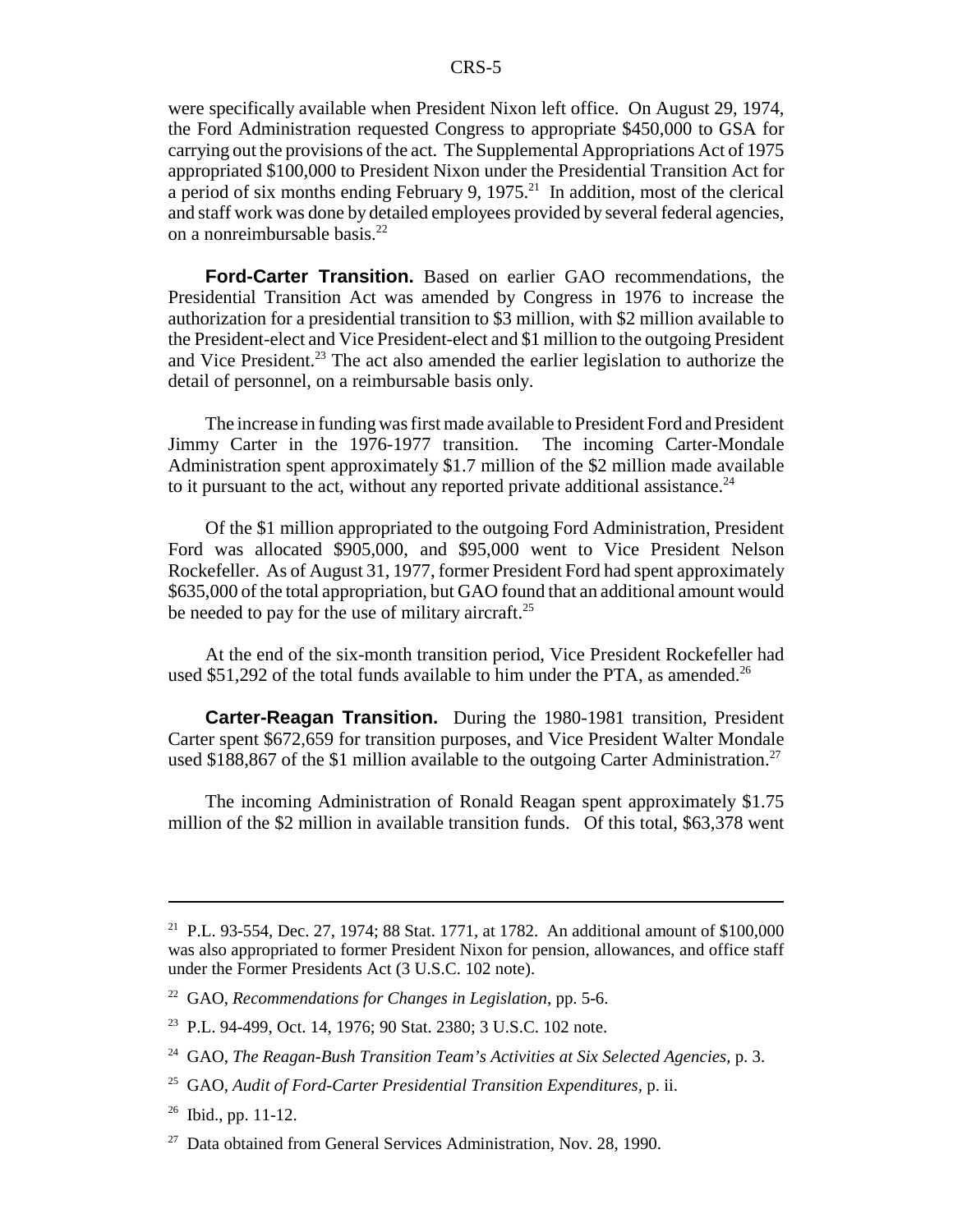to Vice President-elect George H. W. Bush for personnel compensation and benefits.28

A 1982 GAO review of the Reagan-Bush transition team's activities at six federal agencies found that approximately \$235,000 in transition-related expenses were charged to the agencies' general appropriations. According to GAO, most of the expenses were incurred for gathering and communicating information about agency operations to the transition team. However, certain expenses were related to salaries for secretarial employees who were assigned to the transition team on a nonreimbursable basis and who worked at the team's direction on a full-time or nearly full-time basis. Since the PTA authorized that agency employee details to the transition team be made on a reimbursable basis only, GAO found that the transition team did not always follow correct procedures.<sup>29</sup>

In addition to federal appropriations, funds for the Reagan transition were solicited from the public by the Presidential Transition Foundation, Inc., a private corporation. GAO attempted to audit these funds, but was denied access to the accounts and records by the foundation's legal counsel. According to GAO's report, the foundation stated that it would be audited by a public accounting firm. GAO found that federal funds appropriated under the PTA were kept separate from private funds donated to the foundation.<sup>30</sup> A 1988 Senate report stated that, based on Internal Revenue Service documents and Federal Election Commission reports:

President-elect Reagan raised approximately \$1.25 million for both his preelection and post-election transition activities in 1980. None of the sources or expenditures associated with the private cash were ever disclosed to the public, creating the potential for hidden conflicts of interest.<sup>31</sup>

### **Presidential Transitions Effectiveness Act**

In anticipation of a new President being elected in the November 1988 general election, the 100<sup>th</sup> Congress began consideration of legislation to provide increased federal funding for the 1988-1989 transition. After examining the transition expenditures for previous incoming Presidents Carter and Reagan, the Senate Committee on Governmental Affairs expressed concern that future incoming Presidents would have to raise private funds to finance their transitions if the funding under the PTA were not increased. $32$ 

Prior to the enactment of the PTA, and subsequently, many candidates had initiated transition activities and studies before the election, in some cases before the

<sup>28</sup> Ibid.

<sup>29</sup> GAO, *Reagan-Bush Transition Team's Activities at Six Selected Agencies,* p. iv.

<sup>30</sup> U.S. General Accounting Office, *Audit of Reagan Presidential Transition Expenditures,* March 2, 1981 (Washington: GPO, 1981), p. 1.

<sup>31</sup> U.S. Congress, Senate, *Presidential Transitions Effectiveness Act of 1988,* April 20, 1988, S.Rept. 100-317, 100<sup>th</sup> Cong., 2<sup>nd</sup> sess. (Washington: GPO, 1988), p. 10.

 $32$  Ibid., pp. 4-5.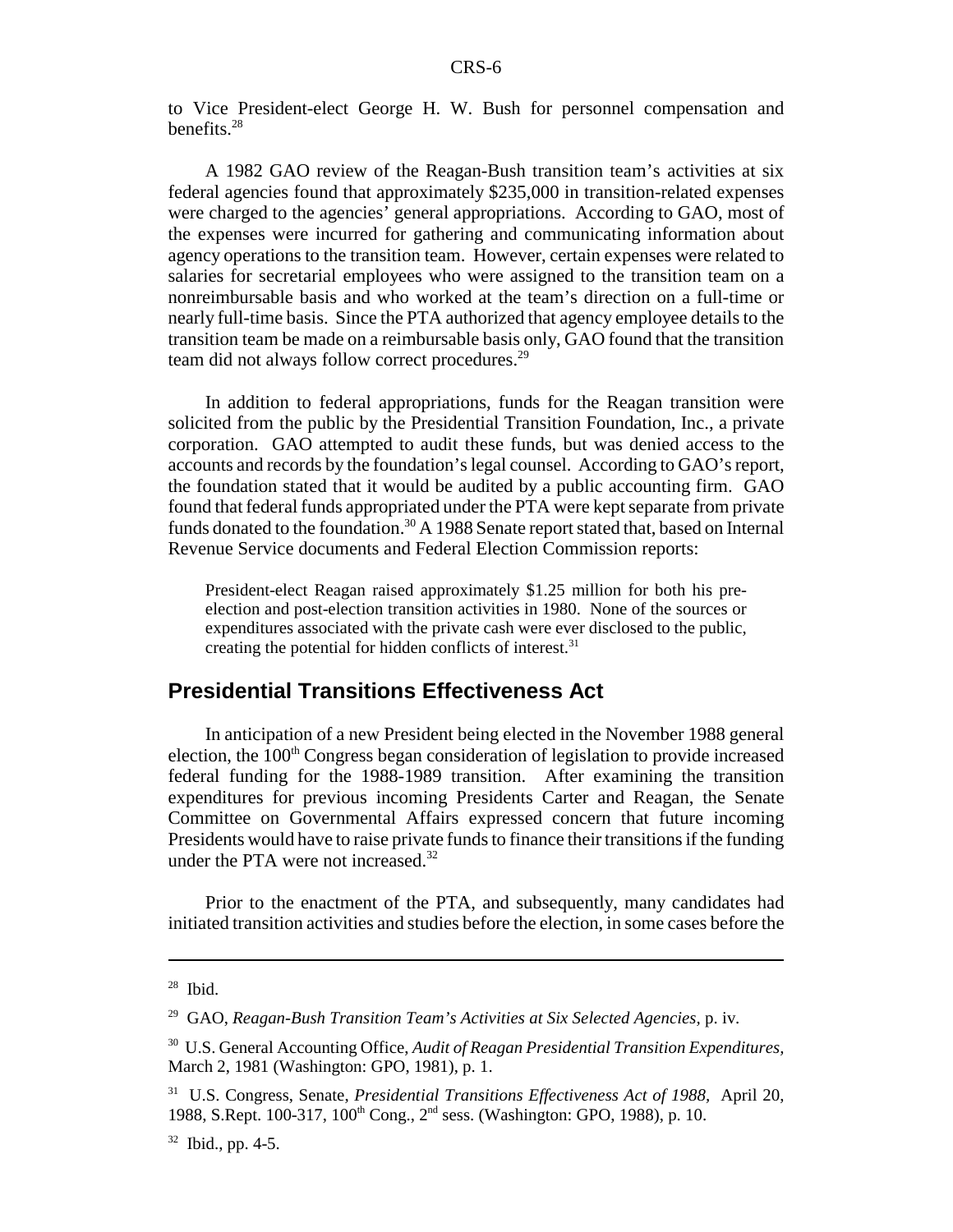convention. The committee affirmed that pre-election transition planning is a legitimate cost of a presidential transition and concluded that such planning should be covered, at least partially, by public funds. However, the Federal Elections Commission indicated that there were regulatory prohibitions:

[I]t appears that, under current law and regulations, the FEC would find that federal campaign funds — as opposed to segregated private donations — are not available for transition funding during a campaign. Furthermore, we are aware of no FEC reporting or disclosure requirements applicable to private transition funds. $33$ 

As reported, the Senate bill provided for limited public funding of pre-election transition planning. Those provisions were not enacted. It continues to be the practice that all pre-election transition planning is privately financed.

As a result of these deliberations, Congress enacted the Presidential Transitions Effectiveness Act to increase federal funding for presidential transitions and to amend the 1964 legislation to require that private contributions and names of transition personnel be publicly disclosed (see Part II for complete text).<sup>34</sup>

The act authorized \$3.5 million to be appropriated for the funding of services and facilities to the President-elect and Vice President-elect. The outgoing President and Vice President were authorized \$1.5 million in federal funds. In the event the outgoing Vice President were subsequently elected President, the new Administration would receive only \$1.25 million in assistance. For future transitions, these figures were to be increased by an inflation-adjusted amount, based on actual costs of transition expenses and services of the most recent presidential transition.

In addition to funding provisions, the new legislation amended the PTA to require that private contributions and names of transition personnel be publicly disclosed. As a condition for receiving federal funding and services, the Presidentelect and Vice President-elect must formally disclose the date, source, and amount of all privately contributed funds for the transition, with a maximum contribution of \$5,000 allowed from any person or organization. These written disclosures must be made to GSA within 30 days after the January 20 inauguration. The President-elect must also disclose information about transition team members before initial contact with a federal department or agency. The act also limits any temporary appointment to an executive branch vacancy to 120 days, unless a nomination has been submitted to the Senate.

### **Funding Under the Presidential Transitions Effectiveness Act**

As authorized by the act, the funding for an incoming Administration is available from the day following the general elections until 30 days after the inauguration. For the outgoing President and Vice President, transition funding was

 $33$  Ibid., p. 7

<sup>34</sup> P.L. 100-398, Aug. 17, 1988; 102 Stat. 985.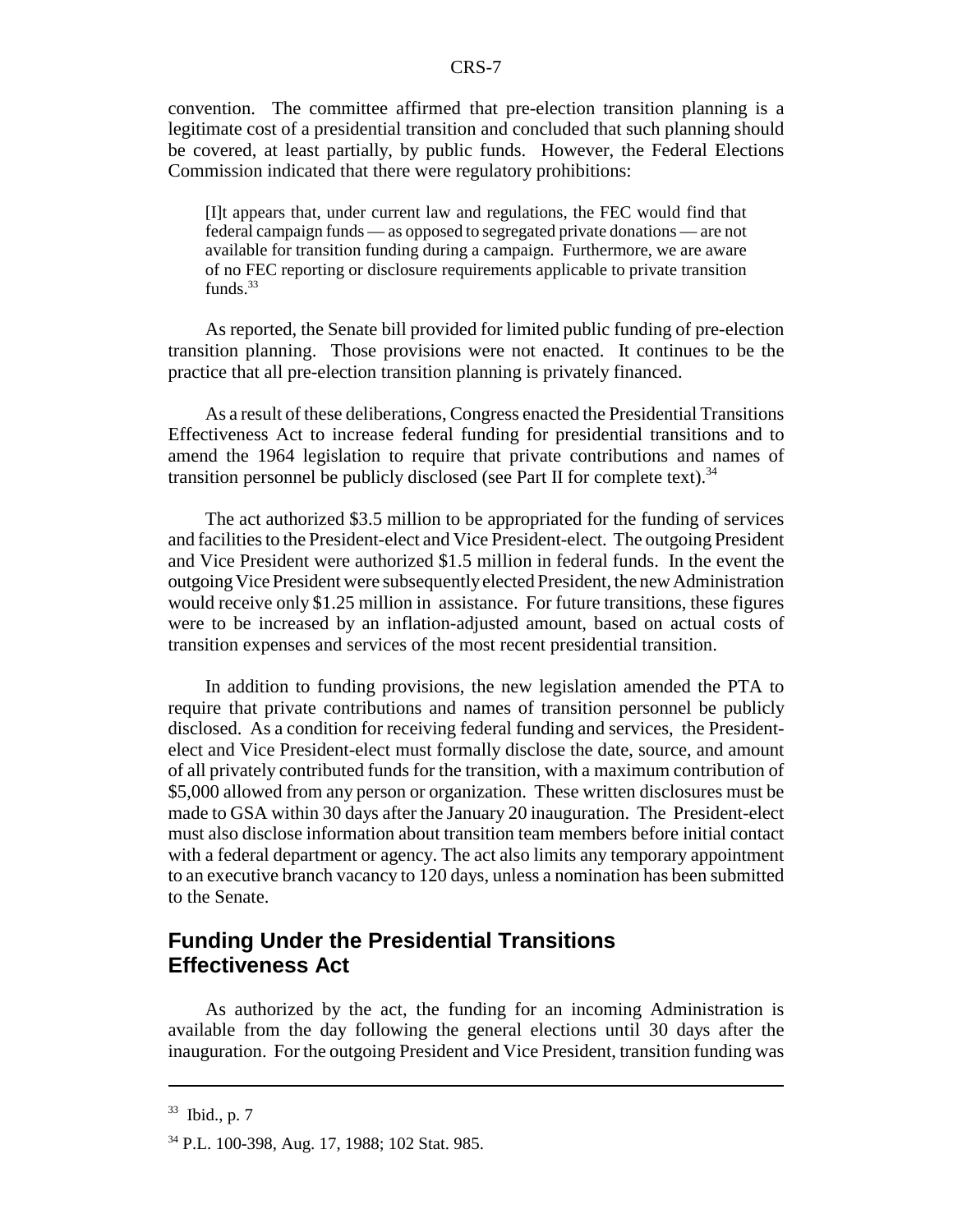extended from six to seven months, beginning one month before the inauguration, to facilitate their relocation to private life. Separate legislation also provides former Presidents an annual lifetime pension and staff and office allowances after the transition period expires, as well as Secret Service protection.35

The increase in funding under the Presidential Transitions Effectiveness Act was first made available during the 1988-1989 transition of outgoing President Reagan and his successor, George H. W. Bush.

**Reagan-George H. W. Bush Transition.** President Reagan used \$697,034 of the \$1.25 million available to him under the act as the outgoing President.<sup>36</sup> Outgoing Vice President Bush was authorized \$250,000 for expenses related to his transition from that office. The \$250,000 was transferred to the Federal Election Commission.37 Incoming President Bush and Vice President Dan Quayle spent \$2.3 million of the \$3.5 million authorized under the PTA, as amended, and transferred \$1 million to the government of the District of Columbia for inaugural expenses.<sup>38</sup>

**George H. W. Bush-Clinton Transition.** For the 1992-1993 presidential transition, \$3.5 million was appropriated to GSA for the incoming Administration of President William Clinton and Vice President Albert Gore Jr., and \$1.5 million for the outgoing Administration of President George H. W. Bush and Vice President Quayle.39 Of this total, the Bush Administration determined that \$1.25 million would be made available to President Bush, with the remaining \$250,000 to be used by Vice President Quayle. During the transition period, President Bush used \$907,939, with an unobligated balance of \$342,061. Vice President Quayle used \$244,192, with an unobligated balance of \$5,808. President Clinton and Vice President Gore jointly spent \$3,485,000, with an unobligated balance of \$15,000.

 For FY1997, \$5.6 million was authorized in the event of a presidential transition in January 1997, which did not occur. $40$ 

### **Presidential Transition Act of 2000**

While the PTA, as amended, has authorized federal funds and facilities to ensure smooth transitions in the past, no formalized attention was given to orientation of a

<sup>35</sup> See CRS Report 98-249, *Former Presidents: Federal Pension and Retirement Benefits,* by Stephanie Smith.

<sup>&</sup>lt;sup>36</sup> Data supplied by General Services Administration, Nov. 28, 1990.

<sup>&</sup>lt;sup>37</sup> Dire Emergency Supplemental Appropriations and Transfers, Urgent Supplementals, and Correcting Enrollment Errors Act of 1989, P.L. 101-45, June 30, 1989; 103 Stat. 126.

<sup>38</sup> P.L. 101-45, June 30,1989; 103 Stat. 116; see also U.S. Congress, House, Committee on Appropriations, Subcommittee on the Treasury, Postal Service, and General Government Appropriations, *Treasury, Postal Service, and General Government Appropriations for Fiscal Year 1993,* part 5, Feb. 25, 1992, hearings (Washington: GPO, 1992), p. 536.

<sup>39</sup> P.L. 102-393, Oct. 5, 1992; 106 Stat. 1729.

<sup>&</sup>lt;sup>40</sup> Data provided by GSA Budget Office in Oct. 23, 2000, telephone conversation.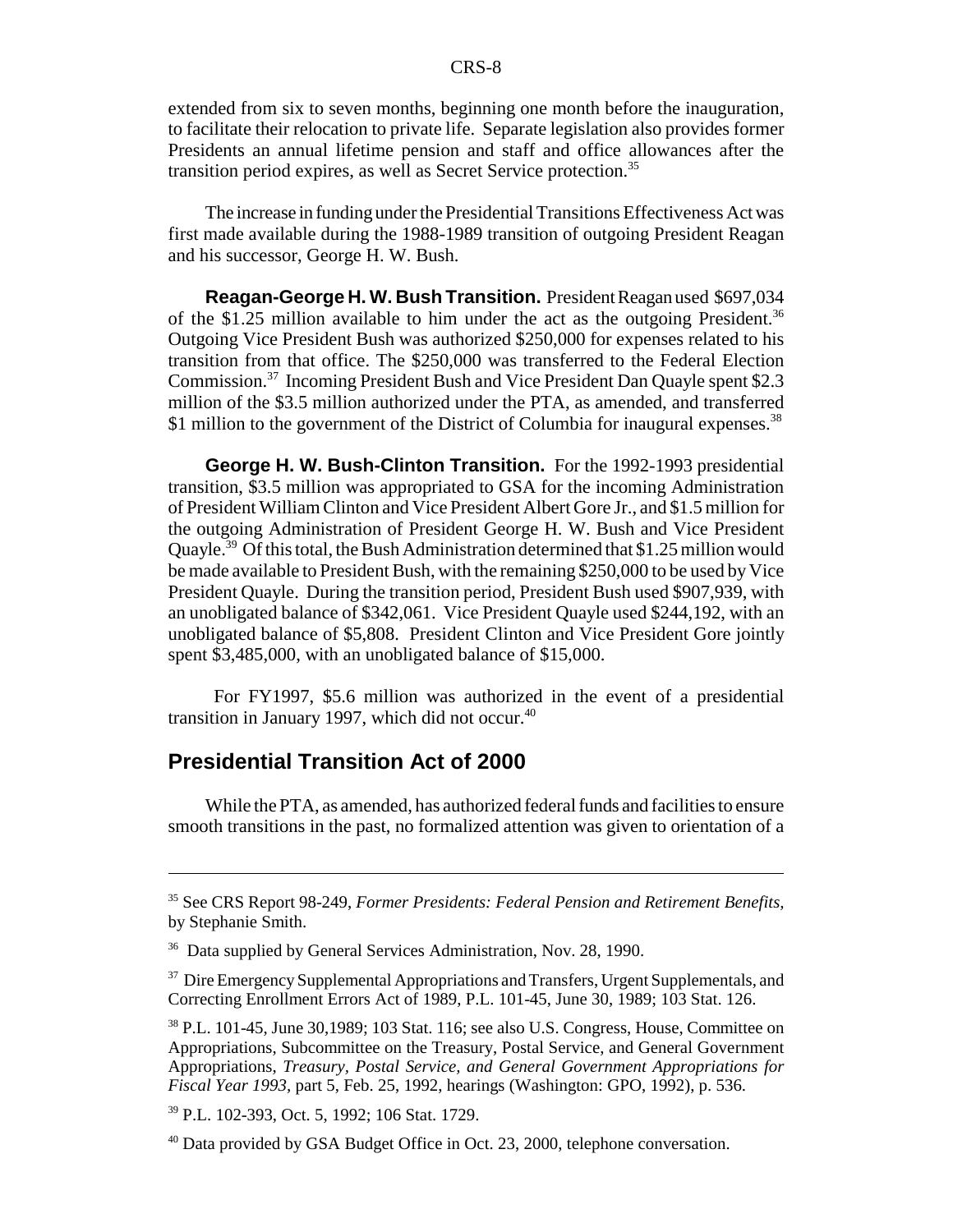President-elect's newly appointed senior staff. In anticipation of the 2000-2001 transition, the  $106<sup>th</sup>$  Congress enacted P.L. 106-293, the Presidential Transition Act of 2000, which President Clinton signed on October 13, 2000.<sup>41</sup> It amended the PTA to authorize GSA to provide additional support during the 2000-2001 transition period. Most importantly, GSA was authorized to coordinate the development and presentation of orientation sessions for the President-elect's nominees for cabinet and high-level executive branch positions. Prior to the election on November 7, 2000, GSA was authorized to consult with the presidential candidates in order to begin development of a computer and communications system for use during the transition period. In conjunction with the National Archives and Records Administration (NARA), GSA was required to create a transition directory, composed of federal publications and materials pertaining to the statutory and administrative functions of each federal department and agency. A fourth major provision required the Office of Government Ethics to prepare a report on needed improvements to the financial disclosure process currently required for presidential nominees.

**Clinton-George W. Bush Transition.** For FY2001, GSA requested a total of \$7.1 million for the 2000-2001 presidential transition. Of this total, \$1.83 million was budgeted for the outgoing Clinton Administration, with \$305,000 to be returned to the Treasury if Vice President Albert Gore was elected President; and \$4.27 million was requested for the incoming Administration.<sup>42</sup> GSA requested an additional \$1 million to fund its new responsibilities under the Presidential Transition Act of 2000. On October 12, 2000, the Senate gave final approval to the conference agreement that funded this account at \$7.1 million in the FY2001 Treasury, Postal Service, and General Government Appropriations Act.<sup>43</sup> On October 30, President Clinton vetoed the legislation. On November 3, 2000, President Clinton signed the measure that funded the 2000-2001 transition at the requested levels.<sup>44</sup>

Passage of the Presidential Transition Act of 2000 was intended to allow the President-elect and his appointees to "hit the ground running" as they took office on January 20, and increase their effectiveness during the crucial first year in office. However, the significance of the relatively short transition period came under intense scrutiny during the historic events surrounding the presidential election of 2000.

With less than five weeks available for formal transition activities, \$1.83 million was provided to the outgoing Administration of President Clinton, which included \$305,000 for Vice President Gore; \$4.27 million for the incoming Administration of President-elect George W. Bush; and \$1 million to provide briefings for incoming Bush appointees. According to GSA, actual FY2001 obligations for the outgoing Clinton Administration totaled \$1,788,623, which included \$282,935 for Vice

<sup>41 114</sup> Stat. 1035.

<sup>&</sup>lt;sup>42</sup> In the event Vice President Gore had become President, the \$305,000 appropriation designated to him as part of the outgoing Clinton Administration would have been returned to the Treasury. He would have been entitled to the full amount of \$4.27 million appropriated for the incoming President-elect.

<sup>43</sup> H.R. 4516, section 1001, Title IV; vetoed Oct. 30, 2000.

<sup>44</sup> P.L. 106-426, Nov. 3, 2000; 114 Stat. 1897.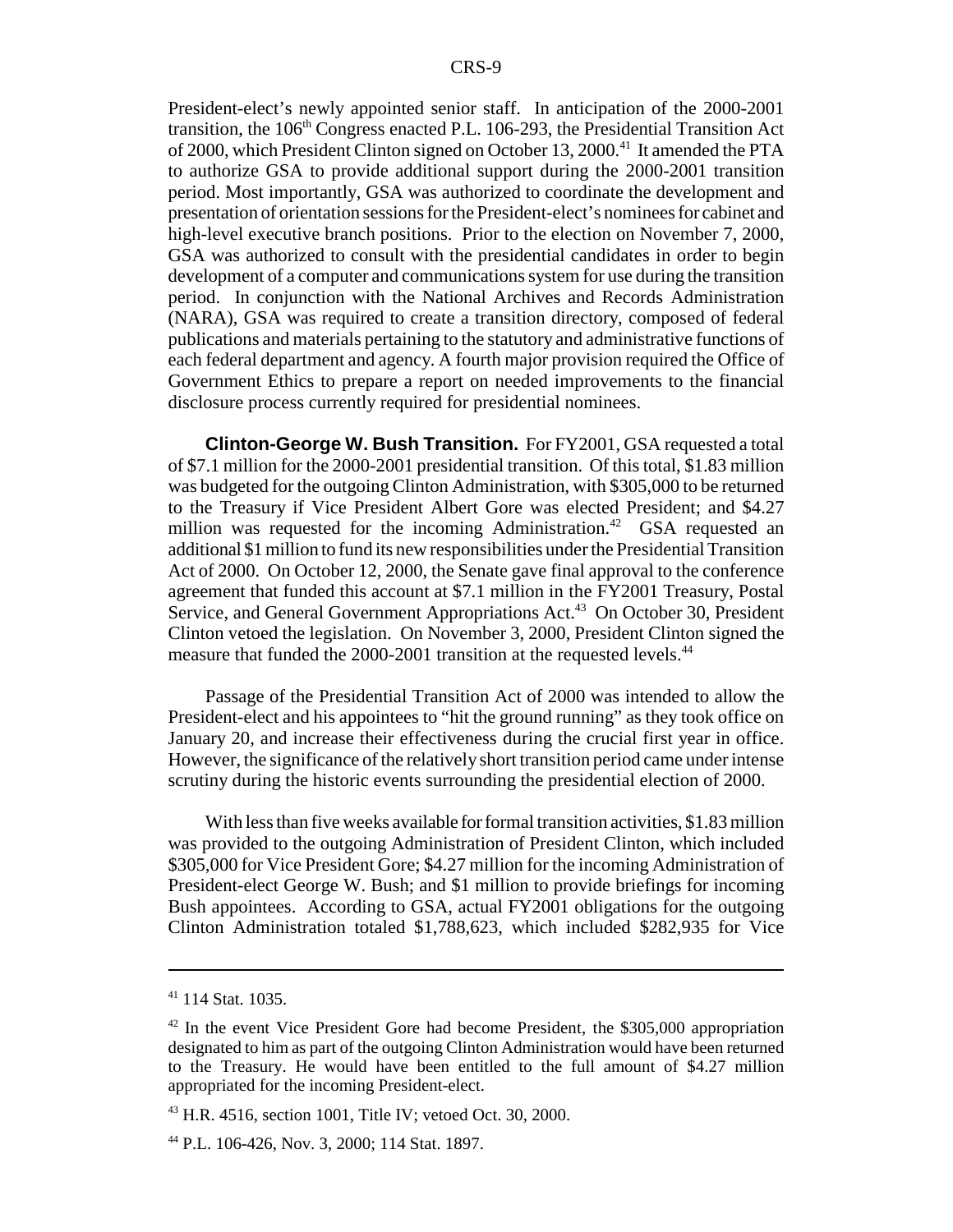President Gore. Actual FY2001 obligations for the incoming Bush-Cheney Administration totaled \$4,000,836 in transition costs, plus an additional \$983,507 for agency briefings for incoming Bush appointees.<sup>45</sup>

### **FY2005 Transition Funding**

Section 6 of the PTA authorizes the President to include in his budget request for each fiscal year in which his regular term of office will expire, a proposed appropriation for carrying out the purposes of the act. In order to provide federal funding in the event of a 2004 presidential transition, the President's FY2005 budget proposal requested a total of \$7.7 million. Of this total, \$1 million would be provided for briefings and related transition services for incoming personnel associated with a new administration.46

Currently, Section 3(f) of the PTA states that there shall be no expenditures of funds for the provision of services and facilities in the event the President-elect is the incumbent President, or when the Vice President-elect is the incumbent Vice President. Any funds appropriated for such purposes "shall be returned to the general funds of the Treasury." In the event no transition occurs, the President's FY2005 budget request for GSA proposed to amend the PTA through appropriation language to permit the expenditure of not more than \$1 million for training and briefings for incoming appointees associated with the second term of an incumbent President.<sup>47</sup> No other expenditure of appropriated funds for transition purposes would be made available to the incumbent President, and the remaining \$6.7 million would be returned to the general fund of the Treasury.

The House passed H.R. 5025, the FY2005 Transportation, Treasury, and Independent Agencies appropriations bill, on September 22, 2004. The legislation recommended for GSA a total of \$7.7 million for the expenses associated with a possible 2004-2005 presidential transition, and included \$1 million to brief incoming personnel. If no transition occurred, H.R. 5025 authorized that \$1 million be used by the incumbent President for the training of new appointees associated with a second term of office. The House Committee on Appropriations also recommended the \$1 million appropriation to be used by the incumbent President, and stated that the remaining \$6.7 million in transition funds would be returned to the Treasury, if no transition occurred.48 Following its passage, H.R. 5025 was received in the Senate on September 29, 2004, and placed on the Senate Legislative Calendar.

In the Senate, S. 2806, the FY2005 Transportation, Treasury, and Independent Agencies appropriations bill, also recommended a total of \$7.7 million for GSA to

<sup>45</sup> Information received from GSA's budget office on Oct. 7, 2004.

<sup>46</sup> U.S. Executive Office of the President, *Budget of the United States Government, Fiscal Year 2005, Appendix* (Washington: 2004), p. 972.

 $47$  Ibid.

<sup>48</sup> U.S. Congress, House Committee on Appropriations, *Transportation, Treasury, and Independent Agencies Appropriations Act, 2005*, report to accompany H.R. 5025, 108<sup>th</sup> Cong., 2nd sess., H.Rept. 108-671 (Washington: GPO, 2004), p. 146.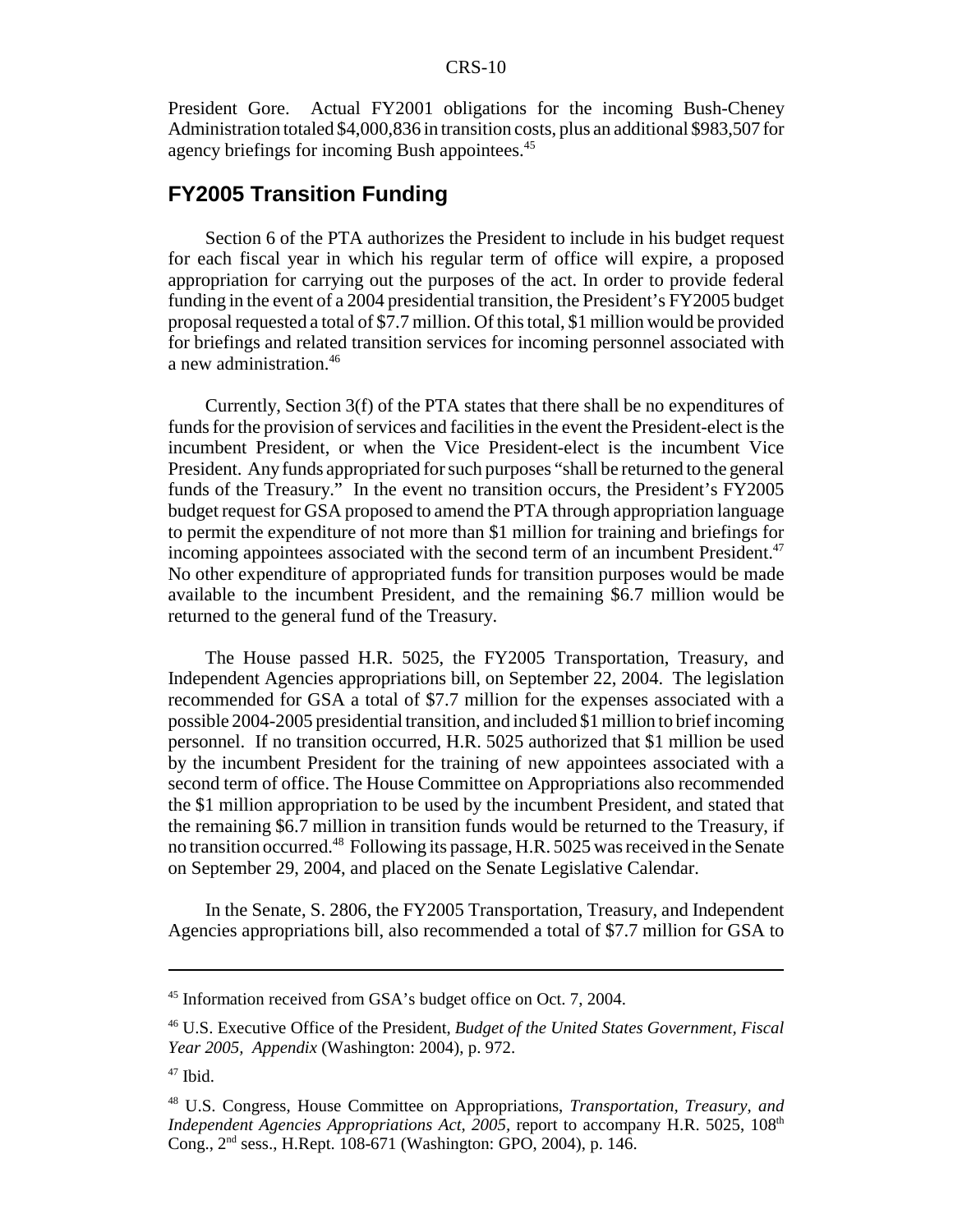implement a possible presidential transition, including \$1 million for incoming appointees. However, the Senate Committee on Appropriations denied the request to amend the PTA to allow \$1 million for training and briefings for incoming appointees associated with the second term of an incumbent President. The committee stated that it had no objection to funding such training, but believed that "it should be properly budgeted for and requested by the appropriate agencies."49 On September 15, 2004, S. 2806 was reported to the Senate and placed on the Senate Legislative Calendar.

P.L. 108-309 was enacted on September 30, 2004, to provide continuing nondefense appropriations through November 20, 2004. A total of \$2.5 million was authorized in the event of a presidential transition, until enactment of the FY2005 omnibus appropriations bill. Due to the outcome of the 2004 presidential election, no funds were provided in P.L. 108-447, the FY2005 Consolidated Appropriations Act. $50$ 

### **FY2009 Transition Funding**

The President's FY2009 budget requests \$8,520,000 in funding for the upcoming presidential transition. Of this total, \$1 million is provided for briefings and related transition services for incoming personnel associated with the new administration.<sup>51</sup>

### **Activities of Past Presidential Transitions**

Before the Eisenhower/Kennedy transition in 1961-1962 and the subsequent enactment of the Presidential Transition Act of 1963, communications between incoming and outgoing Administrations were usually limited, especially when the President and President-elect were of different political parties and had been recent campaign opponents. It was generally expected that the President-elect would remain away from Washington until Inauguration Day. Formal communications took place concerning the inaugural ceremonies and the occupancy of the White House, but with virtually no discussion of substantive issues. The incoming Administration's new cabinet generally was not selected until shortly before Inauguration Day; therefore, meetings between incoming and outgoing cabinet members were not common.<sup>52</sup>

President Harry Truman, who had been thrust into the Presidency in 1945 following President Franklin D. Roosevelt's sudden death, helped to establish the tradition that an outgoing President should actively facilitate the transition of power

<sup>49</sup> U.S. Congress, Senate Committee on Appropriations, *Transportation, Treasury, and Independent Agencies Appropriations Act, 2005, report to accompany S. 2806, 108<sup>th</sup> Cong.,* 2nd sess., S.Rept. 108-342 (Washington: GPO, 2004), p. 186.

<sup>50 118</sup> Stat. 3253.

<sup>51</sup> U.S. Office of Management and Budget, *Budget of the United States Government, Fiscal Year 2009 — Appendix* (Washington: GPO, 2008), p. 1075.

<sup>52</sup> Laurin L. Henry, *Presidential Transitions* (Washington: The Brookings Institution, 1960), p. 58. This book provides an in-depth study of presidential transitions before 1960.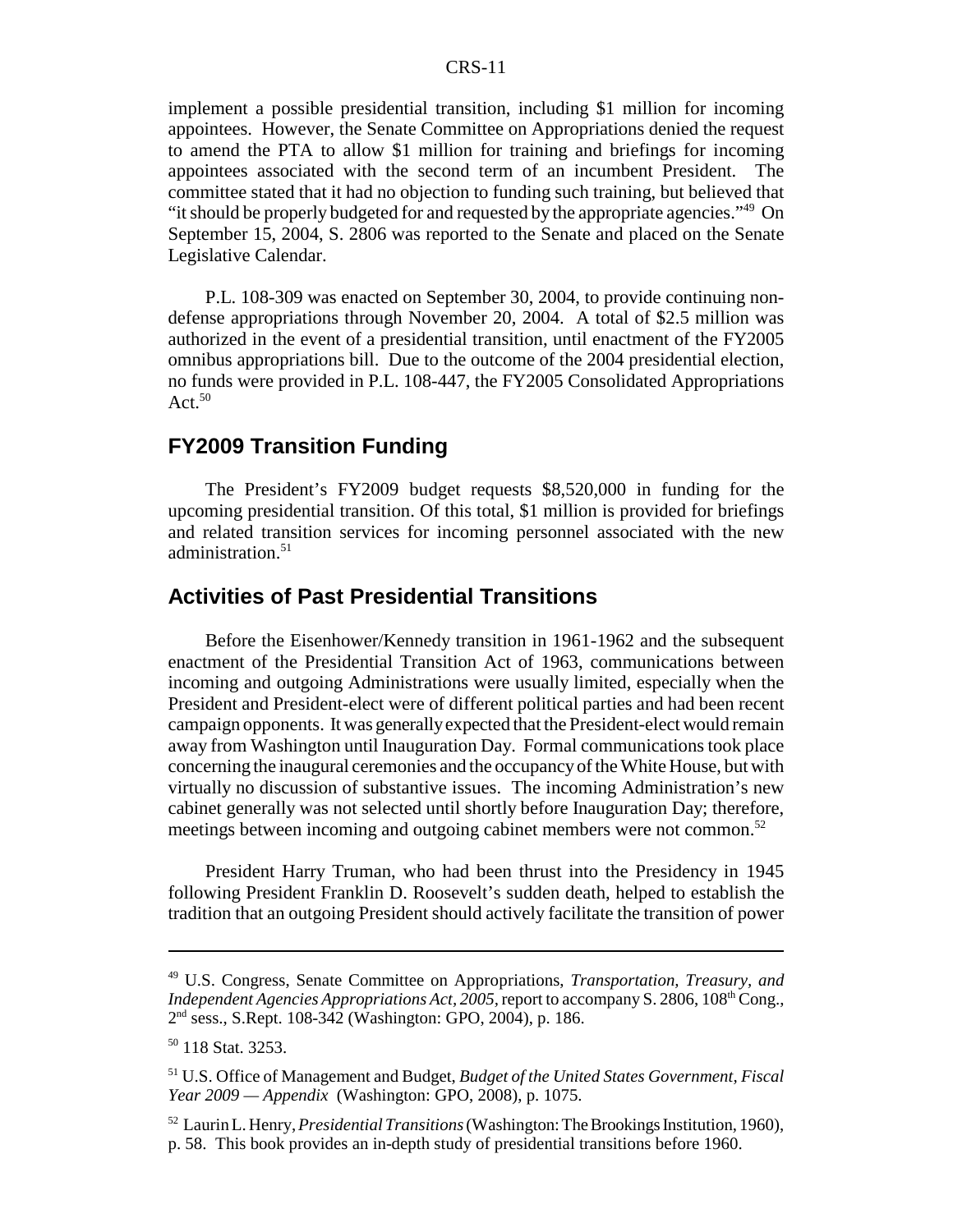to an incoming President. Following the election on November 5, 1952, President Truman sent a telegram to President-elect Dwight D. Eisenhower, inviting him to a meeting in the White House "to discuss the problems of this transition period, so that it may be made clear to all the world that this Nation is united in its struggle for freedom and peace."53 President Truman also required each of the executive branch agencies to report to him on what was being done to facilitate the transition.<sup>54</sup>

In spite of the serious responsibilities involved, only within the past 30 years, since the enactment of the PTA, have the problems associated with the transition of power received much systematic attention.

### **Eisenhower-Kennedy Transition**

Following his election in 1960, President Kennedy entered the White House well-briefed for his assumption of responsibility. While still a candidate, Senator Kennedy commissioned various documents on the transition process and postelection issues.<sup>55</sup>

Numerous authors and historians credit President-elect Kennedy's preparation for transition to office in 1960-1961 as being unprecedented in the history of presidential transitions. A 1960 review of past presidential transitions by the *Congressional Quarterly* reported that:

John F. Kennedy made an important innovation in American Presidential transitions through his appointment of 29 task forces which were asked to report to him on a wide variety of domestic and foreign policy problems in the period immediately preceding and following his inauguration.

... [W]hile other Presidents-elect sometimes asked individual political associates or small groups of experts to brief them on limited phases of public policy, there is no precedent for the large number of task forces, some with wide memberships, which submitted detailed policy briefings to Kennedy near the time of his inauguration.<sup>56</sup>

Senator Kennedy's use of task forces began soon after his July 1960 Democratic presidential nomination, when he recognized that, if elected President, he would need policy-making advice to address the critical issues that would face him immediately upon taking office. Senator Kennedy asked two of his former opponents for the Democratic presidential nomination, Governor Adlai Stevenson and Senator Stuart Symington, to head the first two task forces on foreign policy and national defense issues. Senator Kennedy, before election day, appointed five additional task forces

<sup>53</sup> President Harry S. Truman, 1952-1953, Public Papers of the Presidents, *Letter of Invitation to the President-Elect*, Nov. 6, 1952 (Washington: GPO, 1953), pp. 1048-1049.

<sup>54</sup> Henry, *Presidential Transitions,* pp. 513-514.

<sup>55</sup> David T. Stanley, *Changing Administrations* (Washington: Brookings Institution, 1965), p. 6.

<sup>56 &</sup>quot;Pre-Inaugural Task Forces Unprecedented in History," *Congressional Quarterly Weekly Report,* vol. 19, April 7, 1961, p. 620.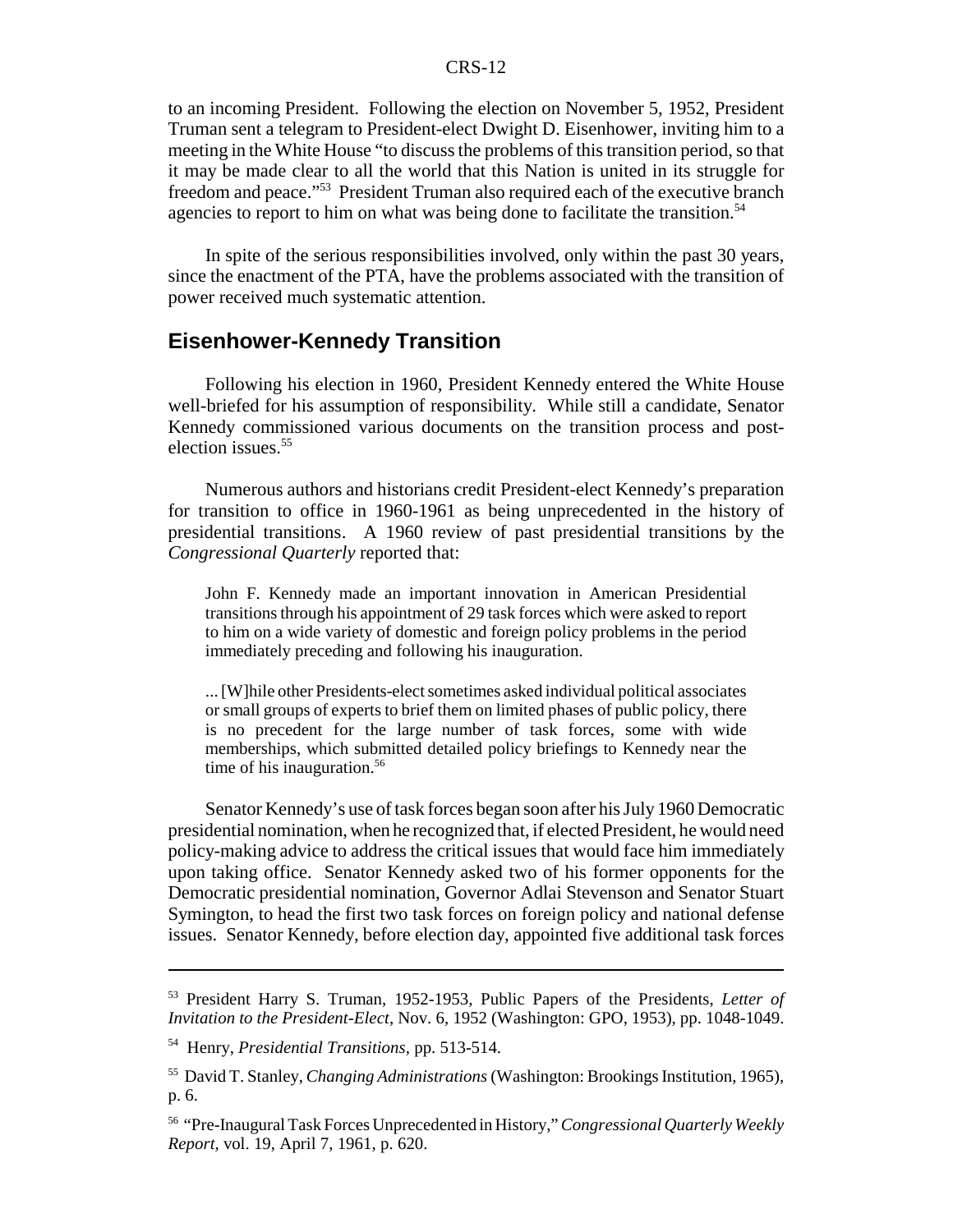pertaining to foreign affairs, natural resources, domestic agriculture, and the overseas food program. The creation of these task forces served to highlight his interest in diverse issues, while at the same time using the expertise of former political opponents to demonstrate their support of Senator Kennedy's candidacy.57

All of the task force members were volunteers who received no compensation. One task force project was funded by a foundation grant of \$20,000. As stated earlier, the Democratic National Committee paid \$350,000 of Kennedy's administrative expenses for the transition.<sup>58</sup>

Immediately following the election, President-elect Kennedy, with the assistance of Theodore Sorensen as counsel-designate to the President, made a detailed listing of which task forces to appoint, with a deadline for submission of a final report. By his inauguration, President Kennedy had appointed 29 task forces, equally divided between foreign and domestic policy. Of this total, 24 task forces had already submitted final reports that contained precise recommendations. According to the *Congressional Quarterly,* approximately one person from each task force was to be appointed to a high level position within the new Administration.<sup>59</sup>

Washington, DC, attorney Clark Clifford was appointed to be in charge of transition period relations with the outgoing Eisenhower Administration. When notified of an upcoming January 6, 1961, meeting between President-elect Kennedy and President Eisenhower, Mr. Clifford was able to present an extensive background briefing and report to Mr. Kennedy based on the task force position papers. $60$ 

### **Johnson-Nixon Transition**

It was during the 1968-1969 transition that the Presidential Transition Act was first used for both incoming and outgoing Administrations. As an incumbent President not running for re-election, President Johnson became the first President to invite the presidential candidates and their staff to plan for the transition before the November election.<sup>61</sup>

Richard M. Nixon began planning for an efficient transition following his nomination at the Republican National Convention in July 1968. Franklin Lincoln, Jr., an attorney and former Defense Department official, was appointed as Mr. Nixon's representative on transition matters. Mr. Nixon made use of reports of past presidential transition efforts, and made lists of early decisions that would need to be made if he were elected to office. Following his November 1968 election, Presidentelect Nixon created approximately 30 task forces to prepare recommendations on

<sup>57</sup> Ibid.

<sup>58</sup> Ibid., p. 621.

<sup>59</sup> Ibid.

 $60$  Ibid.

<sup>61 &</sup>quot;Presidential Transition," *Congressional Quarterly Weekly Report,* Sept. 20, 1968, vol. 26, p. 2506.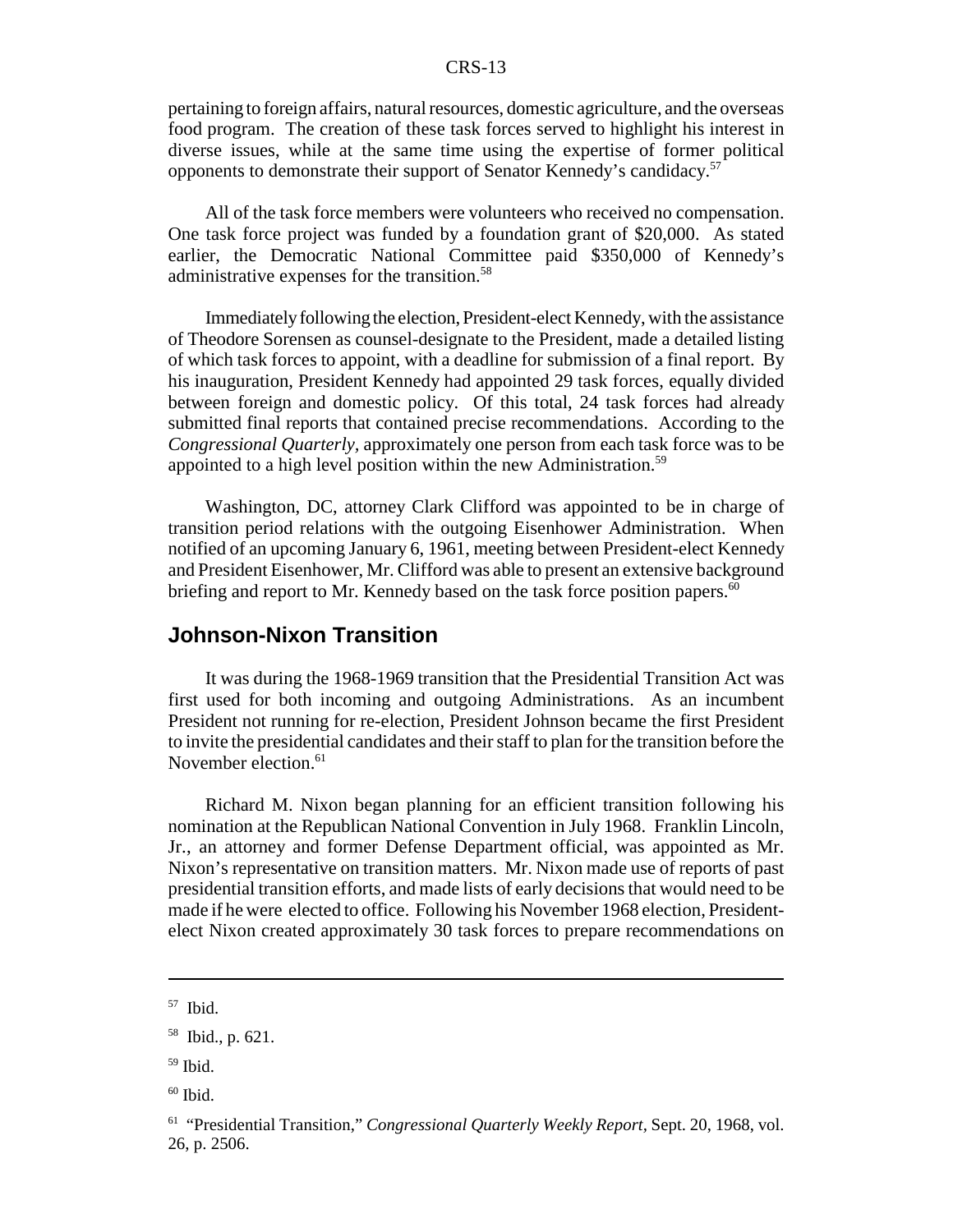issues pertaining to housing, education, tax policy, transportation, foreign aid, and job training. $62$ 

By the end of November 1968, President-elect Nixon had selected his first highlevel appointees who would be responsible for implementing policies for his Administration. In December 1968, he met with Republican leaders to discuss his future legislative agenda. The selection of the Nixon cabinet was a long process, in which the President-elect spent six weeks studying various alternatives.<sup>63</sup>

### **Nixon-Ford Transition**

The unprecedented series of events culminating in President Nixon's resignation from office complicated the process of transition for Vice President Ford in 1974. Transition plans were initiated by Vice President Ford's close friend and former law partner Philip Buchen, who had concluded that events might force an untimely end to the Nixon Administration. According to published sources, Mr. Buchen conducted several meetings to discuss details for the change of Administrations in the event of resignation or impeachment. Assisting in the transition planning were Nixon adviser Clay Whitehead, Governor William Scranton, Senator Robert Griffin, Representative John Byrnes, former Nixon aide Bryce Harlow, and William Whyte of U.S. Steel.

One day before his formal resignation announcement to the public on August 9, 1974, President Nixon informed Vice President Ford of his intention to resign. The same day, Mr. Ford's transition planners began preparing formal documents with policy alternatives that President Ford would have to consider immediately upon taking office. The morning of Mr. Ford's swearing-in as President, advisers met at the Ford residence to brief him on their transition documents.<sup>64</sup>

Upon assuming the presidency, President Ford asked all members of former President Nixon's cabinet and the heads of all federal agencies to remain in his Administration for continuity and stability.<sup>65</sup> By December 1974, the cabinet members and numerous high-ranking aides had submitted their resignations to the President. During this period, President Ford came under criticism for the allegedly slow pace at which he had replaced Nixon appointees and selected their successors. In response, Mr. Ford stated that he had become President under sudden and difficult circumstances, without the usual time to plan a transition to power.<sup>66</sup>

 $62$  Alan L. Otten, "Nixon Works to Ensure an Efficient Take-Over If He Gains Presidency," *Wall Street Journal*, Oct. 25, 1968, p. 1.

<sup>63</sup> Carroll Kilpatrick, "Nixon Won't Flood Congress with New Legislation, Aides Say," *Washington Post,* Dec. 22, 1968, pp. Al and A6.

<sup>64</sup> James M. Naughton, "The Change in President: Plans Began Months Ago," *New York Times,* Aug. 26, 1974, p. 1.

<sup>65</sup> Morton Mintz and Stuart Auerbach, "Ford Solicits Suggestions on No. 2 Man," *Washington Post,* Aug. 11, 1974, p. A1.

<sup>66</sup> Fred Austin, "Ford Begins Move to Reshape his Administration," *National Journal*, Dec. 14, 1974, vol. 7, p. 1877.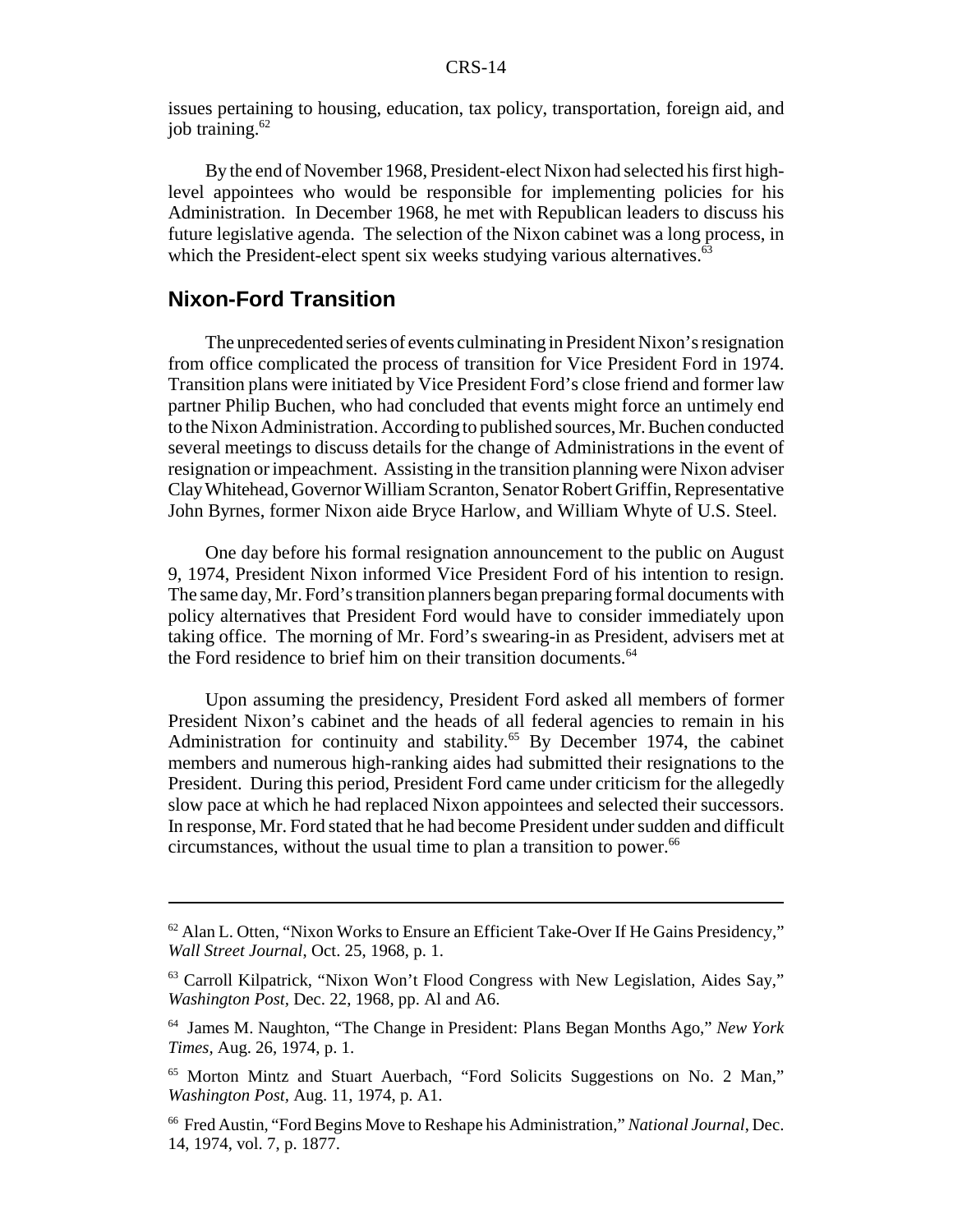### **Ford-Carter Transition**

Before the 1976 election, the subject of Presidential transition was not publicly discussed by the Jimmy Carter campaign, reportedly because of what one Carter aide described as "the implied presumptuousness" of such considerations.<sup>67</sup> However, the actual planning for a Carter Administration began after the April 27, 1976, Pennsylvania primary, which Governor Carter considered the turning point in his achieving the Democratic nomination. According to press reports, while Jack Watson was still serving as Georgia finance chairman for the Carter campaign, he began drafting a detailed transition document with timetables and work-flow charts. The transition planning took place in Atlanta, Georgia, under the auspices of the "Carter-Mondale Policy Committee," in keeping with the low-profile approach said to be preferred by Governor Carter. 68

Members of the Carter transition staff were lawyers, academicians, and government officials recruited by Jack Watson. The staff included Harrison Wellford, a former congressional staff member; Larry Bailey, staff assistant to the U.S. Conference of Mayors; Sharleen Hirsch, an educational administrator; and Jule Sugarman, a public administrator. Staff members were assigned to task forces in the areas of community and human development, government organization, international security, economic policy, natural resources, and government regulation. The transition staff sought the advice of several persons with established expertise in transition planning, such as Clark Clifford, who worked on the Kennedy transition.<sup>69</sup>

On November 2, 1976, President Ford lost the election to Governor Carter, and the following day offered his "complete and whole-hearted support" in the transition to a new national leadership. President-elect Carter responded that he and Vice President-elect Mondale would take full advantage of this offer of close cooperation before Inauguration Day. Mr. Ford designated presidential counselor John Marsh, Jr., as his transition liaison with Mr. Carter's transition representative, Jack Watson.<sup>70</sup>

On the day of his election, Mr. Carter received 50 transition papers with major policy initiatives pertaining to welfare reform, energy development and conservation, government reorganization, cabinet appointments, and budget reform.

A month after the election, Mr. Carter named his first cabinet nominees and directed his attention to the staffing of the approximately 200 top positions in his Administration.<sup>71</sup> He also announced that he would limit his time spent in Washington during the transition because he did not wish to act as if he were already

<sup>67</sup> Laurence Stern, "Transition Unit at Work for Carter," *Washington Post,* Aug. 9, 1976, p. A1.

<sup>68</sup> *Washington Post,* Aug. 9, 1976, p. A2.

 $69$  Ibid.

<sup>&</sup>lt;sup>70</sup> Fredrick Smith, "Georgian Is Urged to Appoint 100 to Prepare Washington Takeover," *New York Times,* Nov. 4, 1976, p. 21.

<sup>71</sup> Jules Witcover, "Blueprint for Transition Going to Carter," *Washington Post,* Nov. 4, 1976, p. A18.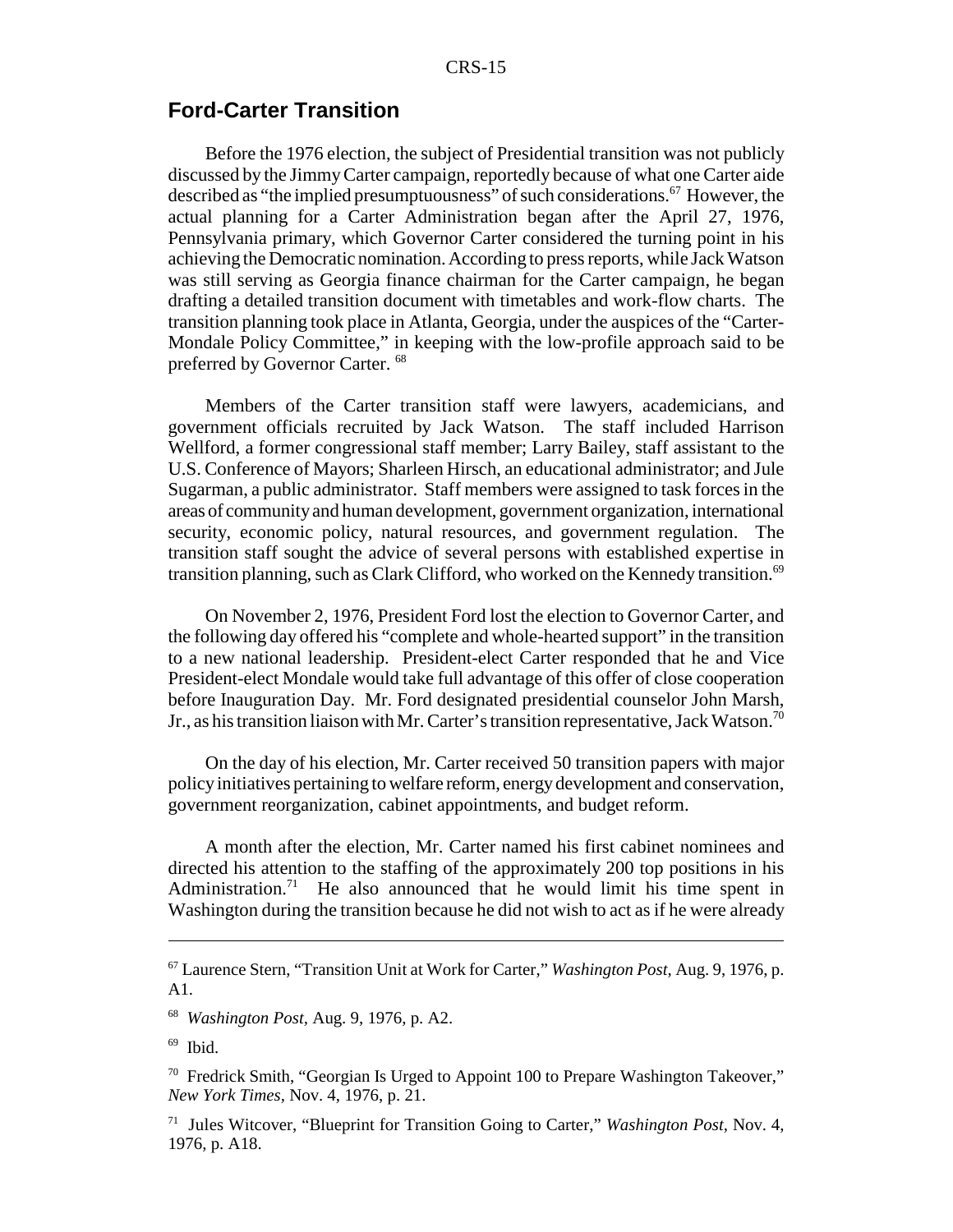President. Mr. Carter stated that Vice President-elect Mondale was in Washington and that "he is me as far as Washington is concerned."72

On November 22, 1976, President Ford and President-elect Carter met for an hour in the White House. The President-elect also met with the Director of the Office of Management and Budget (OMB), the Secretaries of Defense and Health, Education, and Welfare, and the Chairman of the Federal Reserve Board of Governors.

### **Carter-Reagan Transition**

As early as April 1980, Ronald Reagan began planning for a possible presidential transition when he met with a group of defense and foreign policy advisers before the Republican convention. The advisers were asked to prepare specific policy and budget recommendations for use in the first months of a Reagan Administration to enable him to begin work immediately after the inauguration. Coordinated by William Graham, an engineer with a California defense consulting firm, the experts included former Secretary of State Henry Kissinger, former President Ford, former White House chief of staff Alexander Haig, Senators John Tower and Richard Stone, Governor Bill Clements, former Cabinet member Casper Weinberger, and former Ambassador Anne Armstrong.<sup>73</sup>

Following the Republican convention in July 1980, nearly 300 advisers were asked by Mr. Reagan to serve on 23 task forces to prepare reports due before Inauguration Day on economic and domestic issues.74

Ronald Reagan was elected the 40<sup>th</sup> President of the United States on November 4, 1980. President Carter pledged in his concession speech "a very fine transition period, the best in history," and asked the country "to unite behind the Presidentelect.75 On November 6, 1980, the President-elect named his formal transition team, a job he described as "translating campaign promises into reality." He named his campaign director, William Casey, to be chairperson of the transition executive committee, and campaign co-chairperson Anne Armstrong as vice chairperson. A personnel office was established under the leadership of E. Pendleton James to select people to fill approximately 2,700 top-level federal jobs.76

In November 1980, President-elect Reagan announced an executive branch transition organization consisting of five working groups responsible for the transfer

<sup>&</sup>lt;sup>72</sup> Bruce F. Freed, "New Heads for Many Regulatory Bodies Expected to Be Named at Once by Carter," *Wall Street Journal,* Nov. 11, 1976, p. 3.

<sup>73</sup> Lou Cannon, "Reagan Promises to Heal and Unify," *Washington Post,* Nov. 5, 1980, p. A20.

 $74$  Dick Kirschten, "The Reagan Team Comes to Washington, Ready to Get Off to a Running Start," *National Journal*, Nov. 15, 1980, p. 1926.

<sup>75</sup> Michael Getler, "Reagan Advisers Setting Up Special Teams to Oversee Transition," *Washington Post,* Nov. 11, 1980, p. Al.

<sup>76</sup> Lee Lescaze, "Transition Team Is Announced," *Washington Post,* Nov. 7, 1980, p. Al.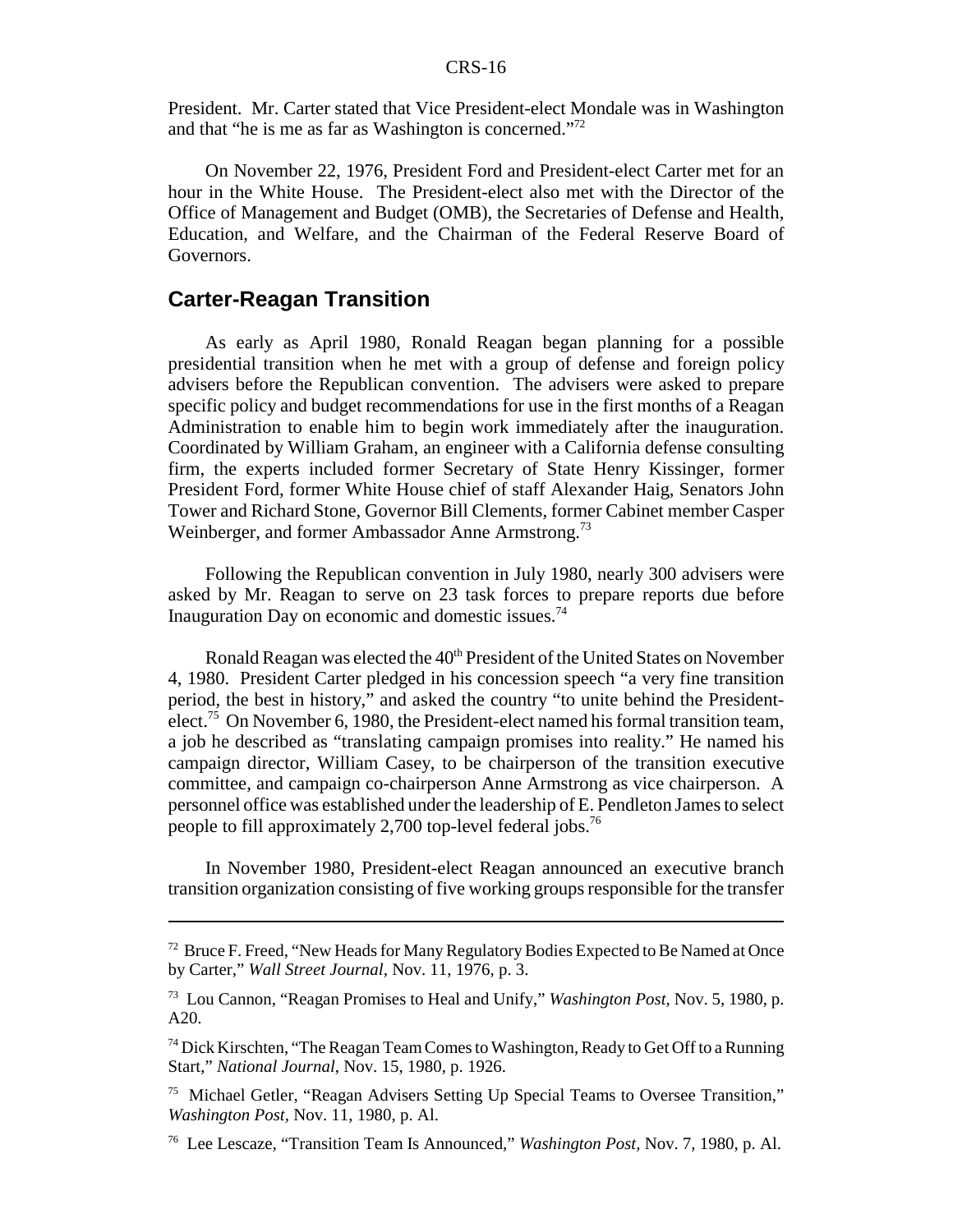of power. Under the direction of William Timmons, deputy director of transition, the working units coordinated transition efforts of various cabinet departments and other executive agencies. Each cabinet department was assigned a specific team leader to oversee the transition. Mr. Reagan also named a 14-member Economic Policy Coordinating Committee that included many high ranking officials from the Nixon and Ford Administrations.

President-elect Reagan said publicly that he did not intend to preempt the powers that belonged to President Carter until Inauguration Day 1981.77 Mr. Carter's transition representative, Jack Watson, informed the Reagan group that the outgoing President intended to defer major policy decisions for the incoming Administration.<sup>78</sup> President-elect Reagan and his wife met with President Carter and his wife late in November 1980.

### **Reagan-George H. W. Bush Transition**

On November 8, 1988, George H. W. Bush became the 41<sup>st</sup> President, the first incumbent Vice President to be elected since Martin Van Buren in 1836. The following day, President-elect Bush announced the appointment of Craig Fuller, his former chief of staff, and Robert Teeter, his campaign strategist, as co-directors of the Bush transition effort. In addition, he named his longtime friend James Baker as an adviser on "key aspects" of the transition, and announced his intention to nominate Mr. Baker for Secretary of State. Mr. Bush stated that he wanted a "somewhat leaner" transition organization than was used in 1980. He also indicated that he would not seek to preempt President Reagan's authority during the transition period or "unduly influence decisions that are properly the President's."<sup>79</sup>

In mid-November 1988, President-elect Bush's transition office opened in Washington, DC. Soon after, the Heritage Foundation delivered 2,500 resumes of persons recommended for jobs in the Bush Administration.<sup>80</sup> Mr. Bush proposed additional cabinet appointments on November 21, 1988, which included two from President Reagan's cabinet, Attorney General Richard Thornburgh and Education Secretary Lauro Cavazos.<sup>81</sup>

The smooth transition between the Reagan and Bush Administrations was further demonstrated on November 22, 1988, when White House Chief of Staff Kenneth Duberstein requested cabinet members and agency heads to provide

 $77$  Lee Lescaze, "The Changing of the Guard Commences: Transition Team is Announced," *Washington Post,* Nov. 7, 1980, pp. A1, A3.

<sup>78</sup> T. R. Reid and Lee Lescaze, "Carter to Defer Action on Major Policy Issues," *Washington Post,* Nov. 13, 1980, p. Al.

<sup>79</sup> David Hoffman, "Bush Names Baker Secretary of State," *Washington Post*, Nov. 10, 1988, pp. Al and A38.

<sup>80</sup> Judith Havemann, "Bush to Get 2,500 Conservative Resumes," *Washington Post,* Nov. 15, 1988, p. A17.

<sup>81</sup> Jessica Lee, "Bush Taps Reagan Aides for Cabinet, Budget," *USA Today,* Nov. 22, 1988, p. 8A.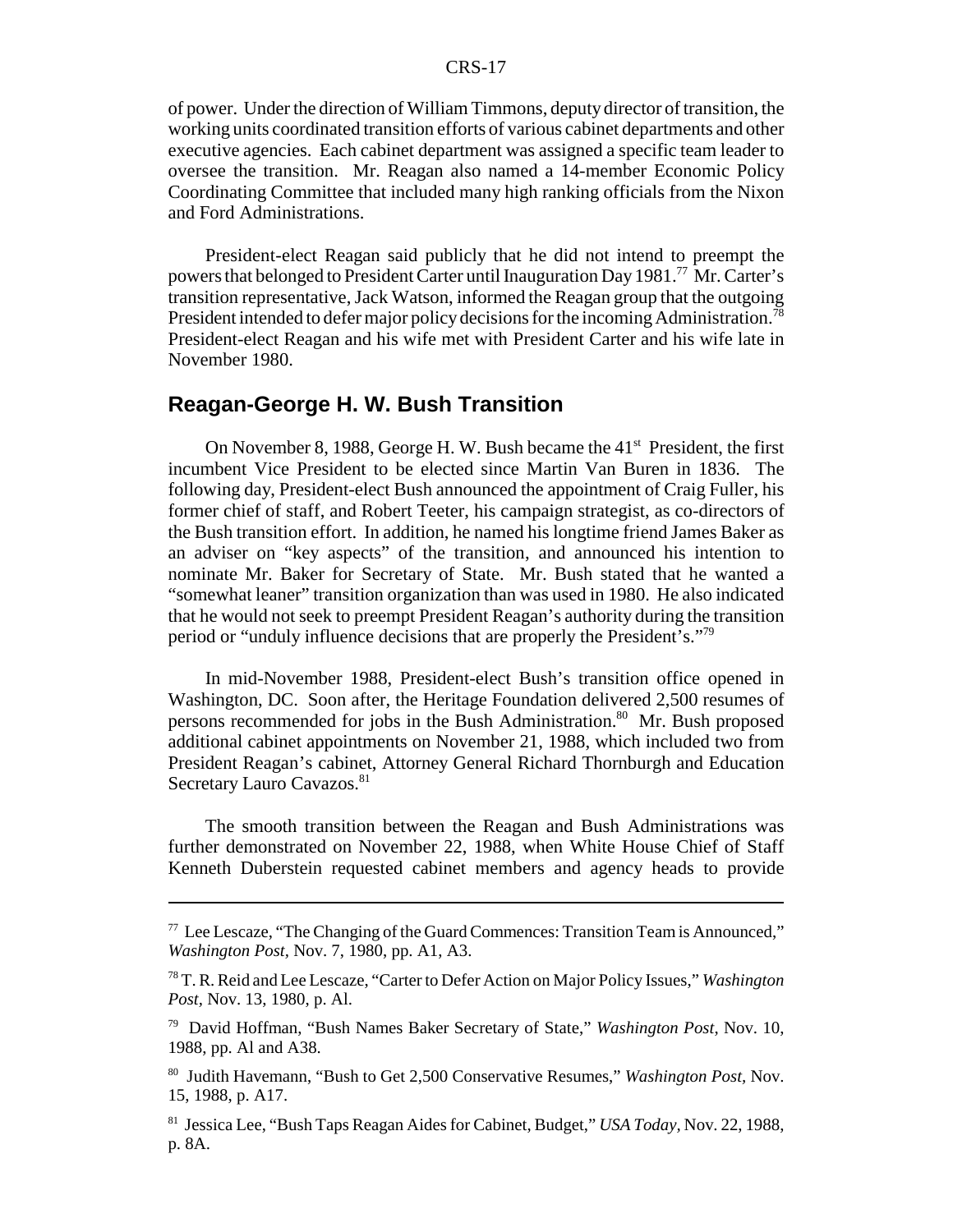information to the transition team on organizational matters, goals, and functions, resource descriptions, congressional oversight committees, regulatory programs, and other important issues relevant to each agency.<sup>82</sup> By the end of November 1988, most of the executive branch agencies had designated internal transition leaders to assist in an orderly transition with President-elect Bush's transition liaisons. Mr. Duberstein stated that the transition effort greatly benefited from the eight-year partnership of President Reagan and President-elect Bush, and that "their philosophical compatibility cannot be underrated."83

### **George H. W. Bush-Clinton Transition**

Following the August 1992 nomination of William Clinton at the Democratic National Convention, several of his closest aides began working on a transition document to prepare for a possible change of Administrations following the November election. Headed by Clinton campaign manager Mickey Kantor, the working group was known as the Clinton-Gore Pre-Transition Planning Foundation, and included former Mayor Henry Cisneros, attorney Warren Christopher, former Governor Madeleine Kunin, and attorney Vernon Jordan. Governor Clinton's pretransition team was headquartered in Little Rock, Arkansas. The team collected information on past presidential transitions and prepared a series of transition briefing books dealing with policy issues and proposed presidential agendas.<sup>84</sup>

In his concession speech following the election on November 3, 1992, President Bush stated that "our entire administration will work closely with his [Clinton's] team to ensure the smooth transition of power."<sup>85</sup> At a November 5 cabinet meeting, President Bush stated that his top aides would cooperate with the Clinton transition team:

It's very important that we not be begrudging during the transition.... Let us all finish the job with the same class with which we served.<sup>86</sup>

It was later announced that Department of Transportation Secretary Andrew Card Jr. would head President Bush's transition team. In a radio address, President Bush stated that he would return to Texas after the inauguration, where he intended to retire from politics, and to "rededicate" himself to helping others.<sup>87</sup>

 $82$  Ibid.

<sup>83</sup> Jessica Lee, "Agencies Told to Give Data to Transition Team," *USA Today,* Nov. 23, 1988, p. 6A.

<sup>84</sup> Adam Nagourney and Bill Nichols, "Clinton Camp Crafts Lineup," *USA Today,* Oct. 20, 1992, p. 2A.

<sup>85</sup> George Bush, "The Way We See It ... The People Have Spoken," *Washington Post,* Nov. 4, 1992, p. A22.

<sup>86</sup> Bill Nichols, "Bush Cooperation," *USA Today,* Nov. 6, 1992, p. 5A.

<sup>87</sup> Thomas W. Lippmen, "Taking Full Responsibility for Loss," *Washington Post,* Nov. 8, 1992, p. Al.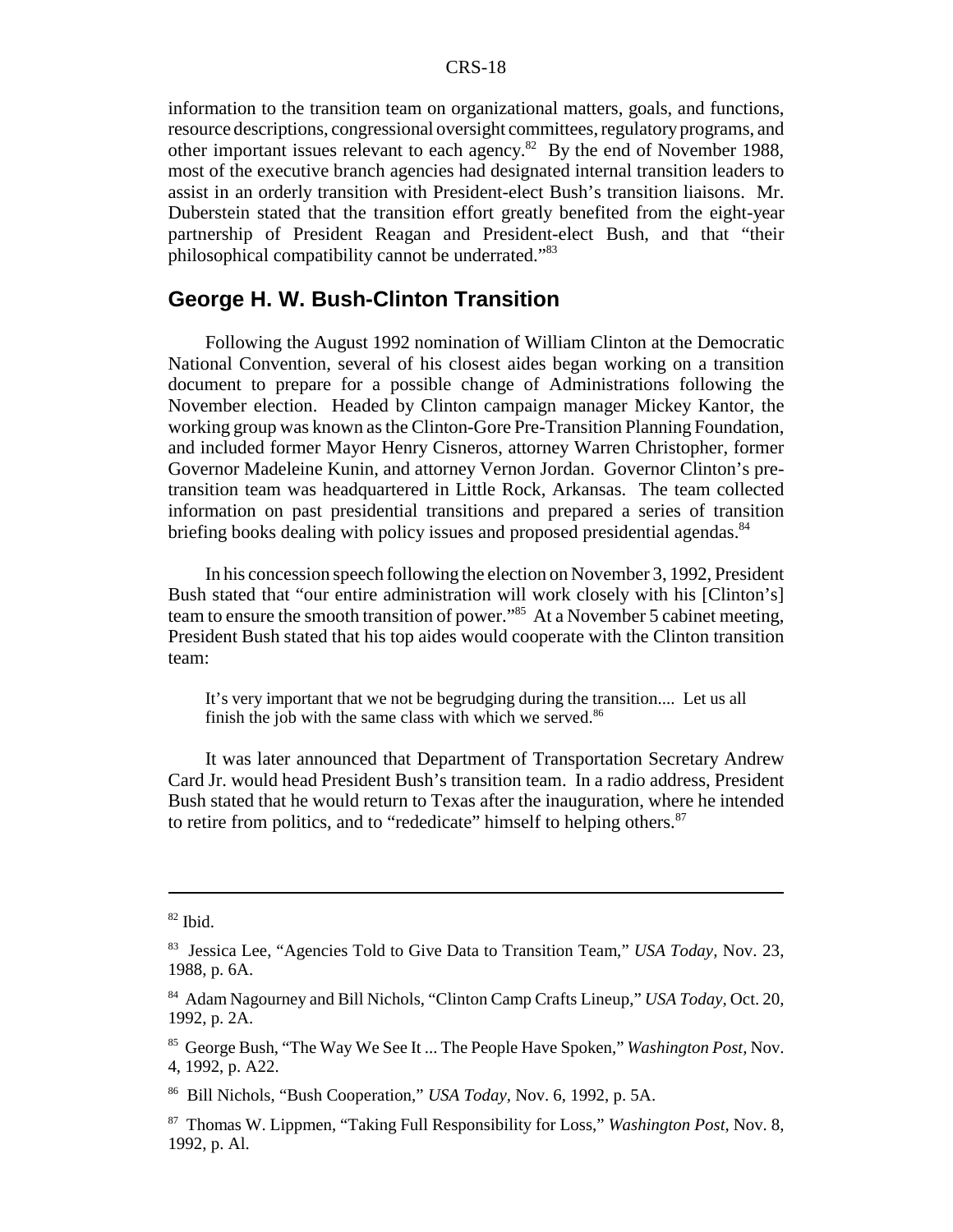President-elect Clinton remained in Little Rock following the election, to read transition reports and to meet with top advisers. His key transition appointments were not immediately announced, and press reports indicated that there was a dispute among his aides over who should lead the Clinton transition effort.<sup>88</sup> On November 6, 1992, it was announced that Vernon Jordan and Warren Christopher would head the Clinton transition team. It was also reported that Mr. Clinton would choose his cabinet officers in an orderly process, and that a "stringent set of ethics rules" would be used in the selection process.<sup>89</sup>

### **Clinton-George W. Bush Transition**

As a result of the ballot challenges concerning the November 7, 2000, presidential election, White House Chief of Staff John Podesta issued a November 13, 2000, memorandum to executive branch agencies stating that, "because of the uncertainty over election results, no President-elect has been identified to receive federal funds and assistance under the Presidential Transition Act of 1963."90 The memo advised executive branch officials to provide any assistance that was "typically" provided to presidential candidates. Following the certification of the Florida popular vote on November 26, 2000, by the Florida Secretary of State in favor of Governor George W. Bush, GSA Administrator David J. Barram announced the following day that he would not authorize the release of federal transition funds since the final outcome remained "unclear and un-apparent,"91 due to ongoing legal challenges to the Florida certification. Since the PTA provides no explicit criteria for determining the "apparent successful candidates," the GSA administrator based his decision on the 1963 legislative history, which stated that, "in a close contest, the Administrator simply would not make the decision."<sup>92</sup> Also at issue was the use of 90,000 square feet of office space in Washington, DC, that GSA had leased in anticipation of the transition period between election day on November 7 and the presidential inauguration on January 20, 2001, at a cost of approximately  $$700,000.<sup>93</sup>$ 

In response to GSA's decision to withhold funding and office space, Governor Bush announced the establishment of his transition offices in McLean, VA, to be headed by the vice presidential candidate, former Secretary of Defense Richard Cheney. In a November 27, 2000, news conference, Cheney stated that the Bush-

<sup>88</sup> Adam Nagourney and Bill Nichols, "Clinton Shifts Transition to High Gear," *USA Today,* Nov. 6, 1992, p. Al.

<sup>89</sup> Ruth Marcus and Al Kamen, "Clinton Names Transition Chiefs," *Washington Post,* Nov. 7, 1992, p. Al.

<sup>&</sup>lt;sup>90</sup> Executive Office of the President, Memorandum from Chief of Staff John Podesta for the Heads of Executive Departments and Agencies, "Presidential Transition Guidance," Nov. 13, 2000.

<sup>&</sup>lt;sup>91</sup> U.S. General Services Administration, Office of Communications statement released Nov. 27, 2000.

<sup>&</sup>lt;sup>92</sup> Rep. Dante Fascell, "Presidential Transition Act of 1963," remarks in the House, *Congressional Record,* vol. 109, July 25, 1963, p. 12238.

<sup>93</sup> U.S. General Services Administration, Office of Communications, *Media Advisory Presidential Transition Fact Sheet,* Nov. 17, 2000.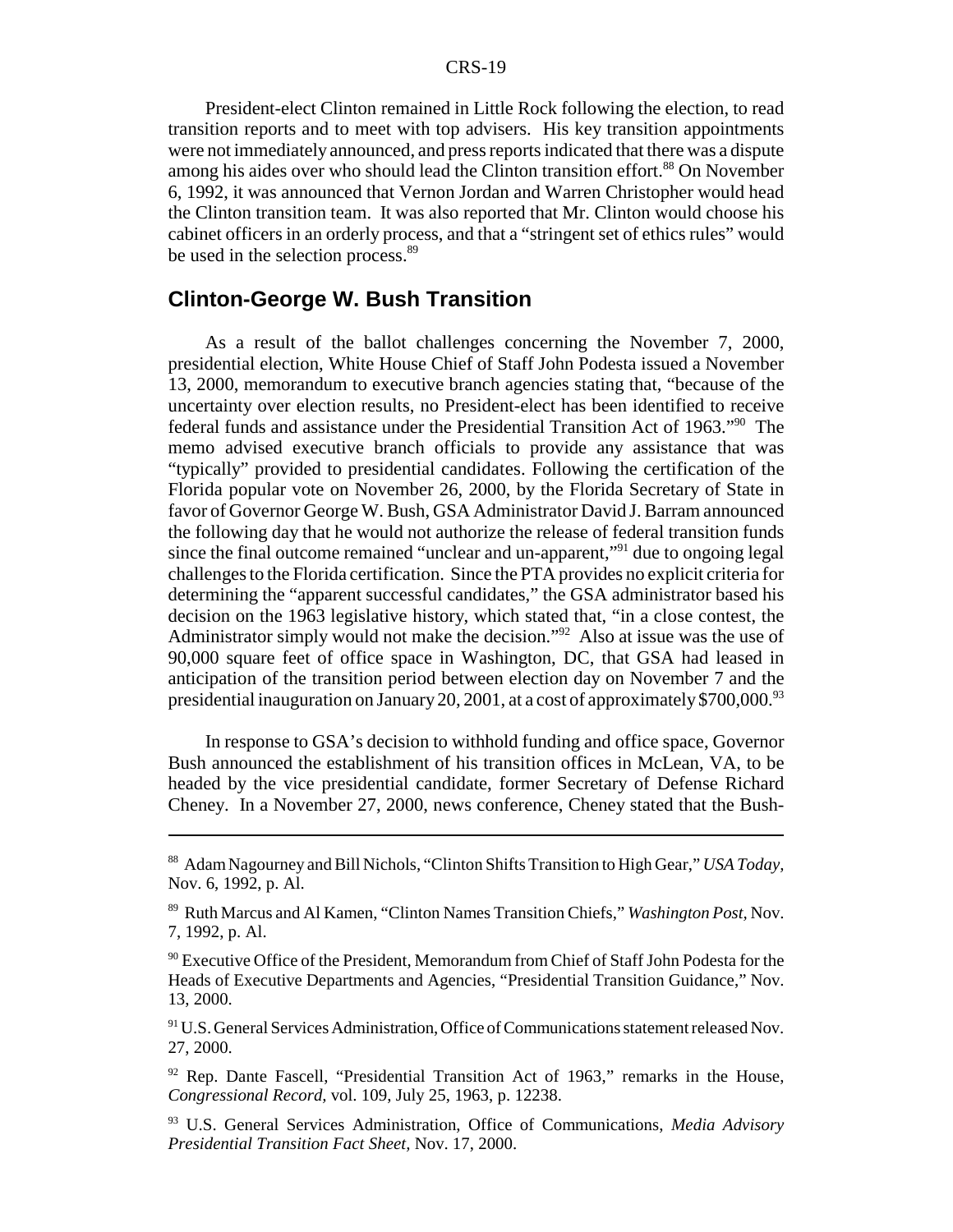Cheney transition would be funded by private contributions as a "non-profit corporation and will seek  $501(c)(4)$  status from the Internal Revenue Service."<sup>94</sup>

On December 4, 2000, oversight hearings on the presidential transition were held before the House Government Reform Subcommittee on Government Management, Information, and Technology. In his opening statement, subcommittee chairman Stephen Horn expressed concern that, in spite of long-standing congressional intent to federally fund presidential transitions, "today — nearly four weeks after the presidential election — the administrator says he is still unable to ascertain a winner and, thus, is not providing the appropriate assistance required by the Presidential Transition Act."95 In a written statement for the hearings record, Comptroller General David M. Walter wrote that, "given the current extraordinary circumstances surrounding the election, Congress should consider extending the existing time limitation on the obligation of funds under the Transition Act to help mitigate the unforeseen delay in the initial release of public funds."96 As a result of these hearings, H.R. 5643 was introduced in the House on December 6, 2000, to clarify the definition of "apparent successful candidates" to permit the GSA administrator to provide transition funding and services to the President-elect and Vice President-elect as determined by official state certifications. The legislation was referred to the House Committee on Government Reform. There was no additional action in the  $106<sup>th</sup> Congress.$ 

Immediately following Vice President Albert Gore's concession speech on December 13, 2000, GSA Administrator David Barram authorized President-elect George Bush's use of federal transition funds and office space.  $97$  The following day, GSA Deputy Administrator Thurman Davis presented Vice President-elect Cheney with an electronic card that served as the key to the Washington, DC, transition office, located at 1800 G Street, NW. The Bush-Cheney transition officials assigned to coordinate with congressional staff and prospective Cabinet members were the first to relocate from their McLean, VA, headquarters to the GSA office space.

Shortly after President-elect Bush's first formal address to the nation on December 13, he received a congratulatory call from President Bill Clinton. The following day, President-elect Bush announced plans to travel to Washington, DC,

<sup>94 &</sup>quot;Transcript of Former Secretary Richard Cheney's News Conference," *Washington Post,* Nov. 27, 2000, p. A9.

<sup>&</sup>lt;sup>95</sup> U.S. Congress, House Committee on Government Reform, Subcommittee on Government Management, Information, and Technology, *Transitioning to a New Administration: Can the Next President be Ready?* hearing, 106<sup>th</sup> Cong., 2<sup>nd</sup> sess., Dec. 4, 2000 (Washington: GPO, 2001), p. 3.

<sup>96</sup> U.S. General Accounting Office, *Presidential Transition: Challenges and Opportunities*, Dec. 4, 2000 (Washington: GPO, 2000), p. 1.

<sup>&</sup>lt;sup>97</sup> U.S. General Services Administration, Office of Communications statement released Dec. 13, 2000.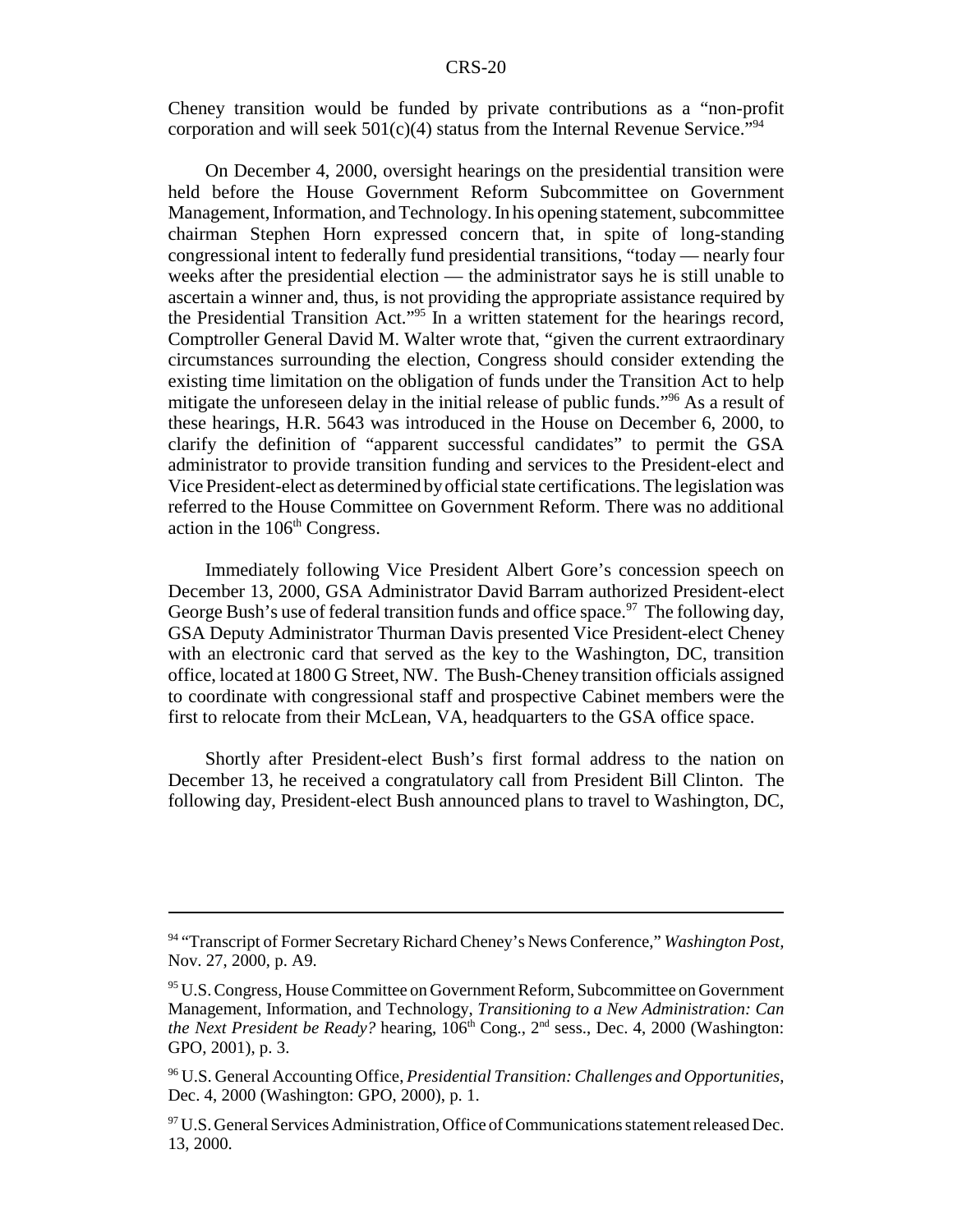on December 18, to conduct separate visits with President Clinton and Vice President Gore, as well as to conduct interviews with possible Cabinet members.<sup>98</sup>

With less than five weeks until his inauguration, President-elect Bush made his Cabinet selections in just 20 days. According to newspaper accounts, the Presidentelect and his aides used the five weeks of the election dispute to narrow their list of possible appointments, even though they were criticized by some for "presumptuously" proceeding with the transition. With so little time left before he took office, President-elect Bush narrowed his selections to nominees who had previously been through Senate confirmations in the past, selecting Donald Rumsfeld for Secretary of Defense, Colin Powell for Secretary of State, and Norman Mineta for Secretary of Transportation. In addition to their government and corporate expertise, the Cabinet nominees also had long-standing professional associations with the President-elect and his family.<sup>99</sup>

### **General Considerations**

Each presidential transition is unique and brings with it the conditions and circumstances facing a particular President-elect that will help shape and influence his Administration. Despite the influence of unique circumstances, observers have identified a number of generally important transition issues based on past transition experiences.

**Adequate Funding.** Since enactment of the Presidential Transition Act of 1963, Presidents-elect have assembled extensive staffs and organizations to conduct their transitions. In the past, discussions of presidential transitions have often focused on the importance of adequate federal funding, culminating with the Reagan transition, when \$1.25 million in private funds was raised by the Reagan Transition Foundation to meet additional transition expenses. Enactment of the Presidential Transitions Effectiveness Act in 1988 recognized this issue by increasing the total amount authorized for a presidential transition to \$5 million. The legislation also authorized future transition funding to be increased by an inflation adjusted amount. For the 2000-2001 presidential transition, a total of \$7.1 million was appropriated for both the incoming and outgoing Administrations, and included \$1 million for GSA to implement its new transition responsibilities under the Presidential Transition Act of 2000.100

**Pre-election Planning.** The adequacy of federal funding, while a major consideration, is but one factor involved in determining the success of a presidential transition. A review of the literature on presidential transitions indicates that another major concern pertains to time, or a lack of it, in completing everything that needs to be accomplished by a President-elect in the 11-week period between an election

<sup>98</sup> Mike Allen and Dana Milbank, "Bush Reaches Out to Democrats," *Washington Post,* Dec. 15, 2000, p. A1.

<sup>99</sup> Mike Allen and Dana Milbank, "Cabinet Chosen Quietly, Quickly," *Washington Post,* Jan. 7, 2001, p. A1.

<sup>100</sup> P.L. 106-426, Nov. 3, 2000.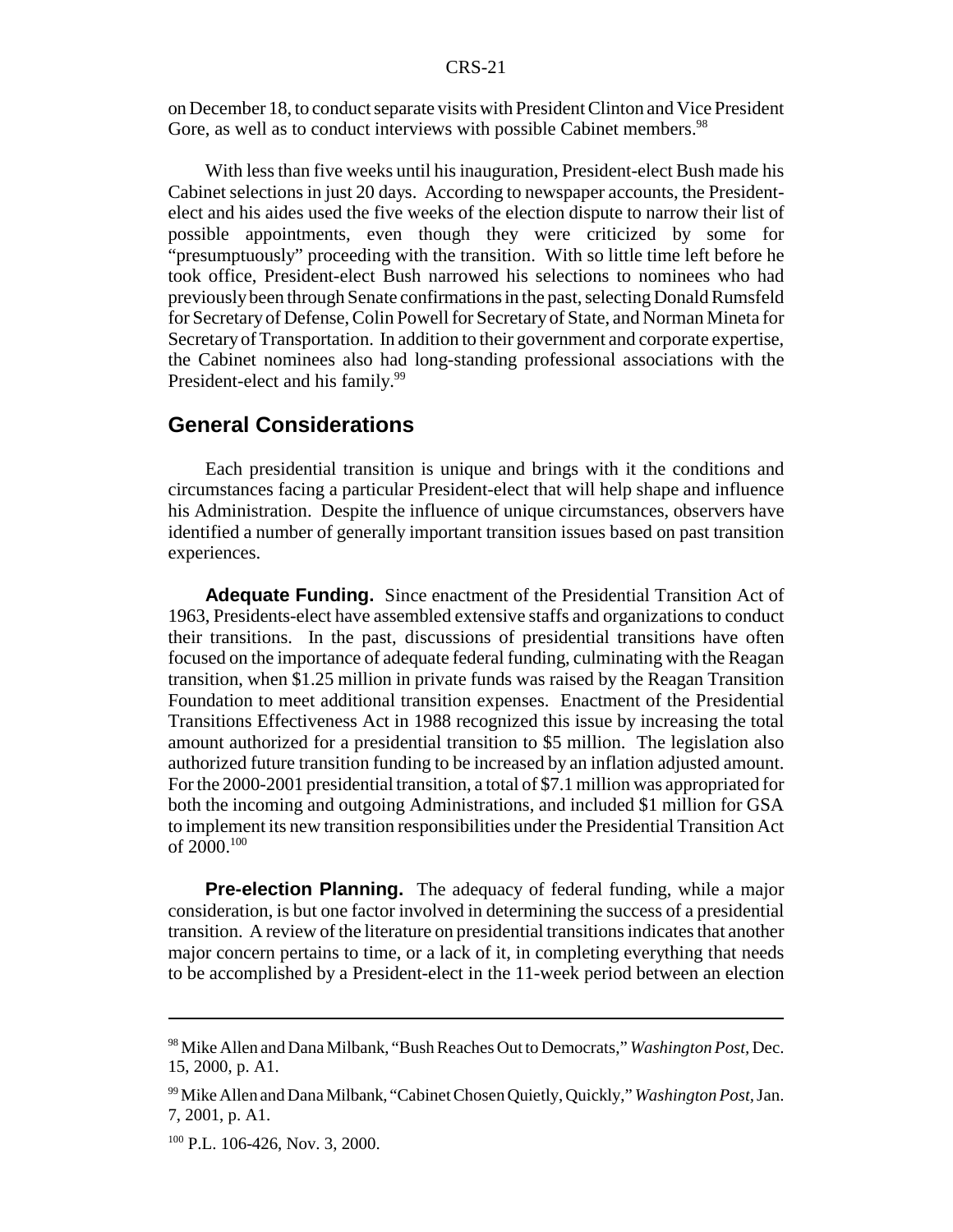and an inauguration. A transition period that begins swiftly and smoothly can help to determine how successful a presidency will be. The expression "to hit the ground running" is frequently used to describe the goal of past transition teams to make their imprint quickly on a new presidential agenda.<sup>101</sup>

During its consideration of the Presidential Transition Effectiveness Act, the Senate Committee on Governmental Affairs reported that there was:

... near-unanimous agreement among past transition officials that a Presidentelect must undertake at least some advance planning during the general election campaign. A President-elect cannot wait until the morning after the election to start planning for the transition. In order for the President-elect to "hit the ground running," the candidate must lay the administrative groundwork before the campaign is over. $102$ 

Based on hearing testimony by representatives of the Harvard University Public/Private Careers Project, the committee found that such "pre-election transition planning may now be essential for ensuring post-election success."103

A decade later, the 106<sup>th</sup> Congress enacted the Presidential Transition Act of 2000, to authorize a formal orientation process between incoming political appointees and career federal employees. A July 18, 2000, report prepared by the Senate on Governmental Affairs Committee stated that "timely orientations to new appointees" were "virtually non-existent" during past transition periods. According to the committee, enactment of the new legislation was essential to avoid "missteps and outright errors made by newly appointed officials at executive branch agencies and in the White House."104

### **Organizational Decisions**

The day after the election, a President-elect and his staff normally must "shift gears" from winning the election to planning a successful transition. According to a 2000 Heritage Foundation project on the presidency, one of the most difficult tasks facing an incoming President is the merging of the campaign staffs and the newlyformed transition teams.<sup>105</sup> Elated by a winning campaign and a mandate for change by the electorate, a President-elect faces the transition period with great expectations. During the transition, the new Administration must act on campaign promises and

<sup>101</sup> James P. Pfiffner, *The Strategic Presidency: Hitting the Ground Running* (Chicago, Dorsey Press, 1988); pp. 9-18, see also Robert K. Landers, *The Dangers in Presidential Transitions* (Washington: Editorial Research Reports, 1988), p. 1.

<sup>102</sup> U.S. Congress, Senate Committee on Governmental Affairs, *Presidential Transitions Effectiveness Act of 1988,* p. 6.

<sup>&</sup>lt;sup>103</sup> Ibid., see also: *Presidential Transition Effectiveness Act*, hearings, 100<sup>th</sup> Cong., 1<sup>st</sup> and 2nd sess., Sept. 17, Oct. 14, 1987, and Feb. 17, 1988 (Washington: GPO, 1988), pp. 23-38.

<sup>104</sup> U.S. Congress, Senate Committee on Governmental Affairs, *Presidential Transition Act of 2000*, 106<sup>th</sup> Cong., 2<sup>nd</sup> sess., S.Rept. 106-348 (Washington: GPO, 2000), p. 2.

<sup>105</sup> Alvin S. Felzenberg, ed., *The Keys to a Successful Presidency*, p. 18.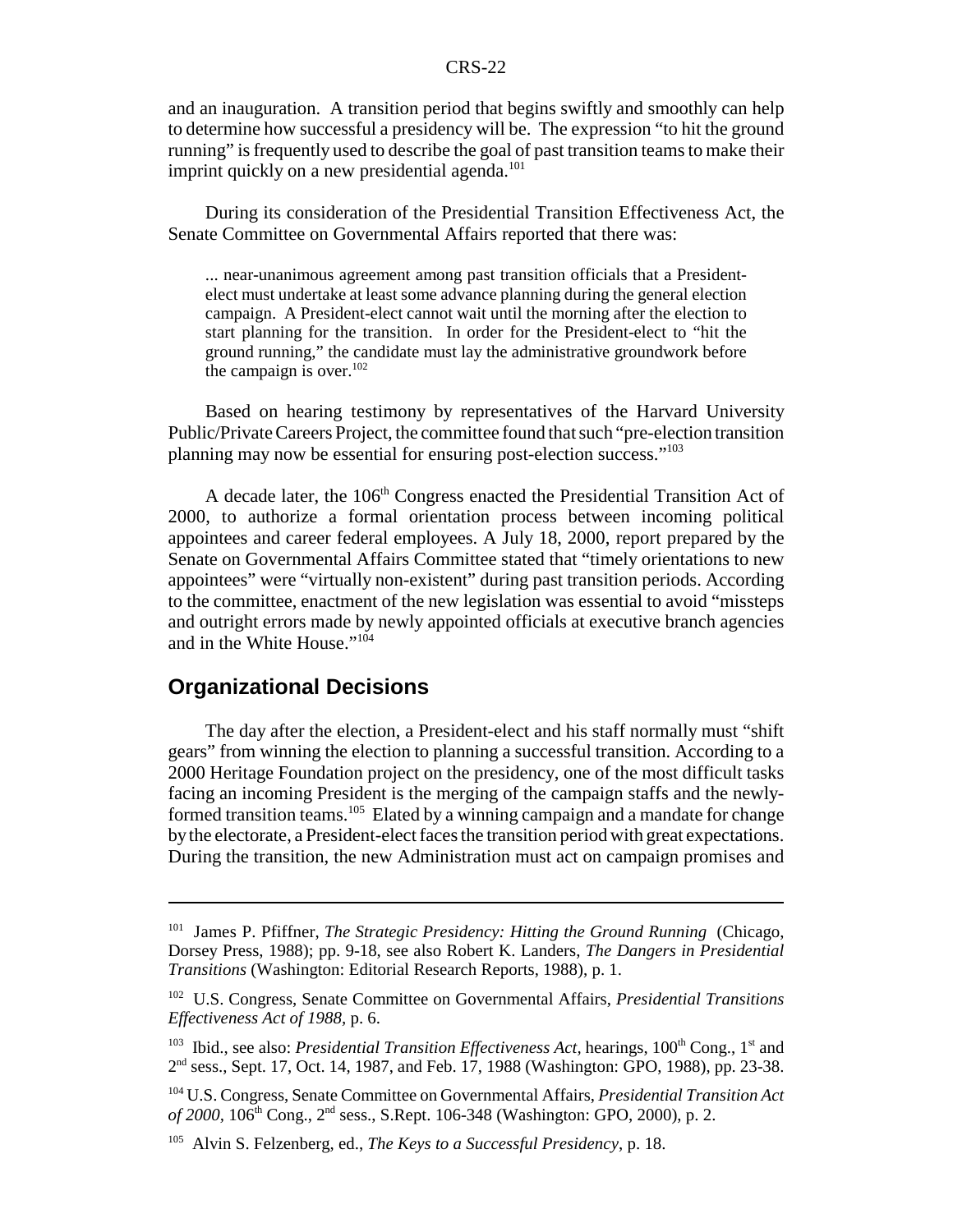quickly develop an administrative and legislative program. Author John Burke writes that the incoming Reagan Administration emphasized coordination between the transition team and the campaign staff to deflect the "rivalries and tensions" that had reportedly occurred during the previous transition of incoming President Carter.<sup>106</sup>

Crucial organizational decisions must be made as soon as possible on issues that will ultimately affect how well the new Administration succeeds. The President-elect and his staff must first make decisions related to key personnel appointments, and establish liaison with the representatives of the federal departments and agencies to ensure a smooth transition. Management and organizational issues should be resolved during the transition, so that substantive policy matters can be addressed on inauguration day.107

Incoming President George Bush, for example, had an obvious advantage during his well-organized 1988 transition, in that he was taking office as an incumbent Vice President. The day after his election, he immediately announced his transition team and several key staff appointments. His transition clearly benefited from the "good auspices" of former President Reagan because advice and information were "quickly conveyed, giving members of the transition both an easy start and a head start." In addition, President-elect Bush was able to select quickly his cabinet and executive appointees from many experienced executive branch officials. <sup>108</sup>

In a 1988 report on the Presidency and transitions, the National Academy of Public Administration stated that:

The initial decisions that a president makes when organizing the White House, determining its structure and functional responsibilities, and establishing patterns of interaction between it and other executive branch agencies will affect how these needs are met, and ultimately, how well a presidency works. Naturally, this will affect the achievement of policy objectives.<sup>109</sup>

### **Continuity of the Federal Government**

A leadership void can occur during the transition period when the outgoing Administration has constitutional authority but diminished influence, and the President-elect has much influence but no authority. This is sometimes referred to as a "lame duck" Administration. A 1990 University of Virginia conference on presidential transitions found that, while the incumbent Administration was often intent on having a continued impact on public and foreign policy, "the mere existence

<sup>106</sup> John P. Burke, *Presidential Transitions: From Politics to Practice*, p. 96.

<sup>107</sup> Carl Brauer, "Lost in Transition," *The Atlantic Monthly*, Nov. 1988, p. 74.

<sup>108</sup> John P. Burke, *Presidential Transitions: From Politics to Practice*, p. 225.

<sup>109</sup> National Academy of Public Administration, *The Executive Presidency: Federal Management for the 1990s* (Washington: National Academy of Public Administration, 1988), p. 5.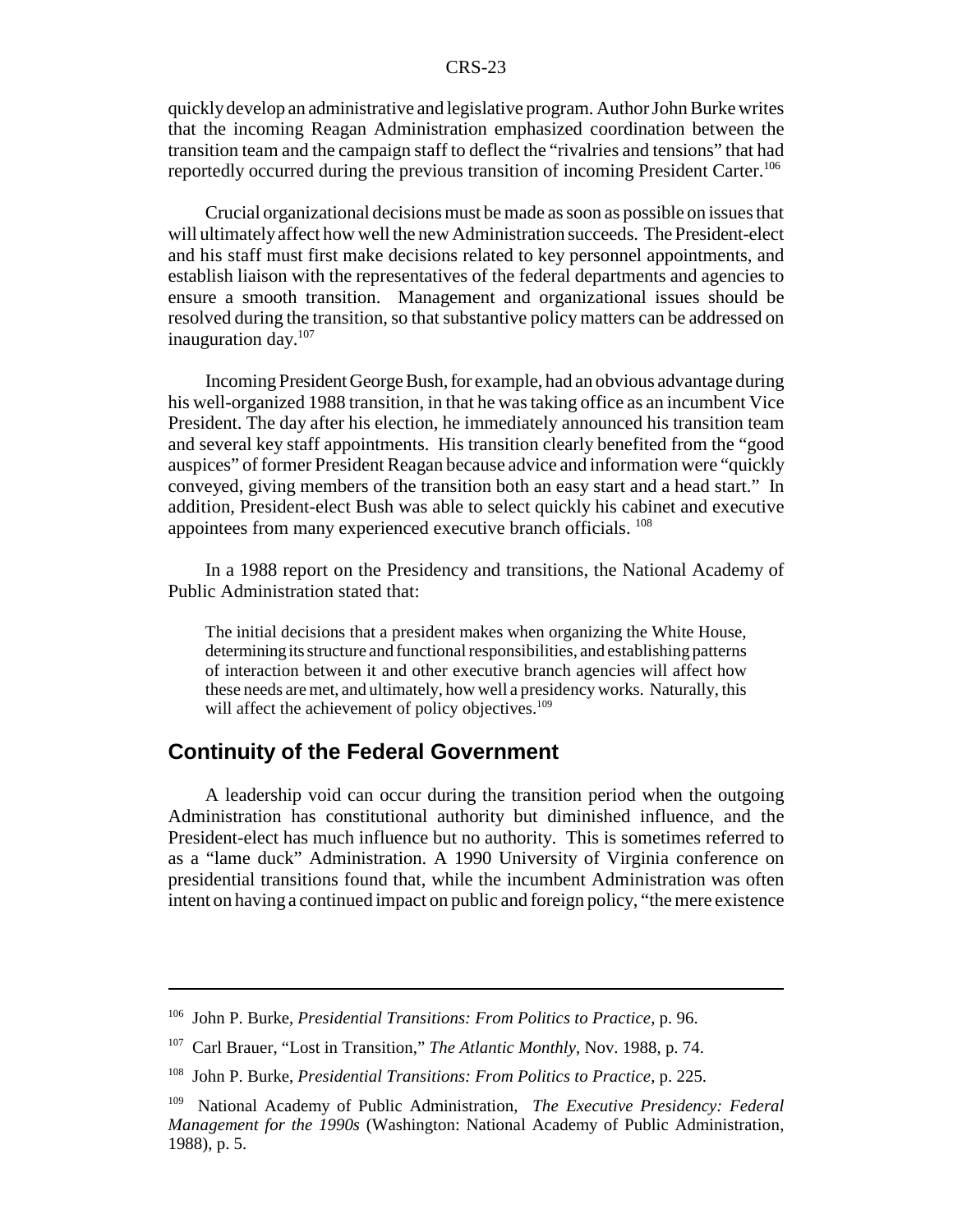of a president-elect and his developing Administration interferes with this effort."110 A 1988 report by Editorial Research Reports discussed the "dangers associated with presidential transitions," both domestically and internationally, during the transition period. After the inauguration, difficult situations can also arise when a new and untested administration faces a sudden crisis or emergency. $111$ 

The day following his election, President-elect Clinton made a statement, asking foreign governments to continue recognizing President Bush as the "sole voice of U.S. policy." He also warned that "the greatest mistake any adversary could make would be to doubt America's resolve during this period of transition."<sup>112</sup>

Ideally, a President-elect who has been adequately briefed on policy issues by his transition teams during the weeks following the election will be better prepared to make crucial decisions upon entering office:

Continuity of the federal government and responsiveness to the new political leadership are hallmark objectives of the traditional transition process. While incorporating these objectives, the extended transition process has been refined to perform the functions of policy making, advice-giving and personnel selection simultaneously. The new administration must concentrate upon policy programs that are immediately relevant to show effectiveness on and immediately following January  $20.^{113}$ 

### **Setting Priorities in the New Administration**

A President-elect has 11 weeks to become informed in detail about the operations of the federal government before his inauguration on January 20. The "mechanics" of managing a transition — the tasks, deadlines, personnel decisions, budget and administrative procedures — generally occupy the initial phase of the transition process.<sup>114</sup>

However, the President-elect must also begin to focus on making substantive decisions on policy issues. Campaign promises are reviewed to form a policy agenda. Soon after taking office, the new President must prepare a legislative agenda to present to Congress.

The importance of the transition process cannot be underestimated in determining the ultimate success of an Administration. At least two authors advocate

<sup>110</sup> Kenneth W. Thompson, ed., *Presidential Transitions: The Reagan to Bush Experience* (University of Virginia: University Press of America, 1993), p. 5.

<sup>111</sup> Landers, "Dangers in Presidential Transitions," *Editorial Research Reports*, pp. 528-529.

<sup>112</sup> Bill Nichols, "Clinton Sets New Sights," *USA Today*, Nov. 5, 1992, p. Al.

<sup>113</sup> Wallace Earl Walker and Michael R. Reopel, "Strategies for Governance: Transition and Domestic Policymaking in the Reagan Administration," *Presidential Studies Quarterly*, vol. 16, fall 1986, p. 736.

<sup>114</sup> Walker and Reopel, "Strategies for Governance: Transition and Domestic Policymaking in the Reagan Administration," p. 739.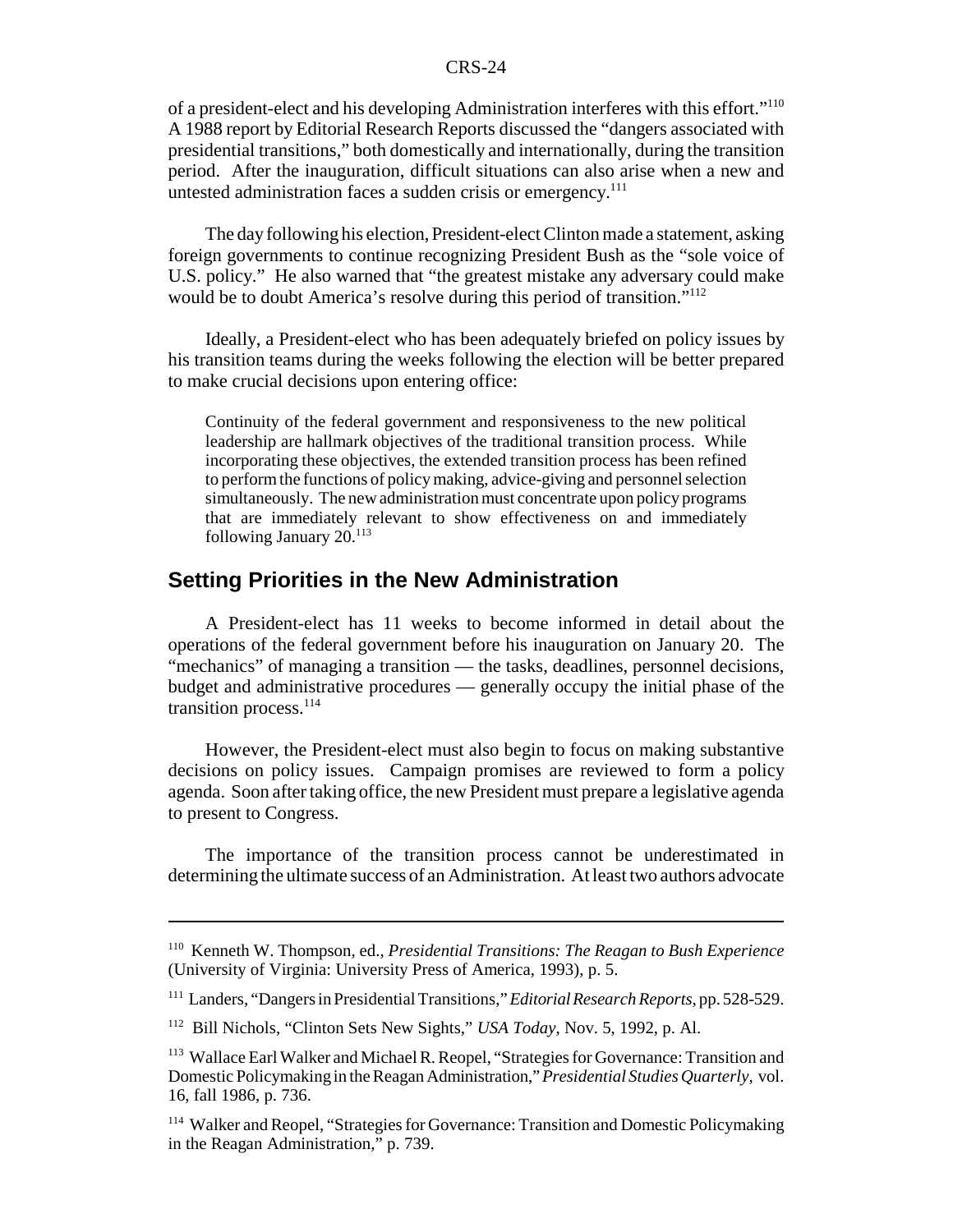an "extended" transition that begins several months before the election and extends through at least the first session of Congress. If a President-elect has successfully focused on a "short list" of priorities or objectives that he wants to accomplish, he can dominate policymaking to achieve his goals during the honeymoon period that normally follows a election. By concentrating on a few key issues soon after taking office, many observers believe the President-elect can establish a public perception that he is in command of an aggressive policy agenda.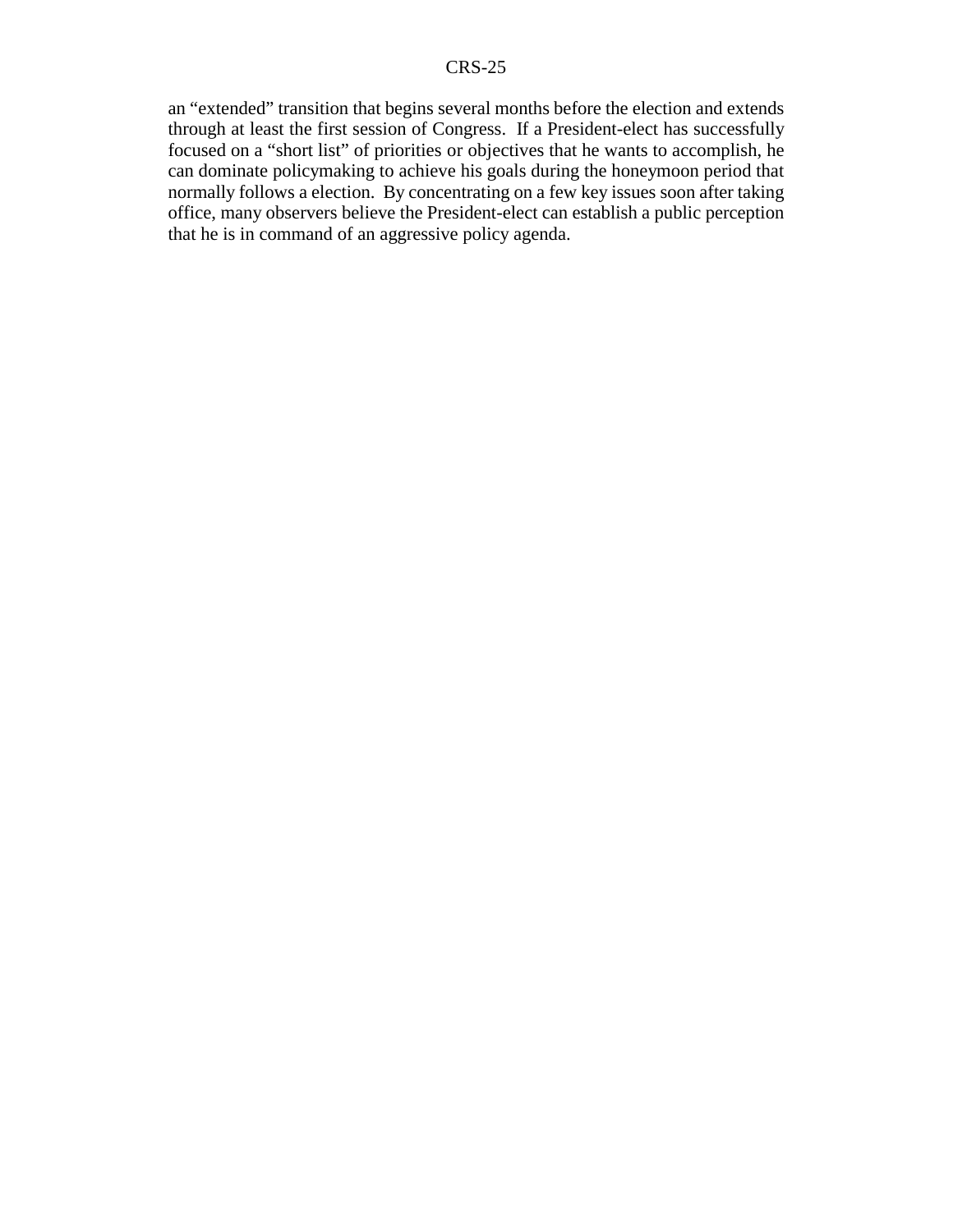### **Appendix: Text of Presidential Transition Statutes**

# **Presidential Transition Act of 2000: P.L. 106-293, October 13, 2000; 114 Stat. 1035**

### **AN ACT**

To provide for the training or orientation of individuals, during a Presidential transition, who the President intends to appoint to certain key positions, to provide for a study and report on improving the financial disclosure process for certain Presidential nominees, and for other purposes.

*Be it enacted by the Senate and House of Representatives of the United States of America in Congress assembled,*

#### **SECTION 1. SHORT TITLE.**

This Act may be cited as the "Presidential Transition Act of 2000".

#### **SEC. 2. AMENDMENTS TO PRESIDENTIAL TRANSITION ACT OF1963.**

Section 3(a) of the Presidential Transition Act of 1963 (3 U.S.C. 102 note) is amended — (1) in the matter preceding paragraph (1) by striking including — and inserting including the following:

(2) in each of paragraphs (1) through (6) by striking the semicolon at the end and inserting a period; and

(3) by adding at the end the following:

 $(8)(A)(i)$  Not withstanding subsection (b), payment of expenses during the transition for briefings, workshops, or other activities to acquaint key prospective Presidential appointees with the types of problems and challenges that most typically confront new political appointees when they make the transition from campaign and other prior activities to assuming the responsibility for governance after inauguration.

(ii) Activities under this paragraph may include interchange between such appointees and individuals who —

(I) held similar leadership roles in prior administrations;

(II) are department or agency experts from the Office of Management and Budget or an Office of Inspector General of a

department or agency; or

(III) are relevant staff from the General Accounting Office. (iii) Activities under this paragraph may include training or orientation in records management to comply with section 2203 of title 44, United States Code, including training on the separation of Presidential records and personal records to comply with subsection (b) of that section.

(iv) Activities under this paragraph may include training or orientation in human resources management and performance-based management.

(B) Activities under this paragraph shall be conducted primarily for individuals the President-elect intends to nominate as department heads or appoint to key positions in the Executive Office of the President.

(9)(A) Notwithstanding subsection (b), development of a transition directory by the Administrator of General Services Administration, in consultation with the Archivist of the United States (head of the National Archives and Records Administration) for activities conducted under paragraph (8).

(B) The transition directory shall be a compilation of Federal publications and materials with supplementary materials developed by the Administrator that provides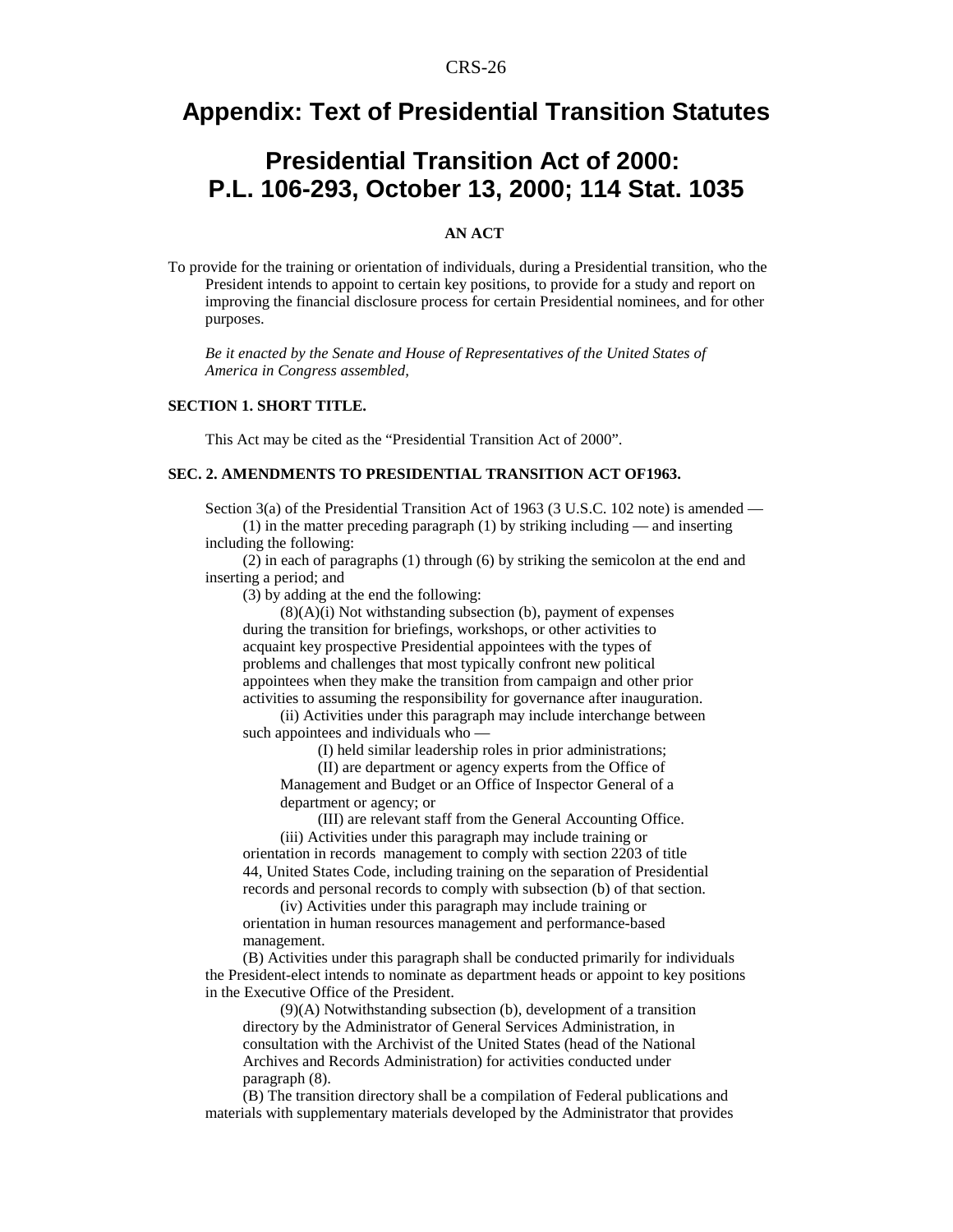information on the officers, organization, and statutory and administrative authorities, functions, duties, responsibilities, and mission of each department and agency.

 $(10)(A)$  Notwithstanding subsection (b), consultation by the

Administrator with any candidate for President or Vice President to develop a systems architecture plan for the computer and communications systems of the candidate to coordinate a transition to Federal systems, if the candidate is elected.

(B) Consultations under this paragraph shall be conducted at the discretion of the Administrator.

#### **SEC. 3. REPORT ON IMPROVING THE FINANCIAL DISCLOSURE PROCESS FOR PRESIDENTIAL NOMINEES.**

(a) In General- Not later than 6 months after the date of the enactment of this Act, the Office of Government Ethics shall conduct a study and submit a report on improvements to the financial disclosure process for Presidential nominees required to file reports under section 101(b) of the Ethics in Government Act of 1978 (5 U.S.C. App.) to the Committee on Governmental Affairs of the Senate and the Committee on Government Reform of the House of Representatives.

(b) Content of Report-

(1) In general- The report under this section shall include recommendations and legislative proposals on —

(A) streamlining, standardizing, and coordinating the financial disclosure process and the requirements of financial disclosure reports under the Ethics in Government Act of 1978 (5 U.S.C. App.) for Presidential nominees;

(B) avoiding duplication of effort and reducing the burden of filing with respect to financial disclosure of information to the White House Office, the Office of Government Ethics, and the Senate; and

(C) any other relevant matter the Office of Government Ethics determines appropriate.

(2) Limitation relating to conflicts of interest- The recommendations and proposals under this subsection shall not (if implemented) have the effect of lessening substantive compliance with any conflict of interest requirement.

(c) Authorization of Appropriations- There are authorized to be appropriated such sums as may be necessary to carry out this section.

**References:** H.R. 4931 (and S. 2705), 106<sup>th</sup> Congress

S.Rept. 106-348, from the Committee on Governmental Affairs

7/24/2000: Referred to the House Committee on Government Reform.

- 7/31/2000: Referred to the Subcommittee on Government Management, Information and Technology.
- 9/13/2000: Committee on Government Reform discharged.
- 9/13/2000: Mr. Horn asked unanimous consent to discharge from committee and consider.
- 9/13/2000: Considered by unanimous consent.
- 9/13/2000: On passage Passed without objection.
- 9/13/2000: Motion to reconsider laid on the table Agreed to without objection.
- 9/19/2000: Received in the Senate. Read twice. Placed on Senate Legislative Calendar under General Orders. Calendar No. 812.
- 9/28/2000: Passed Senate without amendment by Unanimous Consent.
- 9/28/2000: Cleared for White House.
- 9/29/2000: Message on Senate action sent to the House.
- 10/3/2000: Presented to President.
- 10/12/2000: Signed by President.
- 10/12/2000: Became P.L. 106-293.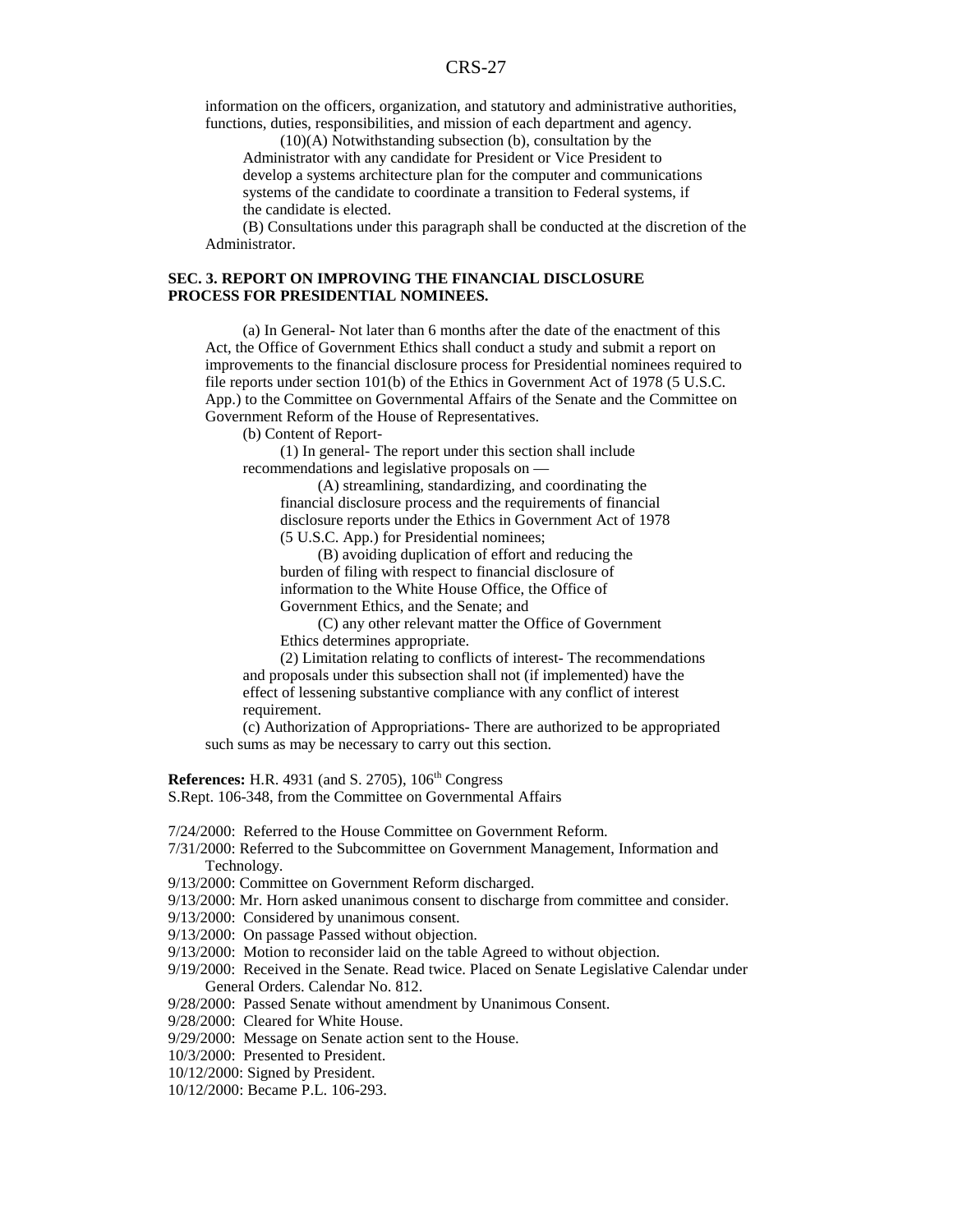# **Presidential Transitions Effectiveness Act: P.L. 100-398, August 17, 1988; 102 Stat. 985**

#### **AN ACT**

To amend the Presidential Transition Act of 1963 to Provide for a more orderly transfer of executive power in connection with the expiration of the term of office of a President

*Be it enacted by the Senate and House of Representatives of the United States of America in Congress assembled,*

#### **SECTION 1. SHORT TITLE**

This Act may be cited as the "Presidential Transitions Effectiveness Act".

#### **SEC 2. PRESIDENTIAL TRANSITION AUTHORIZATIONS**

(a) **AMENDMENT** — Section 5 of the Presidential Transition Act of 1963 (3 U.S.C. 102 note) is amended —

(1)by redesignating such section as section 6;

(2)by inserting before such section the following heading:

#### **AUTHORIZATION OF APPROPRIATIONS**

(3)by inserting "(a)" after the section designation;

(4)in paragraph (1), by striking out "\$2,000,000" and inserting in lieu thereof "\$3,500,000";

(5)in paragraph (2), by striking out "\$1,000,000" and inserting in lieu thereof "\$I,500,000"

(6)in paragraph (2), by inserting before the period at the end thereof the following: except that any amount appropriated pursuant to this paragraph in excess of \$1,250,000 shall be returned to the general fund of the Treasury in the case where the former Vice President is the incumbent President"; and

 (7) by adding at the end thereof the following new subsection: "(b) The amounts authorized to be appropriated under subsection (a) shall be increased b 'y an inflation adjusted amount, based on increases in the cost of transition services and expenses which have occurred in the years following the most recent Presidential transition, and shall be included in the proposed appropriation transmitted by the President under the last sentence of subsection (a)."

(b) EFFECTIVE DATE — The amendments made by subsection (a) of this section shall be effective upon enactment, except that the amendment made by paragraph (7) of such subsection shall take effect on October 1, 1989.

#### **SEC. 3. PRESIDENTIAL TRANSITION FINANCING AND PERSONNEL.**

The Presidential Transition Act of 1963 (3 U.S.C. 102 note) is further amended by inserting after section 4 the following new section:

#### **DISCLOSURES OF FINANCING AND PERSONNEL LIMITATION ON ACCEPTANCE OF DONATIONS**

SEC. 5. (a)(1) The President-elect and Vice-President-elect (as a condition for receiving services under section 3 and for funds pro-vided under section  $6(a)(1)$ ) shall disclose to the Administrator the date of contribution, source, amount, and expenditure thereof of all money, other than funds from the Federal Government, and including currency of the United States and of any foreign nation, checks, money orders, or any other negotiable instruments payable on demand, received either before or after the date of the general elections for use in the preparation of the President-elect or Vice President-elect for the assumption of official duties as President or Vice President.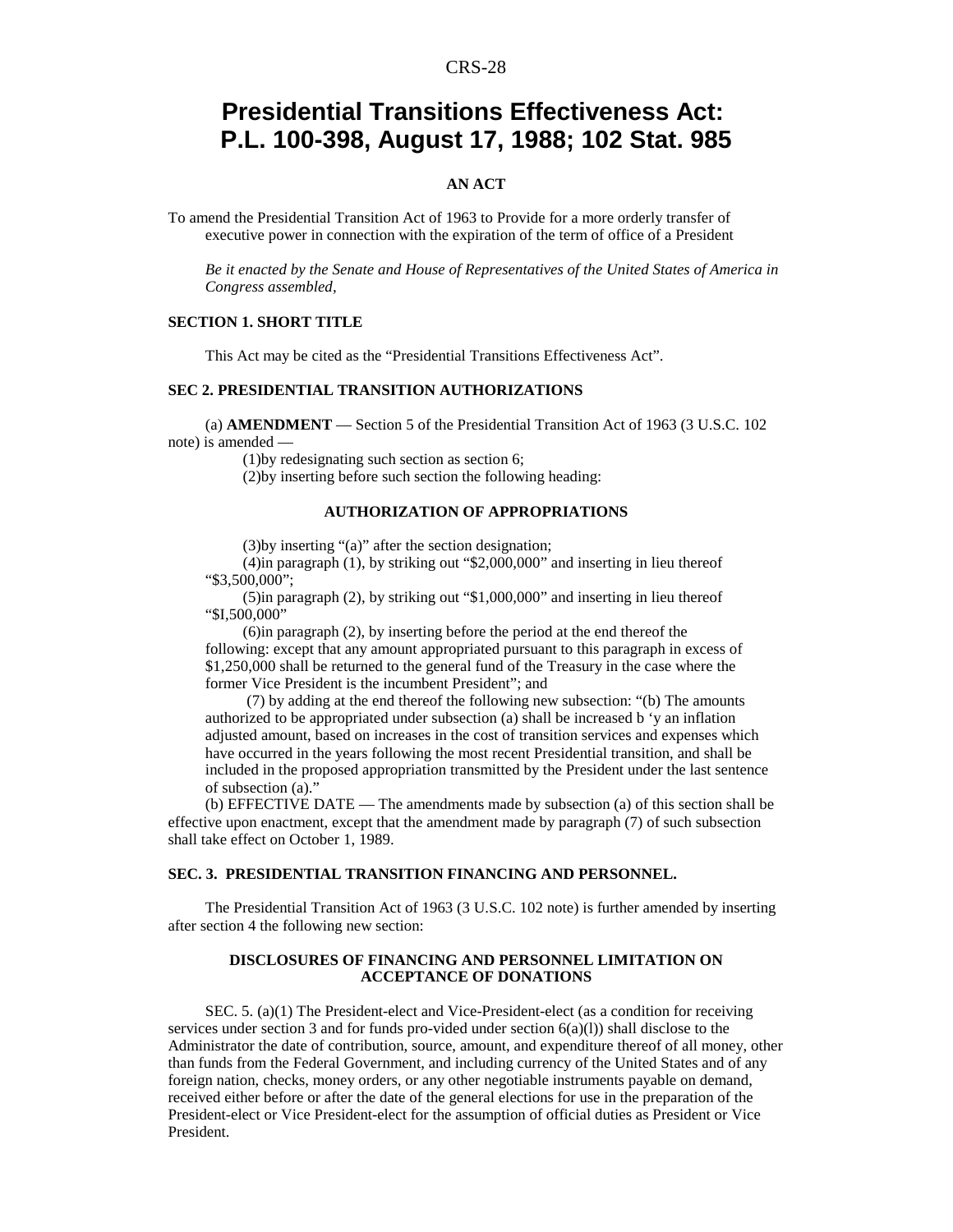(2) The Preside elect and Vice-President-elect (as a condition for receiving such services and funds) shall make available to the Administrator and the Comptroller General all information concerning such contributions as the Administrator or Comptroller General may require for purposes of auditing both the public and private funding used in the activities authorized by this Act.

(3) Disclosures made under paragraph (1) shall be —

(A) in the form of a report to the Administrator within 30 days after the inauguration of the President-elect as President and the Vice-President-elect as Vice President; and

(B) made available to the public by the Administrator upon

receipt by the Administrator.

(b)(l) The President-elect and Vice-President-elect (as a condition for receiving services provided under section 3 and funds provided under section  $6(a)(l)$  shall make available to the public —

(A) the names and most recent employment of all transition personnel (full-time or part-time, public or private, or volunteer) who are members of the President-elect or Vice-President elect's Federal department or agency transition teams; and

(B) information regarding the sources of funding which support the transition activities of each transition team member.

(2) Disclosures under paragraph (1) shall be made public before the initial transition team contact with a Federal department or agency and shall be updated as necessary.

> (c) The President-elect and Vice-President-elect (as a condition for receiving services under section 3 and for funds provided under section 6(aXl)) shall not accept more than \$5,000 from any person, organization, or other entity for purposes of carrying out activities authorized by this Act."

#### **SEC. 4. LIMITATION ON EXPENDITURES OF CERTAIN FUNDS**

(a) USE OF AIRCRAFT — Section 3(a)(4) of the Presidential Transition Act of 1963 (3 U.S.C. 102 note) is amended —

(1)by inserting (A) after (4);

(2)by adding at the end thereof the following new subparagraph:

(B) When requested by the President-elect or Vice-President-elect or their designee, and approved by the President, Government aircraft may be provided for transition purposes on a reimbursable basis; when requested by the Presidentelect, the Vice-President-elect, or the designee of the president-elect or Vice-President-elect, aircraft may be chartered for transition purposes; and any collections from the Secret Service, press, or others occupying space on chartered aircraft shall be deposited to the credit of the appropriations made under section 6 of this Act;

(b) DURATION OF EXPENDITURES — Section 3(b) of the Presidential Transition Act of 1963 is amended to read as follows:

(b) The Administrator may not expend funds for the provision of services and facilities under section 3 of this Act in connection with any obligations incurred by the President-elect or Vice-President-elect —

(1) before the day following the date of the general elections held to determine the electors of President and Vice President under section 1 or 2 of title 3, United States Code; or

(2) after 30 days after the date of the inauguration of the President-elect as President and the inauguration of the Vice President-elect as Vice President.

(c) COMMENCEMENT OF EXPENDITURES — Section 4 of the Presidential Transition Act of 1963 is amended by striking out "six months from the date of the expiration" and inserting "seven months from 30 days before the date of the expiration".

#### **SEC 5. DISCLOSURE OF IN-KIND CONTRIBUTIONS TO 1988-1989 TRANSITION**.

(a) DISCLOSURE AS CONDITION OF RECEIPT OF FUNDS — The President-elect and Vice-President-elect (as a condition for receiving services under section 3 and for funds provided under section  $6(a)(1)$  of the Presidential Transition Act of 1963 (3 U.S.C. 102 note) shall provide an estimate to the Administrator of General Services of the aggregate value of in-kind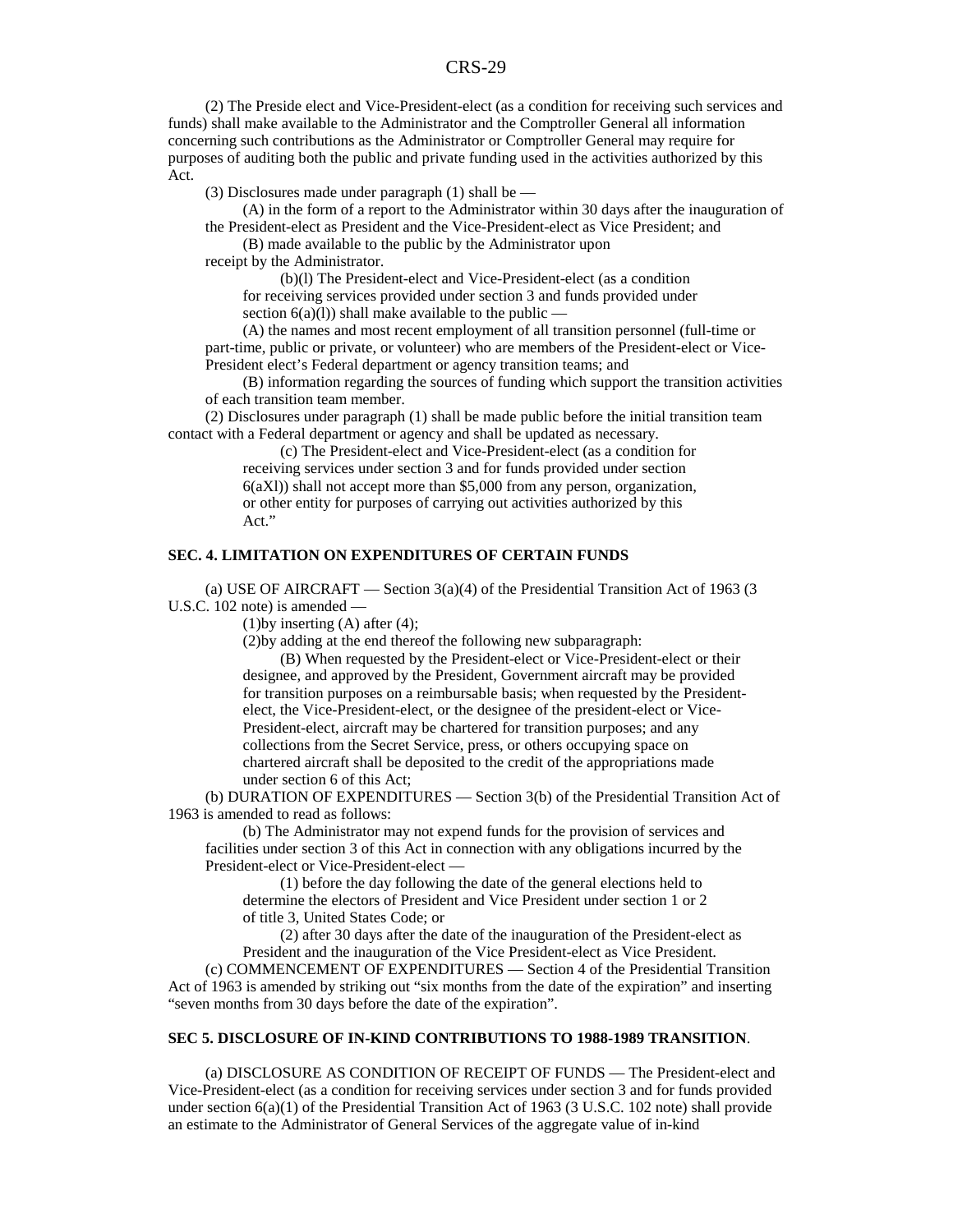contributions made during the period beginning on November 9, 1988, through January 20, 1989, received for transition activities for —

(1)transportation;

(2)hotel and other accommodations;

(3)suitable office space; and

(4)furniture, furnishings, office machines and equipment, and office supplies.

(b)FORM AND AVAILABILITY OF ESTIMATES — The estimates made under subsection (a) shall be —

(1)in the form of a report to the Administrator of General Services within 90 days after January 20, 1989; and

(2) made available to the public by the Administrator upon receipt by the Administrator.

#### **SEC 6. TRAVEL AND TRANSPORTATION EXPENSES**

Section 5723 of title 5, United States Code, is amended —

(1) in, subsection (a)(1), by striking out or  $(B)$  and inserting or  $(C)$ ;

(2) in subsection (a), by adding at the end thereof. "In the case

of an appointee described in paragraph (1) who has performed transition activities under section 3 of the Presidential Transition Act of 1963 (3 U.S.C. 102 note), the provisions of paragraphs (1) and (2) may apply to travel and transportation expenses from the place of residence of such appointee (at the time of relocation following the most recent general elections held to determine the electors of the President) to the assigned duty station of such appointee"; and

(3)in subsection (c), by adding at the end thereof the following: "In the case of an appointee described in subsection (a)(l) who has performed transition activities under section 3 of the Presidential Transition Act of 1963 (3 U.S.C. 102 note), the travel or transportation shall take place at any time after the most recent general elections held to determine the electors of the President."

#### **SEC. 7. EXECUTIVE AGENCY VACANCIES**

(a)APPLICATION OF VACANCY PROVISIONS To EXECUTIVE AGENCIES. —

(1) Section 3345 of title 5, United States Code, is amended by striking out "Executive department" and inserting in lieu thereof '!Executive agency (other than the General Accounting Office)".

(2) The heading for section 3345 of title 5, United States Code, is amended to read as follows:

#### **"§3345. Details; to office of head of Executive agency or military department".**

(3)The table of section headings for chapter 33 of title 5, United States Code, is amended by amending the item relating to section 3345 to read as follows:

3345. Details; to office of head of Executive agency or military department.

(b)EXTENSION OF TIME FOR INTERIM SERVICE. — Section 3348 of title 5, United States Code, is amended to read as follows:

#### **§3348. Details; limited in time**

 (a) A vacancy caused by death or resignation may be filled temporarily under section 3345, 3346, or 3347 of this title for not more than 120 days except that —

 (1) if a first or second nomination to fill such vacancy has been submitted to the Senate, the position may be filled temporarily under section 3345, 3346, or 3347 of this title (A) until the Senate confirms the nomination; or (B) until 120 days after the date on which either the Senate rejects the nomination or the nomination is withdrawn; or

 (2) if the vacancy occurs during an adjournment of the Congress sine die, the position may be filled temporarily until 120 days after the Congress next convenes, subject thereafter to the provisions of paragraph (1) of this subsection.

 (b) Any person filling a vacancy temporarily under section 3345, 3346, or 3347 of this title whose nomination to fill such vacancy has been submitted to the Senate may not serve after the end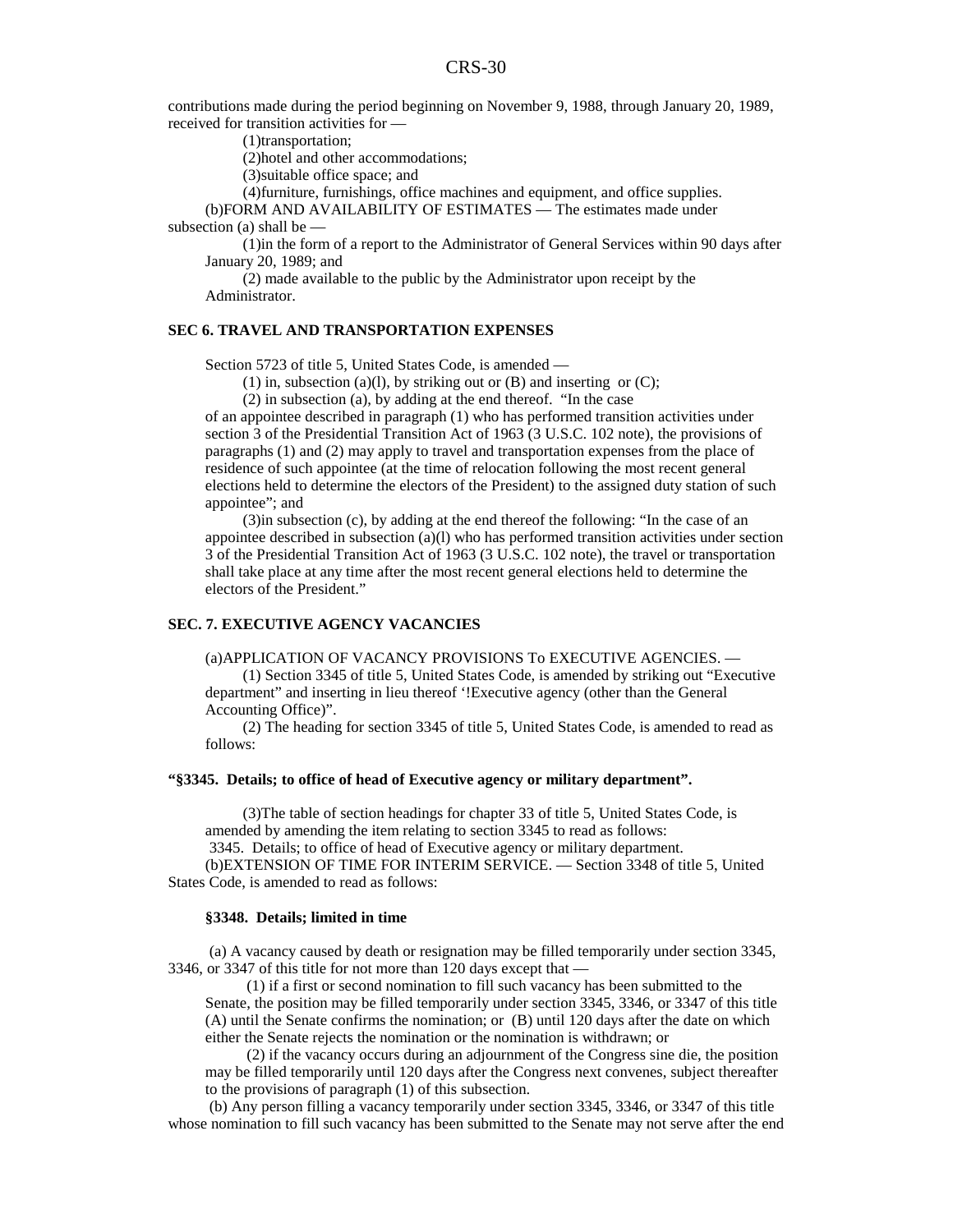of the 120-day period referred to in paragraph  $(I)(B)$  or (2) of subsection (a) of this section, if the nomination of such person is rejected by the Senate or is withdrawn."

**References:** H.R. 3932 (and S. 2037), 100<sup>th</sup> Congress H.Rept. 100-532, from the Committee on Government Operations S.Rept. 100-317, from the Committee on Governmental Affairs

- Mar. 16, 1988 hearings held by House Government Operations Subcommittee on Legislation and National Security.
- Sept. 17, 1987, Oct. 14, 1987, and Feb. 17, 1988 hearings held by Senate Committee on Governmental Affairs
- Mar. 31, 1988 H.R. 3932 passed by the House
- Apr. 26, 1988 S. 2037 passed by the Senate
- Apr. 28, 1988 H.R. 3932 passed by the Senate, amended, in lieu of S. 2037
- July 26, 1988 House concurred in Senate amendment, with an amendment
- Aug. 2, 1988 Senate concurred in House amendment
- Aug. 17, 1988 signed into law as P.L. 100-398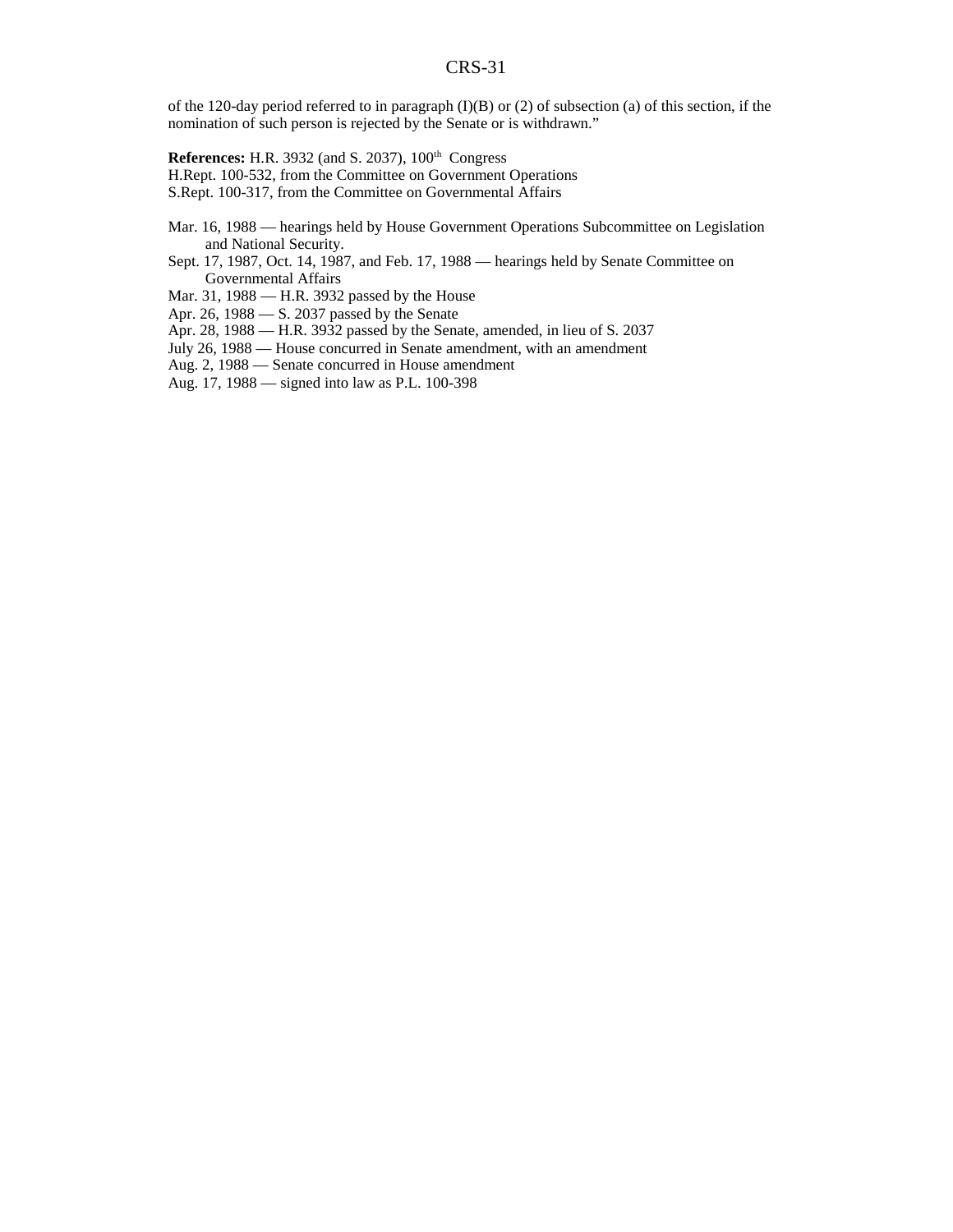# **Presidential Transition Act of 1963, Amendments: P.L. 94-499, October 14, 1976; 90 Stat. 2380**

### **AN ACT**

To revise the appropriation authorization for the Presidential Transition Act of 1963, and for other purposes.

*Be it enacted by the Senate and House of Representatives,8 of the United States of America in Congress assembled,* That (a) section 5 of the Presidential Transition Act of 1963 (3 U.S.C. 102 note) is amended to read as follows:

"SEC. 5. There are hereby authorized to be appropriated to the Administrator such funds as may be necessary for carrying out the purposes of this Act, except that with respect to any one Presidential transition —

 $\degree$ (1) not more than \$2,000,000 may be appropriated for the purposes of providing, services facilities to the President-elect and Vice President-elect under section 3, and

"(2) not more than \$1,000,000 may be appropriated for the

purposes of providing services and facilities to the former President and former Vice President under section 4.

The President shall include in the budget transmitted to Congress, for each year in which his regular term of office will expire, a proposed appropriation for carrying out the purposes of this Act."

(b) Section 3(a)(2) of the Presidential Transition Act of 1963 is amended by striking out "at rates not to exceed \$100 per diem for individuals".

SEC. 2. Section (a)(2) of the Presidential Transition Act of 1963 is amended by striking out "or nonreimbursable".

SEC. 3. The amendment made by the first section of this Act shall take effect on —

(1) the date of the enactment of this Act, or

(2)October 1, 1976, whichever is later.

**References:** H.R. 14886, 94<sup>th</sup> Congress

H.Rept. 94-1442, from the Committee on Government Operations

S.Rept. 94-1322, from the Committee on Government Operations

Aug. 4, 1976 — hearings held by House Government Operations Subcommittee on Legislation and National Security

Sept. 1, 1976 — passed House

Sept. 30, 1976 — passed Senate

Oct. 14, 1976 — signed into law as P.L. 94-499.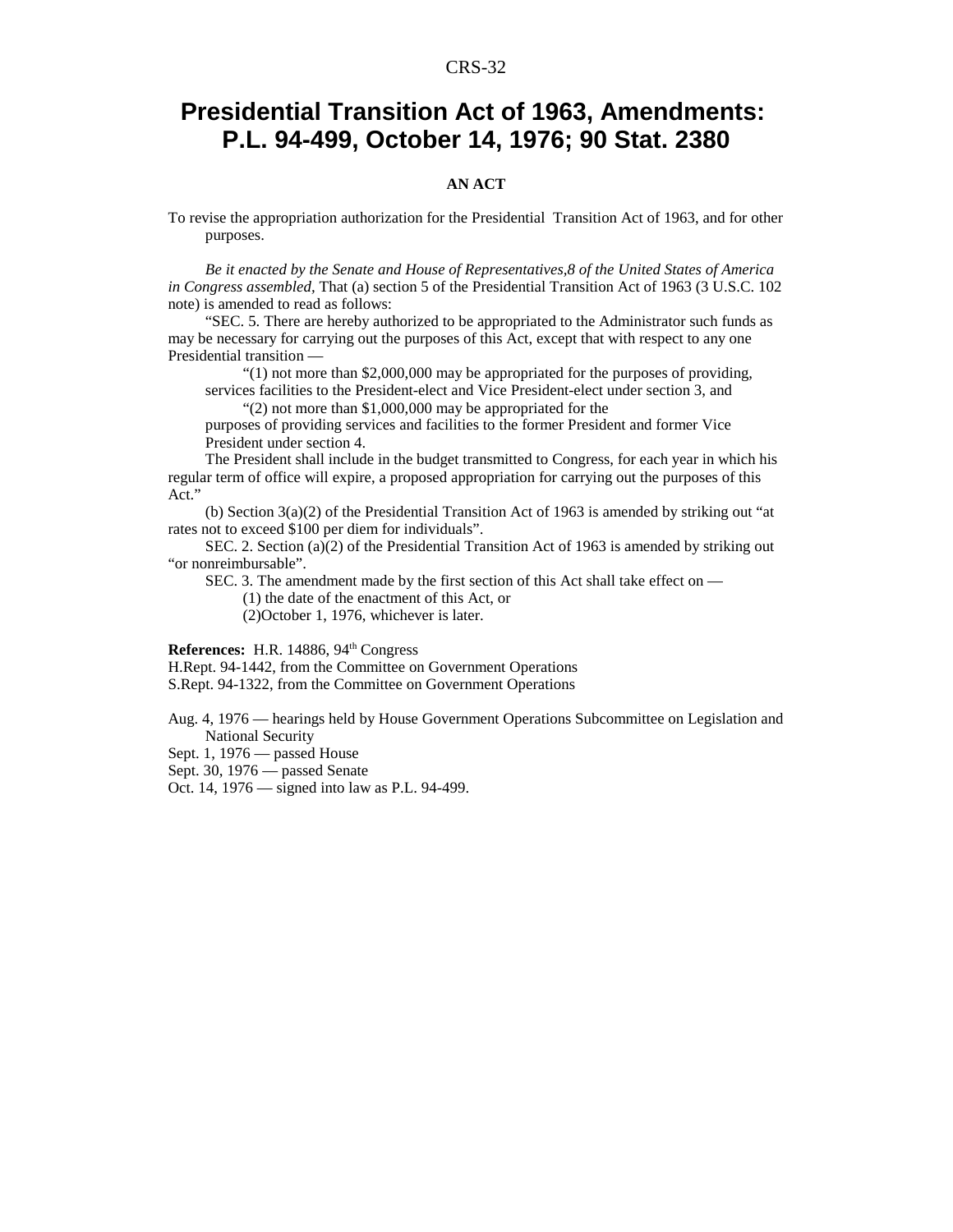# **Presidential Transition Act of 1963: P.L. 88-277, March 7, 1964; 78 Stat. 153**

#### **AN ACT**

To promote the orderly transfer of the executive power in connection with the expiration of the term of office of a President and the inauguration of a new President.

*Be it enacted by the Senate and House of Representatives of the United States of America in Congress assembled,* That this Act may be cited as the Presidential Transition Act of 1963.

#### **PURPOSE OF THIS ACT**

SEC. 2. The Congress declares it to be the purpose of this Act to promote the orderly transfer of executive power in connection with the expiration of the term of office of a President and the inauguration of a new President. The national interest requires that such transitions in the office of President be accomplished so as to asure continuity in the faithful execution of the laws and in the conduct of the affairs of the Federal Government, both domestic and foreign. Any disruption occasioned by the transfer of the executive power could produce results deterimental to the safety and well-being of the United States and its people. Accordingly, it is the intent of the Congress that appropriate actions be authorized and taken to avoid or minimize any disruption. In addition to the specific provisions contained in this Act directed toward that purpose, it is the intent of the Congress that all officers of the Government so conduct the affairs of the Government for which they exercise responsibility and authority as (1) to be mindful of problems occasioned by transitions in the office of President, (2) to take appropriate lawful steps to avoid or minimize disruptions that might be occasioned by the transfer of the executive power, and (3) otherwise to promote orderly transitions in the office of President.

#### **SERVICES AND FACILITIES AUTHORIZED TO BE PROVIDED TO PRESIDENTS-ELECT AND VICE-PRESIDENTS-ELECT**

SEC. 3. (a) The Administration of General Services, referred to hereafter in this Act as "the Administrator," is authorized to provide, upon request, to each President-elect and each Vice-President, for in connection with his preparations for the assumption of official duties and President or Vice President necessary services and facilities, including —

(1) Suitable office space appropriately equipped with furniture, furnishings, office machines and equipment, and office supplies, as determined by the Administrator, after consultation with the President-elect, the Vice-President-elect, or their designee provided for in subsection (e) of this section, at such place or places within the United States as the Presidentelect or Vice-President-elect shall designate;

(2) Payment of the compensation of members of office staffs designated by the Presidentelect or Vice-President-elect at rates determined by them not to exceed the rate provided by the Classification Act of 1949, as amended, for grade GS-18: *Provided,* That any employee of any agency of any branch of the Government may be detailed to such staffs on a reimbursable or nonreimbursable basis with the consent of the head of the agency; and while so detailed such employee shall be responsible only to the President-elect or Vice-President-elect for the performance of his duties: *Provided further,* That any employee so detailed shall continue to receive the compensation provided pursuant to law for his regular employment, and shall retain the rights and privileges of such employment without interruption. Notwithstanding any other law, persons receiving compensation as members of office staffs under this subsection, other than those detailed from agencies, shall not be held or considered to be employees of the Federal Government except for purposes of Civil Service Retirement Act, the Federal Employees' Compensation Act, the Federal Employees' Group Life Insurance Act of 1954, and the Federal Employee Health Benefits Act of 1959;

(3) Payment of expenses for the procurement of services of experts or consultants or organizations thereof for the President-elect or Vice-President-elect, as authorized for the head of any department by section 15 of the Administrative Expenses Act of 1946, as amended (5 U.S.C. 55a), at rates not to exceed \$100 per diem for individuals;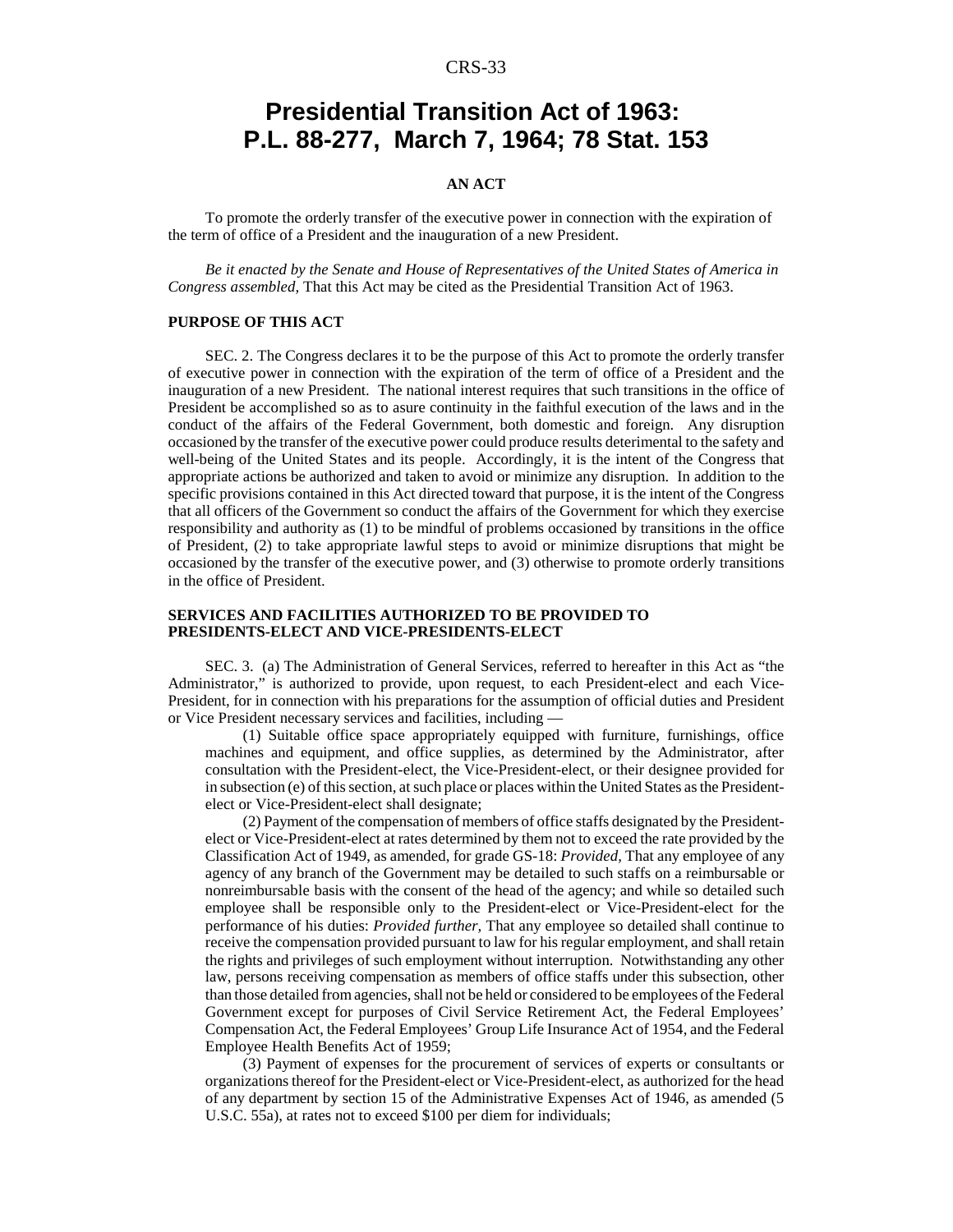(4) Payment of travel expenses and subsistence allowances, including rental of Government or hired motor vehicles, found necessary by the President-elect or Vice-Presidentelect, as authorized for persons employed intermittently or for persons serving without compensation by section 5 of the Administrative Expenses Act of 1946, as amended (5 U.S.C. 73b-2), as may be appropriate;

(5) Communications services found necessary by the President-elect or Vice-President elect;

(6) Payment of expenses for necessary printing and binding, notwithstanding the Act of January 12, 1895, and the Act of March 1, 1919, as amended (44 U.S.C. 111);

(7) Reimbursement to the postal revenues in amounts equivalent to the postage that would otherwise be payable on mail matter referred to in subsection (d) of this section.

(b) The Administration shall expend no funds for the provision of services and facilities under this Act in connection with any obligations incurred by the President-elect or Vice-President-elect before the day following the date of the general elections held to determine the electors of President and Vice President in accordance with title 3, United States Code, sections 1 and 2, or after the inauguration of the President-elect as President and the inauguration of the Vice-President-elect as Vice President.

(c) The terms "President-elect" and "Vice-President-elect" as used in this Act shall mean such persons as are the apparent successful candidates for the office of President and Vice President, respectively, as ascertained by the Administrator following the general elections held to determine the electors of President and Vice President in accordance with title 3, United States Code, sections 1 and 2.

(d) Each President-elect shall be entitled to conveyance within the United States and its territories and possessions of all mail matter, including airmail, sent by him in connection with his preparations for the assumption of official duties as President, and such mail matter shall be transmitted as penalty mail as provided in title 39, United States Code, section 4152. Each Vice-President-elect shall be entitled to conveyance within the United States and its territories and possessions of all mail matter, including airmail, sent by him under his written autograph signature in connection with his preparation for the assumption of official duties as Vice President.

(e) Each President-elect and Vice President-elect may designate to the Administrator an assistant authorized to make on his behalf such designations or findings of necessity as may be required in connection with the services and facilities to be provided under this Act. Not more than 10 per centum of the total expenditures under this Act for any President-elect or Vice-President-elect may be made upon the basis of a certificate by him or the assistant designated by him pursuant to this section by him or the assistant designated by him pursuant to this section that such expenditures are classified and are essential to the national security, and that they accord with the provisions of subsections (a), (b), and (d) of this section.

(f) In the case where the President-elect is the incumbent President or in the case where the Vice-President-elect is the incumbent Vice President, there shall be no expenditures of funds for the provision of services and facilities to such incumbent under this Act, and any funds appropriated for such purposes shall be returned to the general funds of the Treasury.

#### **SERVICES AND FACILITIES AUTHORIZED TO BE PROVIDED TO FORMER PRESIDENTS AND FORMER VICE PRESIDENTS**

SEC. 4. The Administrator is authorized to provide, upon request, to each former President and each former Vice President, for a period not to exceed six months from the date of the expiration of his term of office as President or Vice President, for use in connection with winding up the affairs of his office, necessary services and facilities of the same general character as authorized by this Act to be provided to Presidents-elect and Vice Presidents-elect. Any person appointed or detailed to serve a former President or former Vice President under authority of this section shall be appointed or detailed in accordance with, and shall be subject to, all of the provisions of section 3 of this Act applicable to persons appointed or detailed under authority of that section. The provisions of the Act of August 25, 1958 (72 Stat. 838; 3 U.S.C. 102, note), other than subsections (a) and (e) shall not become effective with respect to a former President until six months after the expiration of his term of office as President.